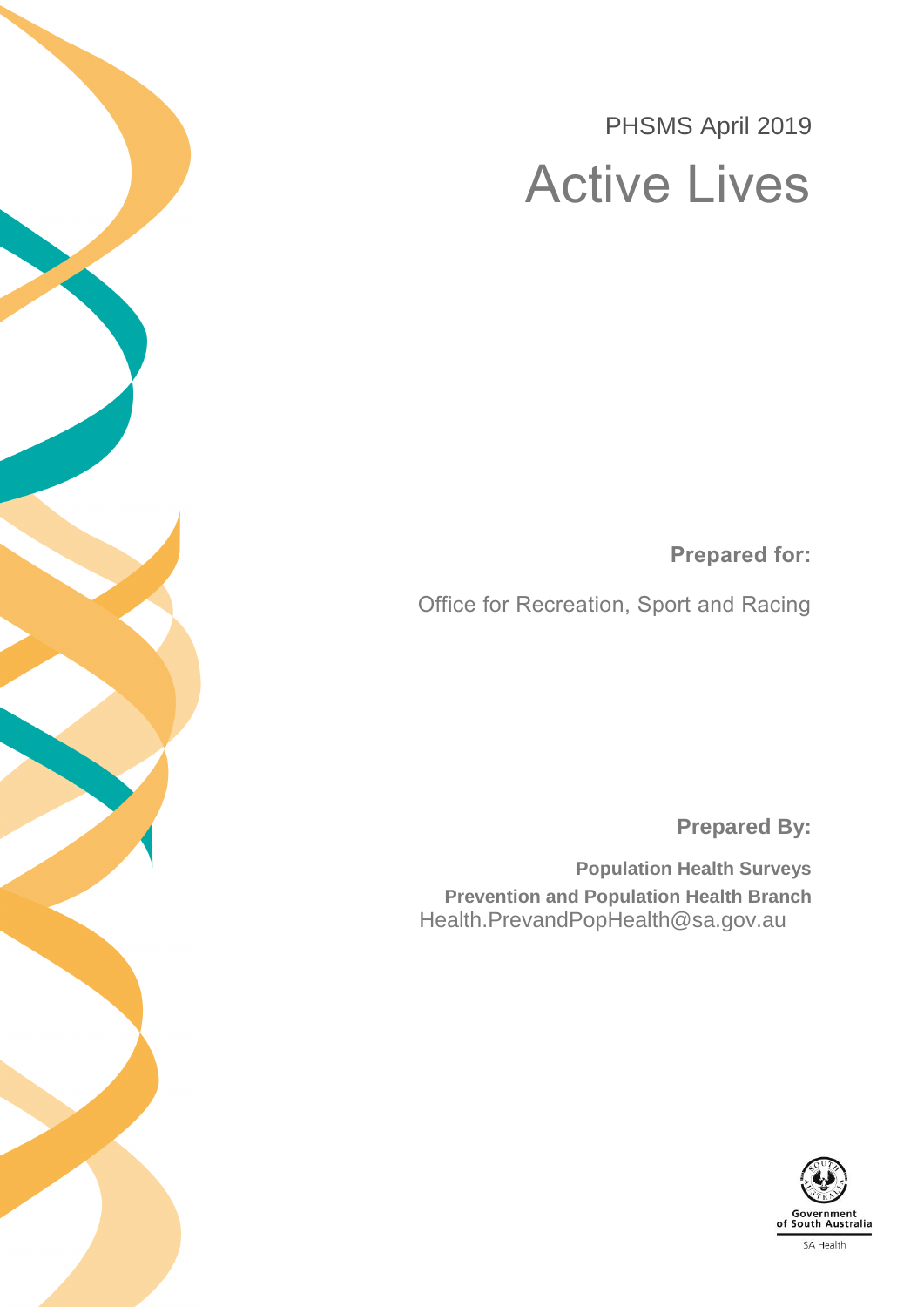# **Contents**

| Association of minutes of physical activity with community connectedness  16 |
|------------------------------------------------------------------------------|
|                                                                              |
|                                                                              |
|                                                                              |
|                                                                              |
|                                                                              |
|                                                                              |
|                                                                              |
|                                                                              |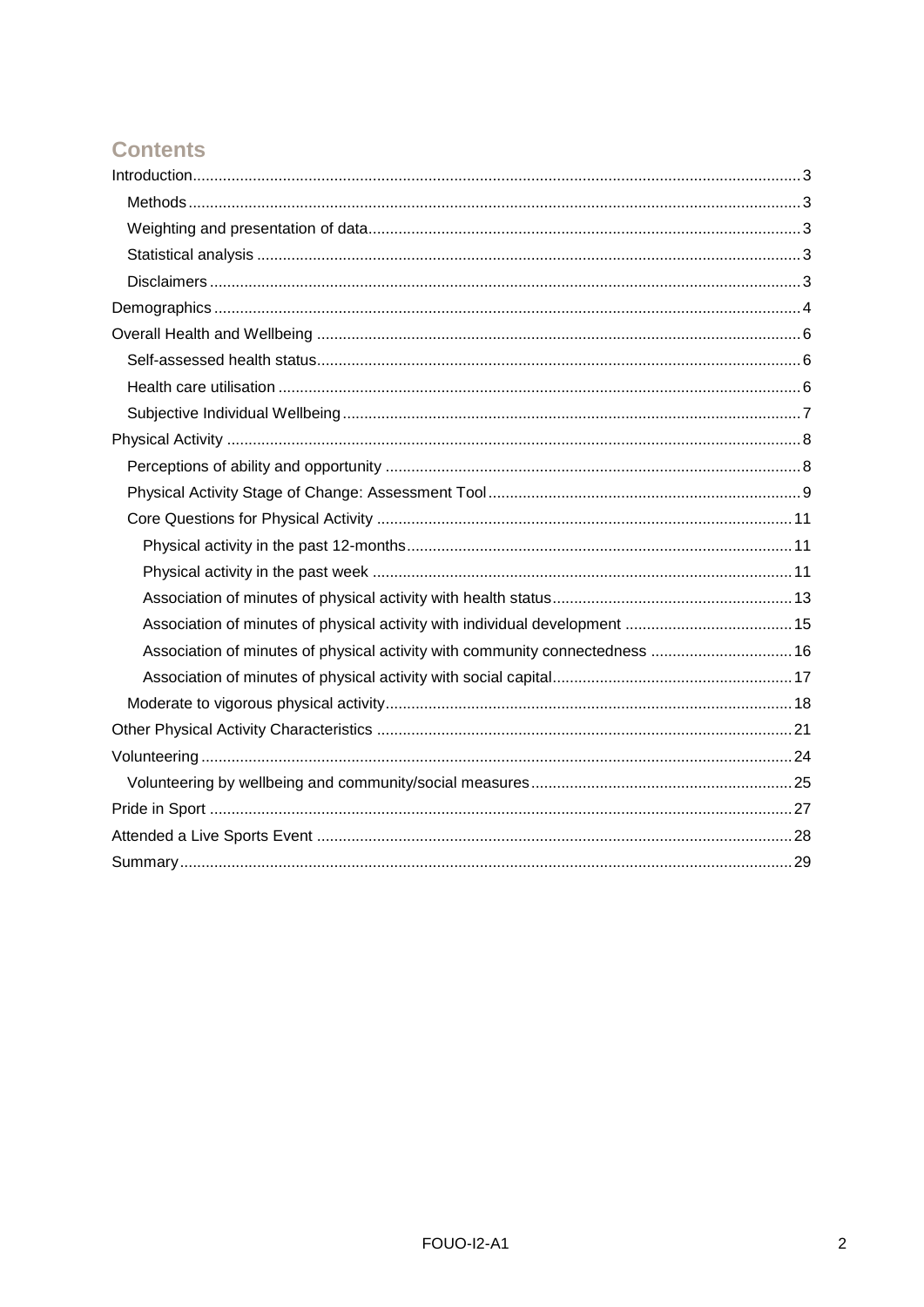### <span id="page-2-0"></span>Introduction

In the April 2019 Population Health Survey Module System (PHSMS), a series of questions were asked to provide a comprehensive overview of adult (aged 18+) sport and physical activity in South Australia. The aims of these questions were to determine:

- How people across different demographics and locations are choosing to get active.
- $>$  The rates of volunteering to support sport and physical activity.
- The link between engaging in sport and physical activity and health, wellbeing and social outcomes.
- The public's sense of pride by having South Australian athletes performing on the elite stage.

The majority of the questions in this survey have been adapted from the 'Active Lives' survey published by Sport England<sup>1</sup>. Additional questions regarding individual's health and wellbeing, community connectedness and individual development were included in the survey to investigate their relationship with physical activity. This report presents basic descriptive statistics for each question, as well as differences between levels of moderate intensity physical activity and selected demographics.

#### <span id="page-2-1"></span>**Methods**

The PHSMS sample comprised South Australian adults aged 18 years and over. The survey primarily utilised a Computer-Assisted Telephone Interviewing (CATI) system. Participants were also offered the option of completing the survey online by receiving a unique hyperlink sent to a mobile phone or email address. Data were collected in April/May 2019.

The survey obtained ethics approval from the SA Health Human Research Ethics Committee. All answers are confidential and all results are presented in a form that does not allow any individual's answers to be identified.

#### <span id="page-2-2"></span>**Weighting and presentation of data**

The data presented in this report are weighted. Weighting is a technique for adjusting unit record survey data to enable population estimates to be made by statistically increasing or decreasing the numbers of cases with particular characteristics so that the proportion of cases in the sample are adjusted to the population proportion. Data were weighted by the inverse of the individual's probability of selection and the number of telephone numbers they have, then re-weighted to age group, by sex, by section of state (metropolitan/country) benchmarks derived from the June 2016 ABS Census data.

The weighting of data can result in rounding discrepancies or totals not adding.

#### <span id="page-2-3"></span>**Statistical analysis**

Data preparation and analysis were completed using SPSS 24 software. Excel 2010 was used to collate tables. The weighted proportions of people who respond to each category of the attribute are presented in the tables along with the 95% confidence interval.

#### <span id="page-2-4"></span>**Disclaimers**

Data are not age-sex standardised. Different age and sex structures of the population over time may have an influence on prevalence rates. Non-relevant responses such as 'don't know', 'refused', or 'didn't apply' have not been included in the analysis unless stated.

Aboriginal is used in this document respectfully as an all-encompassing term for Aboriginal and Torres Strait Islander people, health and culture.

<sup>1</sup> <sup>1</sup> Sport England (2019). "Active Lives Survey"<https://www.sportengland.org/research/active-lives-survey/>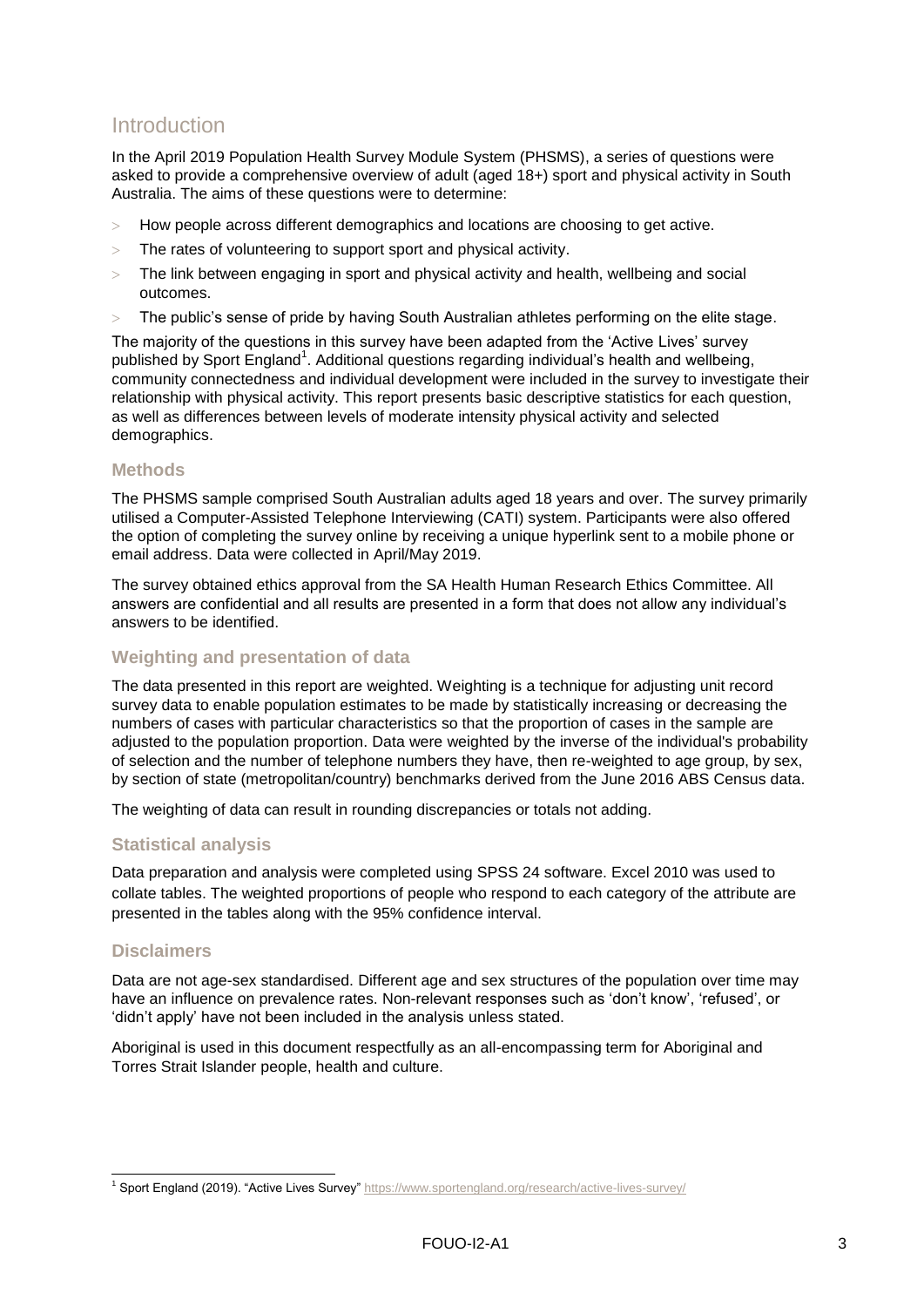### <span id="page-3-0"></span>**Demographics**

The weighted sample of the PHSMS April 2019 survey are presented in [Table 1.](#page-3-1)

<span id="page-3-1"></span>**Table 1:** Weighted demographic sample of PHSMS April 2019 Survey (PHSMS April 2019, **n=2999)**

|                             | n    | %    | (95 % CI)       |
|-----------------------------|------|------|-----------------|
| Gender                      |      |      |                 |
| Male                        | 1447 | 48.3 | $(46.5 - 50.0)$ |
| Female                      | 1552 | 51.7 | $(50.0 - 53.5)$ |
| Age (years)                 |      |      |                 |
| 18 to 24                    | 262  | 8.7  | $(7.8-9.8)$     |
| 25 to 34                    | 515  | 17.2 | $(15.9 - 18.6)$ |
| 35 to 44                    | 508  | 16.9 | $(15.6 - 18.3)$ |
| 45 to 54                    | 541  | 18.0 | $(16.7 - 19.4)$ |
| 55 to 64                    | 493  | 16.5 | $(15.1 - 17.8)$ |
| 65 to 74                    | 368  | 12.3 | $(11.1 - 13.5)$ |
| $75+$                       | 312  | 10.4 | $(9.3 - 11.5)$  |
| Location                    |      |      |                 |
| Metropolitan                | 2161 | 72.1 | $(70.4 - 73.6)$ |
| Rural                       | 838  | 27.9 | $(26.4 - 29.6)$ |
| SEIFA*                      |      |      |                 |
| Lowest                      | 468  | 15.6 | $(14.3 - 16.9)$ |
| Low                         | 671  | 22.4 | $(20.9 - 23.9)$ |
| Middle                      | 697  |      |                 |
|                             |      | 23.2 | $(21.8 - 24.8)$ |
| High                        | 548  | 18.3 | $(16.9 - 19.7)$ |
| Highest                     | 615  | 20.5 | $(19.1 - 22.0)$ |
| <b>Marital Status</b>       |      |      |                 |
| Married/Living with partner | 2071 | 69.1 | $(67.4 - 70.7)$ |
| Separated/Divorced          | 348  | 11.6 | $(10.5 - 12.8)$ |
| Widowed                     | 141  | 4.7  | $(4.0 - 5.5)$   |
| Never Married               | 417  | 13.9 | $(12.7 - 15.2)$ |
| Not stated                  | 22   | 0.7  | $(0.5 - 1.1)$   |
| Dependents in household     |      |      |                 |
| 0                           | 1623 | 54.1 | $(52.3 - 55.9)$ |
| 1                           | 457  | 15.2 | $(14.0 - 16.6)$ |
| 2                           | 497  | 16.6 | $(15.3 - 17.9)$ |
| 3                           | 278  | 9.3  | $(8.3 - 10.3)$  |
| 4                           | 67   | 2.2  | $(1.8 - 2.8)$   |
| $5+$                        | 60   | 2.0  | $(1.5 - 2.5)$   |
| Not stated                  | 18   | 0.6  | $(0.4 - 0.9)$   |
| <b>Employment status</b>    |      |      |                 |
| Full time employed          | 1119 | 37.3 | $(35.6 - 39.1)$ |
| Part time employed          | 429  | 14.3 | $(13.1 - 15.6)$ |
| Casual                      | 242  | 8.1  | $(7.1 - 9.1)$   |
| Unemployed                  | 133  | 4.4  | $(3.7 - 5.2)$   |
| Engaged in home duties      | 125  | 4.2  | $(3.5-4.9)$     |
| <b>Student</b>              | 124  | 4.1  | $(3.5-4.9)$     |
| Retired                     | 616  | 20.6 | $(19.1 - 22.0)$ |
| Unable to work              | 111  | 3.7  | $(3.1 - 4.4)$   |
| Other                       | 85   | 2.8  | $(2.3 - 3.5)$   |
| Not stated                  | 14   | 0.5  | $(0.3 - 0.8)$   |
| <b>Education status</b>     |      |      |                 |
| No schooling to secondary   | 1038 | 34.6 | $(32.9 - 36.3)$ |
| Trade, certificate, diploma | 919  | 30.6 | $(29.0 - 32.3)$ |
| Degree or higher            | 1032 | 34.4 | $(32.7 - 36.1)$ |
| Not stated                  | 10   | 0.3  | $(0.2 - 0.6)$   |
|                             |      |      |                 |

**Note:** The weighting of data can result in rounding discrepancies or totals not adding. CI denotes Confidence Interval.

\*SEIFA: Socio-Economic Index for Areas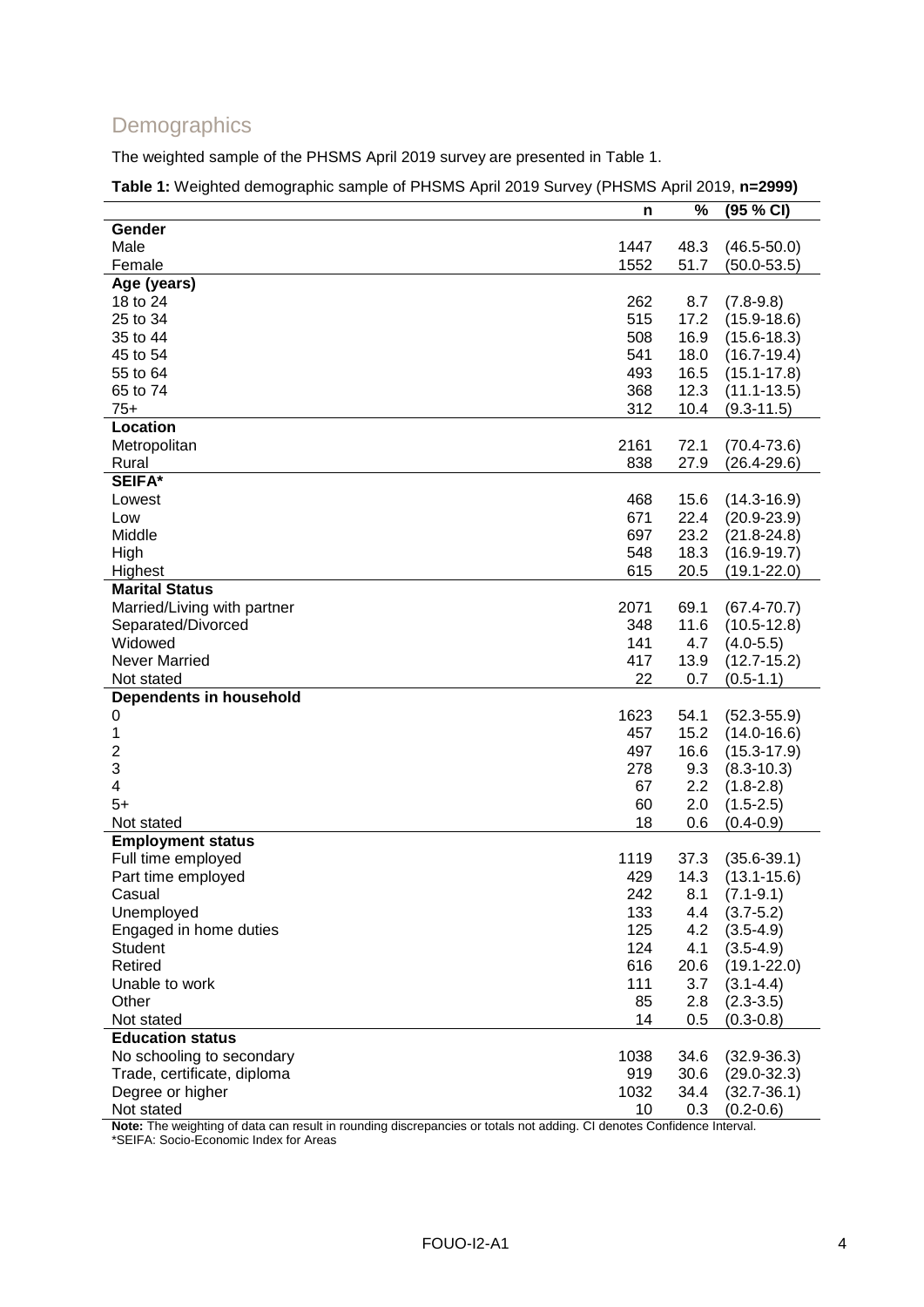*Table 1 (Continued)*

|                                                       | n              | %     | (95 % CI)       |
|-------------------------------------------------------|----------------|-------|-----------------|
| <b>Disability Status</b>                              |                |       |                 |
| Yes                                                   | 570            | 19.0  | $(17.6 - 20.4)$ |
| <b>No</b>                                             | 2403           | 80.1  | $(78.7 - 81.5)$ |
| Not stated                                            | 26             | 0.9   | $(0.6-1.2)$     |
| <b>Aboriginal Status</b>                              |                |       |                 |
| Aboriginal                                            | 60             | 2.0   | $(1.5 - 2.5)$   |
| Non-Aboriginal                                        | 2929           | 97.7  | $(97.1 - 98.2)$ |
| Not stated                                            | 10             | 0.3   | $(0.2 - 0.6)$   |
| <b>Country of Birth</b>                               |                |       |                 |
| Australia                                             | 2261           | 75.4  | $(73.8 - 76.9)$ |
| U.K. and Ireland                                      | 274            | 9.1   | $(8.1 - 10.2)$  |
| Other                                                 | 445            | 14.8  | $(13.6 - 16.1)$ |
| Not Stated                                            | 20             | 0.7   | $(0.4-1.0)$     |
| <b>Culturally and Linguistically Diversity (CALD)</b> |                |       |                 |
| English speaking background (Non-CALD)                | 2596           | 86.6  | $(85.3 - 87.7)$ |
| Non-English speaking background (CALD)                | 384            | 12.8  | $(11.6 - 14.0)$ |
| Not defined                                           | 20             | 0.7   | $(0.4-1.0)$     |
| <b>Access to a vehicle</b>                            |                |       |                 |
| 0                                                     | 148            | 4.9   | $(4.2 - 5.8)$   |
| 1                                                     | 788            | 26.3  | $(24.7 - 27.9)$ |
| $\overline{2}$                                        | 1217           | 40.6  | $(38.8 - 42.3)$ |
| 3                                                     | 501            | 16.7  | $(15.4 - 18.1)$ |
| $4+$                                                  | 342            | 11.4  | $(10.3 - 12.6)$ |
| Not stated                                            | $\overline{2}$ | 0.1   | $(0.0 - 0.2)$   |
| <b>Dwelling type</b>                                  |                |       |                 |
| Owned or being purchased by the occupants             | 2104           | 70.1  | $(68.5 - 71.8)$ |
| Rented privately                                      | 677            | 22.6  | $(21.1 - 24.1)$ |
| Rented from Housing SA                                | 114            | 3.8   | $(3.2 - 4.5)$   |
| Retirement village                                    | 39             | 1.3   | $(0.9-1.8)$     |
| Other                                                 | 18             | 0.6   | $(0.4 - 0.9)$   |
| Not stated                                            | 47             | 1.6   | $(1.2 - 2.1)$   |
| <b>Household Income</b>                               |                |       |                 |
| Up to \$20,000                                        | 216            | 7.2   | $(6.3 - 8.2)$   |
| \$20,001 - \$40,000                                   | 394            | 13.1  | $(12.0 - 14.4)$ |
| \$40,001 - \$60,000                                   | 329            | 11.0  | $(9.9 - 12.1)$  |
| \$60,001 - \$80,000                                   | 304            | 10.1  | $(9.1 - 11.3)$  |
| \$80,001 - \$100,000                                  | 317            | 10.6  | $(9.5 - 11.7)$  |
| $$100,001 - $150,000$                                 | 434            | 14.5  | $(13.2 - 15.8)$ |
| More than \$150,000                                   | 432            | 14.4  | $(13.2 - 15.7)$ |
| Not stated                                            | 573            | 19.1  | $(17.7 - 20.5)$ |
| <b>Total</b>                                          | 2999           | 100.0 |                 |

**Note:** The weighting of data can result in rounding discrepancies or totals not adding. CI denotes Confidence Interval.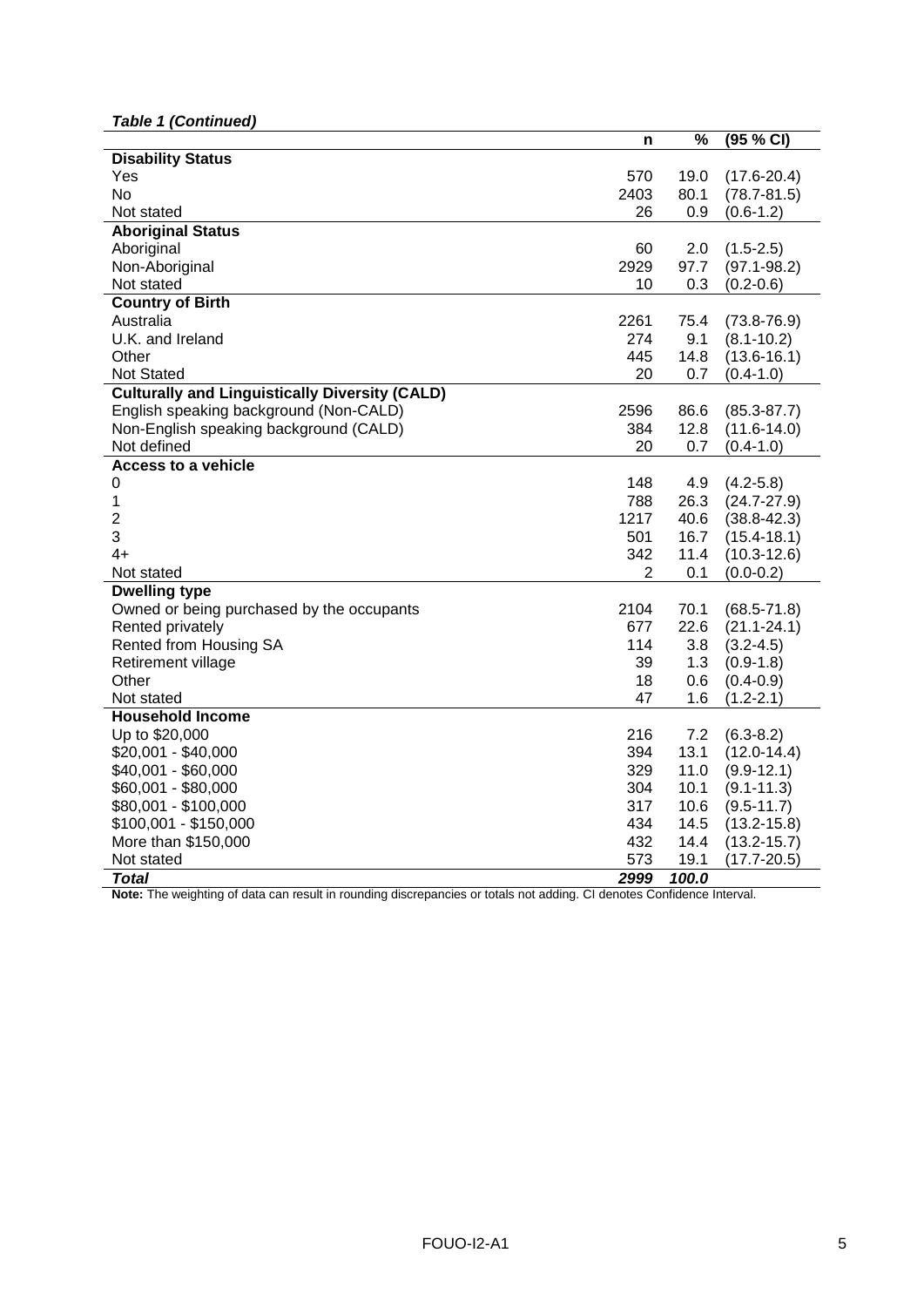# <span id="page-5-0"></span>Overall Health and Wellbeing

#### <span id="page-5-1"></span>**Self-assessed health status**

**Measures:** Respondents were asked to self-report their own health status using the standardised SF1 question. Self-reported health status is commonly used as a general indicator of health and wellbeing, revealing insight to a person's perception of his or her own health at a given point in time. The responses to this question are presented in [Table 2.](#page-5-3)

[Table 2](#page-5-3) shows that nearly 80% of respondents reported their health status as good or better.

#### <span id="page-5-3"></span>**Table 2:** Proportion of respondents aged ≥18 years reporting their health status (PHSMS April 2019, **n=2974**)

|                              | n    | %     | (95 % CI)       |
|------------------------------|------|-------|-----------------|
| Excellent                    | 420  | 14.1  | $(12.9 - 15.4)$ |
| Very Good                    | 960  | 32.3  | $(30.6 - 34.0)$ |
| Good                         | 991  | 33.3  | $(31.6 - 35.0)$ |
| Fair                         | 407  | 13.7  | $(12.5 - 15.0)$ |
| Poor                         | 197  | 6.6   | $(5.8 - 7.6)$   |
| Excellent / Very Good / Good | 2370 | 79.7  | $(78.2 - 81.1)$ |
| Fair / Poor                  | 604  | 20.3  | $(18.9 - 21.8)$ |
| Total<br>.<br>.              | 2974 | 100.0 |                 |

**Note:** The weighting of data can result in rounding discrepancies or totals not adding. CI: Confidence Interval. Don't know/refused (n=25) excluded

#### <span id="page-5-2"></span>**Health care utilisation**

**Measures:** Respondents were asked if they had used a variety of health services in South Australia in the past 12 months [\(Table 3\)](#page-5-4). Respondents were allowed to provide multiple answers to this question.

The most commonly utilised health service was a General Practitioner (92%) followed by a dentist and specialist doctor. Around one fifth of respondents had used some kind of hospital service in the past 12-months. Less than 4% of respondents reported not using any of the listed health services [\(Table 3\)](#page-5-4).

<span id="page-5-4"></span>**Table 3:** Proportion of respondents aged ≥18 years reporting healthcare utilisation in the last 12 months (PHSMS April 2019, **n=2988**)

|                                                         | n    | %    | (95 % CI)       |
|---------------------------------------------------------|------|------|-----------------|
| GP                                                      | 2749 | 92.0 | $(91.0 - 92.9)$ |
| Dentist                                                 | 1734 | 58.0 | $(56.3 - 59.8)$ |
| <b>Specialist Doctor</b>                                | 1449 | 48.5 | $(46.7 - 50.3)$ |
| Other Health Professional^                              | 1077 | 36.0 | $(34.3 - 37.8)$ |
| <b>Hospital Admission</b>                               | 640  | 21.4 | $(20.0 - 22.9)$ |
| <b>Hospital Outpatient Clinic</b>                       | 546  | 18.3 | $(16.9 - 19.7)$ |
| <b>Hospital Emergency Department</b>                    | 534  | 17.9 | $(16.5 - 19.3)$ |
| Didn't access at least one of the above health services | 106  | 3.6  | $(2.9 - 4.3)$   |

**Note:** The weighting of data can result in rounding discrepancies or totals not adding. CI: Confidence Interval. Refused (n=11) excluded, ^Allied health, nursing, Aboriginal health worker, multiple responses allowed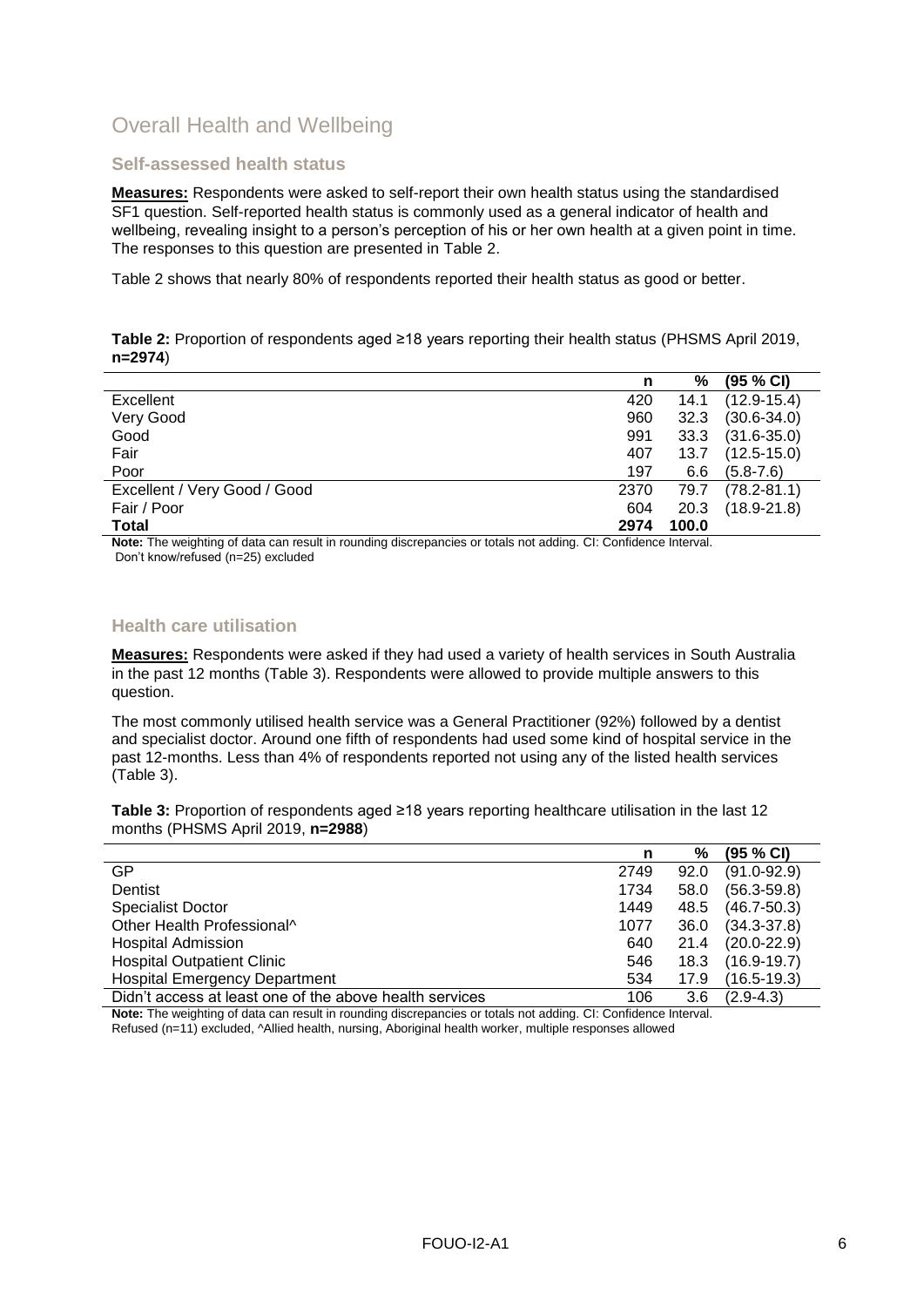### <span id="page-6-0"></span>**Subjective Individual Wellbeing**

**Measures:** Respondents were asked four questions relating to their wellbeing "Overall, how satisfied are you with your life nowadays?", "Overall, to what extent do you feel the things you do in your life are worthwhile?", "Overall, how happy did you feel yesterday?", and "Overall, how anxious did you feel yesterday?". For each of these questions respondents gave a number between 0 and 10 where 0 meant not at all and 10 meant completely.

The proportion of respondents aged 18 years and over reporting individual subjective wellbeing measures are reported in [Table 4.](#page-6-1) The majority of adults responded favourably to each question.

**Note:** scoring of the question 'overall, how anxious did you feel yesterday' is inversed whereby a lower score denotes a better state of wellbeing.

<span id="page-6-1"></span>**Table 4:** Proportion of respondents aged ≥18 years reporting individual subjective wellbeing measures (PHSMS April 2019)

|                                                                                                                | n    | %    | (95 % CI)       |
|----------------------------------------------------------------------------------------------------------------|------|------|-----------------|
| Satisfied with life nowadays (n=2981)                                                                          |      |      |                 |
| Medium/High (7-10)                                                                                             | 2333 | 78.3 | $(76.8 - 79.7)$ |
| Very Low/Low (0-6)                                                                                             | 648  | 21.7 | $(20.3 - 23.2)$ |
| Things you do in life are worthwhile (n=2975)                                                                  |      |      |                 |
| Medium/High (7-10)                                                                                             | 2475 | 83.2 | $(81.8 - 84.5)$ |
| Very Low/Low (0-6)                                                                                             | 500  | 16.8 | $(15.5 - 18.2)$ |
| How happy did you feel yesterday? (n=2983)                                                                     |      |      |                 |
| Medium/High (7-10)                                                                                             | 2215 | 74.2 | $(72.7 - 75.8)$ |
| Very Low/Low (0-6)                                                                                             | 768  | 25.8 | $(24.2 - 27.3)$ |
| How anxious did you feel yesterday? (n=2978)                                                                   |      |      |                 |
| Medium/Low (0-3)                                                                                               | 1890 | 63.5 | $(61.7 - 65.2)$ |
| Very high/high (4-10)                                                                                          | 1088 | 36.5 | $(34.8 - 38.3)$ |
| Note: The weighting of data can result in rounding discrepancies or totals not adding. CL: Confidence Interval |      |      |                 |

**Note:** The weighting of data can result in rounding discrepancies or totals not adding. CI: Confidence Interval. Excludes don't know/refused

The four wellbeing questions were then used to categorise respondents into three groups; those with good wellbeing, those with poor wellbeing, and those who were neutral [\(Table 5\)](#page-6-2). Respondents were considered to have good wellbeing if they scored well on all four questions:

 A score of 8-10 for life satisfaction, life being worthwhile, feeling happy yesterday and 0-2 for feeling anxious yesterday.

Respondents were considered to have poor wellbeing if they scored badly on at least one measure:

 A score of 0-4 for life satisfaction, life being worthwhile, feeling happy yesterday and 6-10 for feeling anxious yesterday.

All other respondents were considered to be neutral. As shown in [Table 5,](#page-6-2) 31.2% of respondents reported having good overall wellbeing.

<span id="page-6-2"></span>**Table 5:** Proportion of respondents aged ≥18 years reporting overall subjective wellbeing status (PHSMS April 2019, **n=2973**)

|                                                                                                               |     | % | $(95 \% CI)$          |
|---------------------------------------------------------------------------------------------------------------|-----|---|-----------------------|
| Good wellbeing (scoring well on all four questions)                                                           | 927 |   | 31.2 (29.5-32.9)      |
| Scoring neither well nor badly (neutral)                                                                      |     |   | 1112 37.4 (35.7-39.2) |
| Poor wellbeing (scoring badly on at least one of the four questions)                                          | 934 |   | 31.4 (29.8-33.1)      |
| Nets, The uninhtipe of data can result in reunding discrepancies or totals not adding. Oh Confidence Internal |     |   |                       |

**Note:** The weighting of data can result in rounding discrepancies or totals not adding. CI: Confidence Interval. Excludes don't know/refused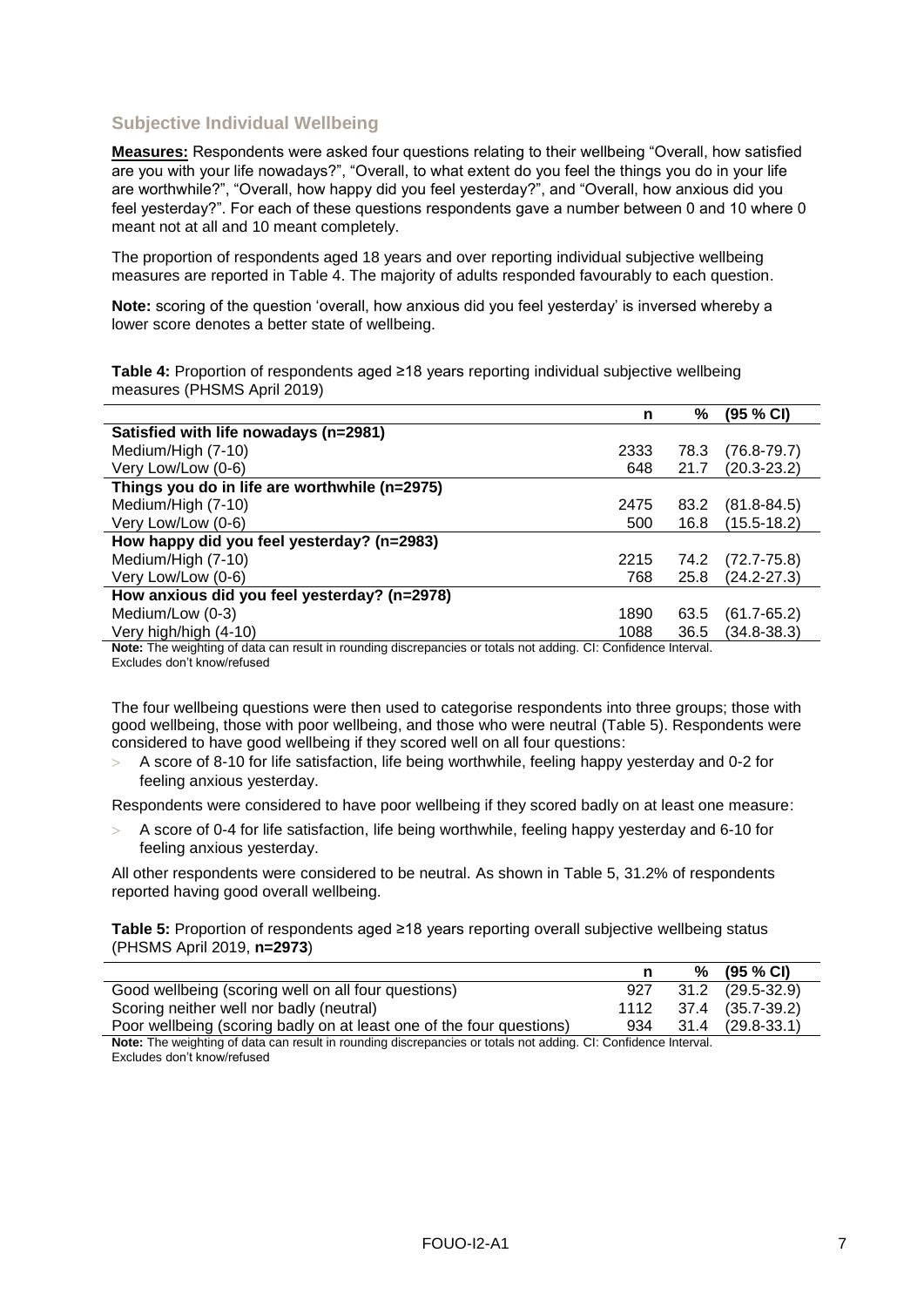# <span id="page-7-0"></span>Physical Activity

### <span id="page-7-1"></span>**Perceptions of ability and opportunity**

**Measures:** Respondents were asked to what extent do they agree or disagree with the following two statements: "I feel that I have the ability to be physically active, exercise or play sport" and "I feel that I have the opportunity to be physically active, exercise or play sport".

More than three quarters (75.3%) of respondents agreed that they have the ability to be physically active, exercise or play sport [\(Table 6\)](#page-7-2). Nearly 80% of respondents agreed that they have the opportunity to be physically active, exercise or play sport [\(Table 7\)](#page-7-3).

<span id="page-7-2"></span>**Table 6:** "I feel that I have the ability to be physically active, exercise or play sport" (PHSMS April 2019, **n=2983**)

|                                    |      | %     | (95 % CI)       |
|------------------------------------|------|-------|-----------------|
| Strongly Agree/Agree               | 2247 | 75.3  | $(73.8 - 76.8)$ |
| Neutral/Disagree/Strongly Disagree | 736  | 24.7  | $(23.2 - 26.2)$ |
| Total                              | 2983 | 100.0 |                 |

**Note:** The weighting of data can result in rounding discrepancies or totals not adding. CI denotes Confidence Interval. Don't Know/Refused (n=16) are excluded

<span id="page-7-3"></span>**Table 7:** "I feel that I have the opportunity to be physically active, exercise or play sport" (PHSMS April 2019, **n=2985**)

|                                    |      | %     | (95 % CI)       |
|------------------------------------|------|-------|-----------------|
| Strongly Agree/Agree               | 2381 | 79.8  | $(78.3 - 81.2)$ |
| Neutral/Disagree/Strongly Disagree | 604  | 20.2  | $(18.8 - 21.7)$ |
| Total                              | 2985 | 100.0 |                 |

**Note:** The weighting of data can result in rounding discrepancies or totals not adding. CI denotes Confidence Interval. Don't Know/Refused (n=14) are excluded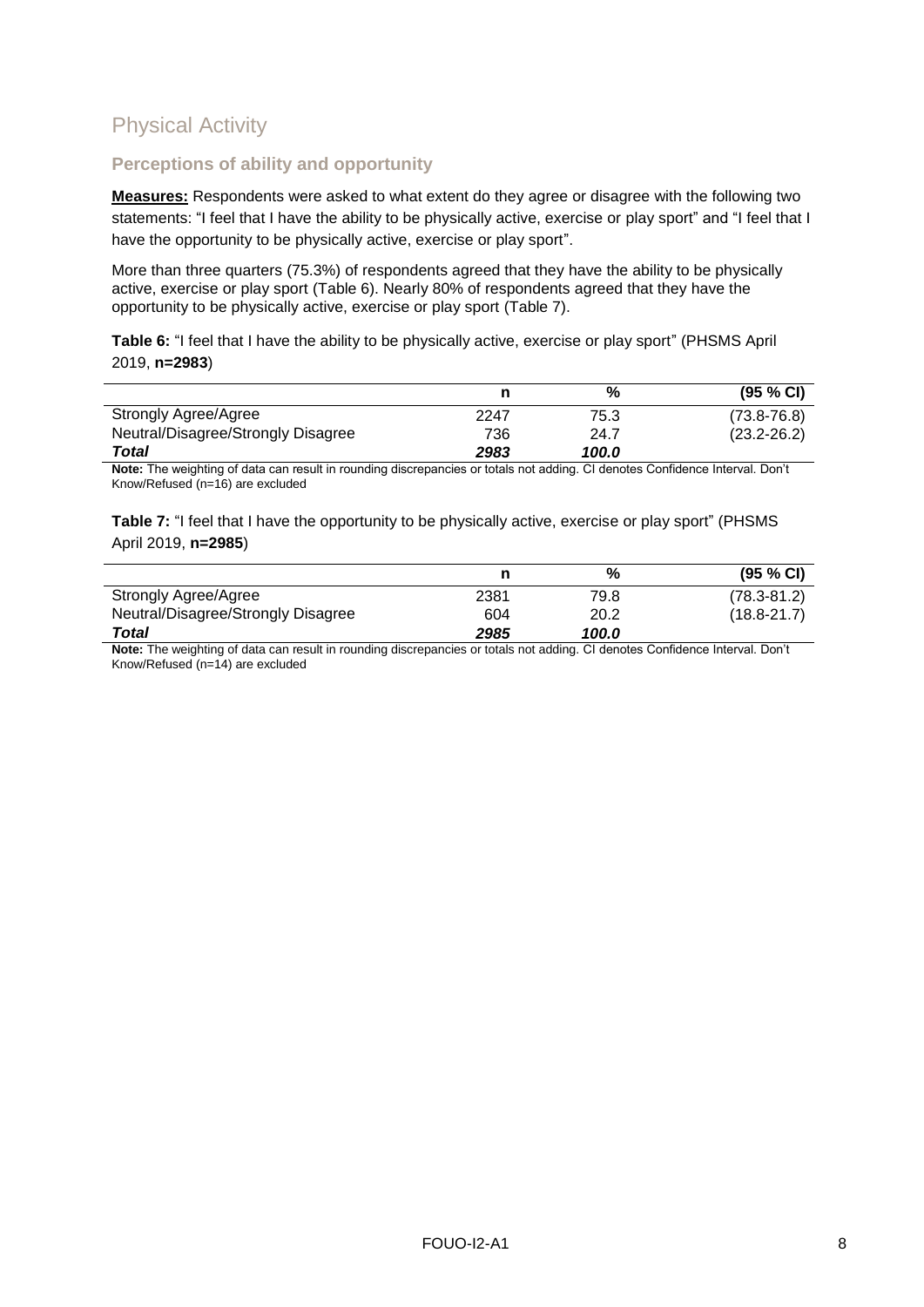### <span id="page-8-0"></span>**Physical Activity Stage of Change: Assessment Tool**

**Measures:** Respondents were asked four questions to assess their change in physical activity behaviours. Respondents were asked "Are you regularly physically active?", "Have you been doing so for more than six months", "Do you intend to in the next thirty days?", and "Do you intend to in the next six months?". Regular physically active was defined as a total of 30 mins or more per day and be done at least 5 days per week.

Based on these questions, respondents were further classified according to stages of change described by Prochaska & DiClemente as shown below in [Table 8.](#page-8-1) The Transtheoretical Model (TM) has been described as an integrative and comprehensive model of behaviour and is also known as one of the most important theoretical health promotion developments<sup>2</sup>.

| <b>Stage of Change</b>   | <b>Characteristics</b>                                                       |
|--------------------------|------------------------------------------------------------------------------|
| <b>Pre-contemplation</b> | In this stage, people do not intend to take action in the foreseeable future |
|                          | (defined as within the next 6 months). People are often unaware that their   |
|                          | behaviour is problematic or produces negative consequences                   |
| Contemplation            | In this stage, people are intending to start the healthy behaviour in the    |
|                          | foreseeable future (defined as within the next 6 months)                     |
| Preparation              | In this stage, people are ready to take action within the next 30 days.      |
|                          | People start to take small steps toward the behaviour change, and they       |
|                          | believe changing their behaviour can lead to a healthier life.               |
| <b>Action</b>            | In this stage, people have recently changed their behaviour (defined as      |
|                          | within the last 6 months) and intend to keep moving forward with that        |
|                          | behaviour change.                                                            |
| <b>Maintenance</b>       | In this stage, people have sustained their behaviour change for a while      |
|                          | (defined as more than 6 months) and intend to maintain the behaviour         |
|                          | change going forward.                                                        |

<span id="page-8-1"></span>**Table 8:** Stage of Change Model (Prochaska & DiClemente, 1983)

The proportions of respondents by stages of change (physical activity) are presented by key demographics in [Table 9.](#page-9-0)

- 12.5% were not regularly active nor did they have any intention of doing so within the next six months (pre-contemplation). Older adults aged 65+ were more likely to be in the precontemplation stage compared with younger respondents.
- 7.4% intended on becoming regularly physically active within the next six months (contemplation)
- 18.4% intended on being physically active within the next 30 days (preparation). Females, younger respondents and those living in the metropolitan area were more likely to be in the preparation stage than their counterparts.
- 4.3% were physically active but for less than six months (action). Respondents aged 18-34 years were more likely to be in the action stage compared with older respondents.
- 57.4% were regularly physically active, and had been for more than six months (maintenance). Males were more likely to be in the maintenance stage compared with females.

There were no differences between SEIFA quintiles and any of the different stages of change.

 2 Prochaska, J. O., & DiClemente, C. C. (1983). Stages and processes of self-change of smoking: Toward an integrative model of change. Journal of Consulting and Clinical Psychology, 51(3), 390-395. [http://dx.doi.org/10.1037/0022-006X.51.3.390](https://psycnet.apa.org/doi/10.1037/0022-006X.51.3.390)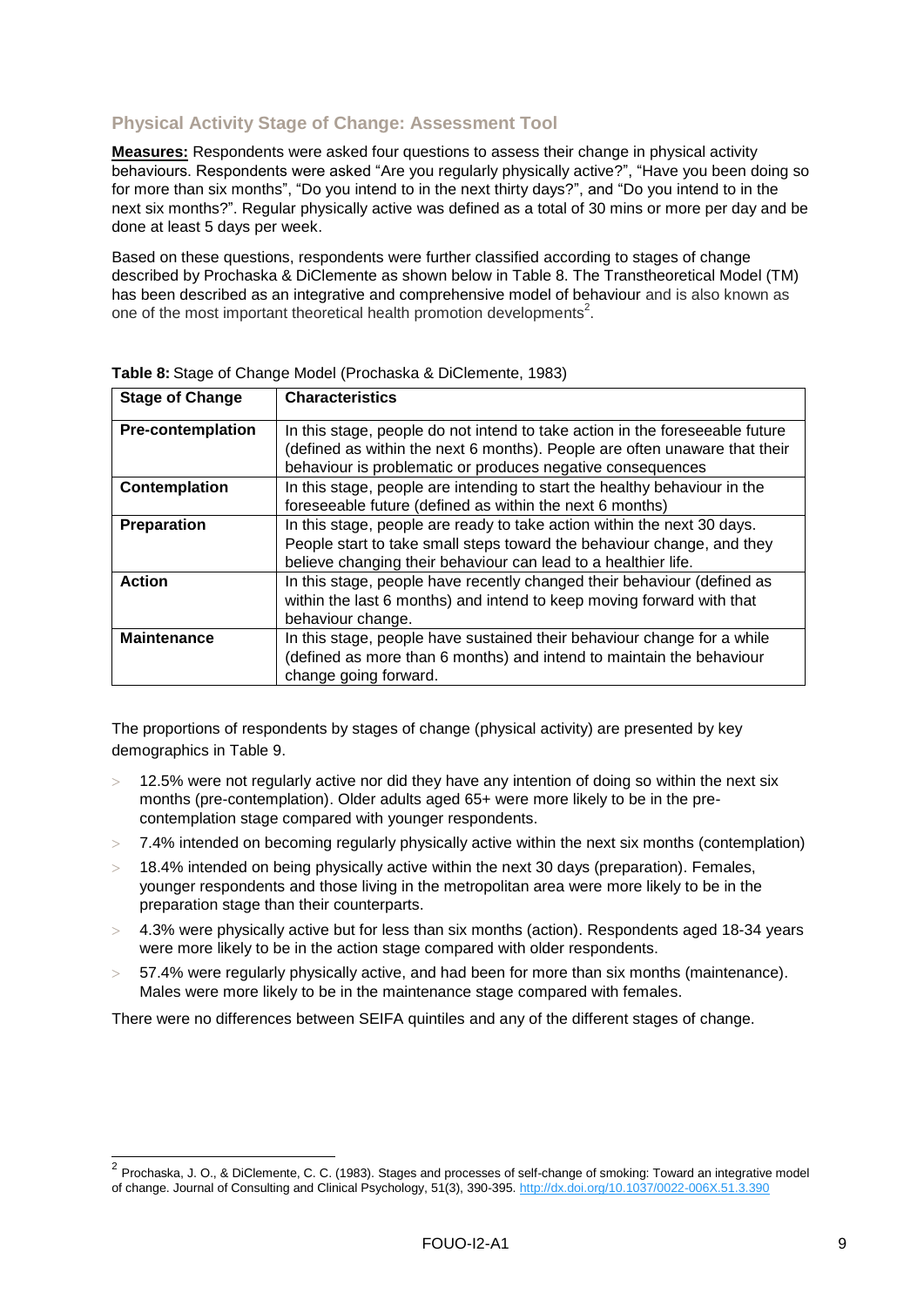|               |          | <b>Pre-contemplation</b> |          | <b>Contemplation</b> |          | <b>Preparation</b> |          | <b>Action</b>  |           | <b>Maintenance</b> |
|---------------|----------|--------------------------|----------|----------------------|----------|--------------------|----------|----------------|-----------|--------------------|
|               | n        | % (95 % CI)              | n        | % (95 % CI)          | n.       | % (95 % CI)        | n.       | % (95 % CI)    | n.        | % (95 % CI)        |
| All           | 374/2999 | 12.5 (11.3-13.7)         | 223/2999 | $7.4(6.5-8.4)$       | 552/2999 | 18.4 (17.0-19.8)   | 129/2999 | $4.3(3.6-5.1)$ | 1721/2999 | 57.4 (55.6-59.1)   |
| Gender        |          |                          |          |                      |          |                    |          |                |           |                    |
| Male          | 155/1447 | $10.7(9.2-12.4)$         | 89/1447  | $6.1(5.0-7.5)$       | 220/1447 | 15.2 (13.4-17.1)   | 51/1447  | $3.5(2.7-4.6)$ | 933/1447  | 64.4 (62.0-66.9)   |
| Female        | 219/1552 | 14.1 (12.4-15.9)         | 134/1552 | $8.7(7.3-10.1)$      | 333/1552 | 21.4 (19.5-23.6)   | 78/1552  | $5.0(4.0-6.2)$ | 788/1552  | 50.8 (48.3-53.3)   |
| Age (years)   |          |                          |          |                      |          |                    |          |                |           |                    |
| 18 to 34      | 42/776   | $5.4(4.0-7.2)$           | 61/776   | $7.9(6.1-9.9)$       | 172/776  | 22.1 (19.3-25.2)   | 51/776   | $6.5(5.0-8.5)$ | 451/776   | 58.1 (54.6-61.6)   |
| 35 to 64      | 205/1542 | 13.3 (11.7-15.1)         | 121/1542 | $7.9(6.6-9.3)$       | 298/1542 | 19.4 (17.4-21.4)   | 57/1542  | $3.7(2.8-4.7)$ | 860/1542  | 55.8 (53.3-58.2)   |
| 65+           | 127/680  | 18.7 (15.9-21.7)         | 41/680   | $6.0(4.4-8.0)$       | 82/680   | 12.0 (9.8-14.7)    | 20/680   | $3.0(1.9-4.4)$ | 410/680   | 60.3 (56.6-63.9)   |
| Location      |          |                          |          |                      |          |                    |          |                |           |                    |
| Metropolitan  | 266/2161 | 12.3 (11.0-13.7)         | 159/2161 | $7.4(6.3-8.5)$       | 427/2161 | 19.7 (18.1-21.5)   | 96/2161  | $4.5(3.6-5.4)$ | 1212/2161 | 56.1 (54.0-58.2)   |
| Rural         | 108/838  | 12.9 (10.7-15.3)         | 64/838   | $7.7(6.0-9.6)$       | 125/838  | 15.0 (12.6-17.4)   | 32/838   | $3.8(2.7-5.3)$ | 509/838   | 60.7 (57.4-64.0)   |
| <b>SEIFA*</b> |          |                          |          |                      |          |                    |          |                |           |                    |
| Lowest        | 71/468   | 15.1 (12.1-18.6)         | 44/468   | $9.5(7.0-12.3)$      | 84/468   | 17.8 (14.7-21.6)   | 18/468   | $3.7(2.4-5.9)$ | 252/468   | 53.9 (49.3-58.3)   |
| Low           | 99/671   | 14.8 (12.2-17.6)         | 56/671   | $8.3(6.4-10.6)$      | 117/671  | 17.4 (14.7-20.4)   | 36/671   | $5.3(3.8-7.3)$ | 363/671   | 54.1 (50.3-57.8)   |
| Middle        | 75/697   | $10.8(8.6-13.2)$         | 41/697   | $5.9(4.3-7.8)$       | 120/697  | 17.2 (14.6-20.2)   | 33/697   | $4.8(3.3-6.5)$ | 428/697   | 61.3 (57.8-65.0)   |
| High          | 69/548   | 12.5 (10.0-15.6)         | 41/548   | $7.6(5.5-9.9)$       | 114/548  | 20.7 (17.6-24.3)   | 19/548   | $3.4(2.2-5.3)$ | 305/548   | 55.7 (51.5-59.8)   |
| Highest       | 61/615   | $9.9(7.7-12.5)$          | 40/615   | $6.5(4.8-8.7)$       | 119/615  | 19.3 (16.4-22.6)   | 23/615   | $3.8(2.5-5.5)$ | 372/615   | 60.6 (56.6-64.3)   |

**Table 9:** Proportion of respondents reporting stages of change in physical activity, by selected demographics (PHSMS April 2019, **n=2999**)

**Note:** The weighting of data can result in rounding discrepancies or totals not adding. CI denotes Confidence Interval.

<span id="page-9-0"></span>\*SEIFA: Socio-Economic Index for Areas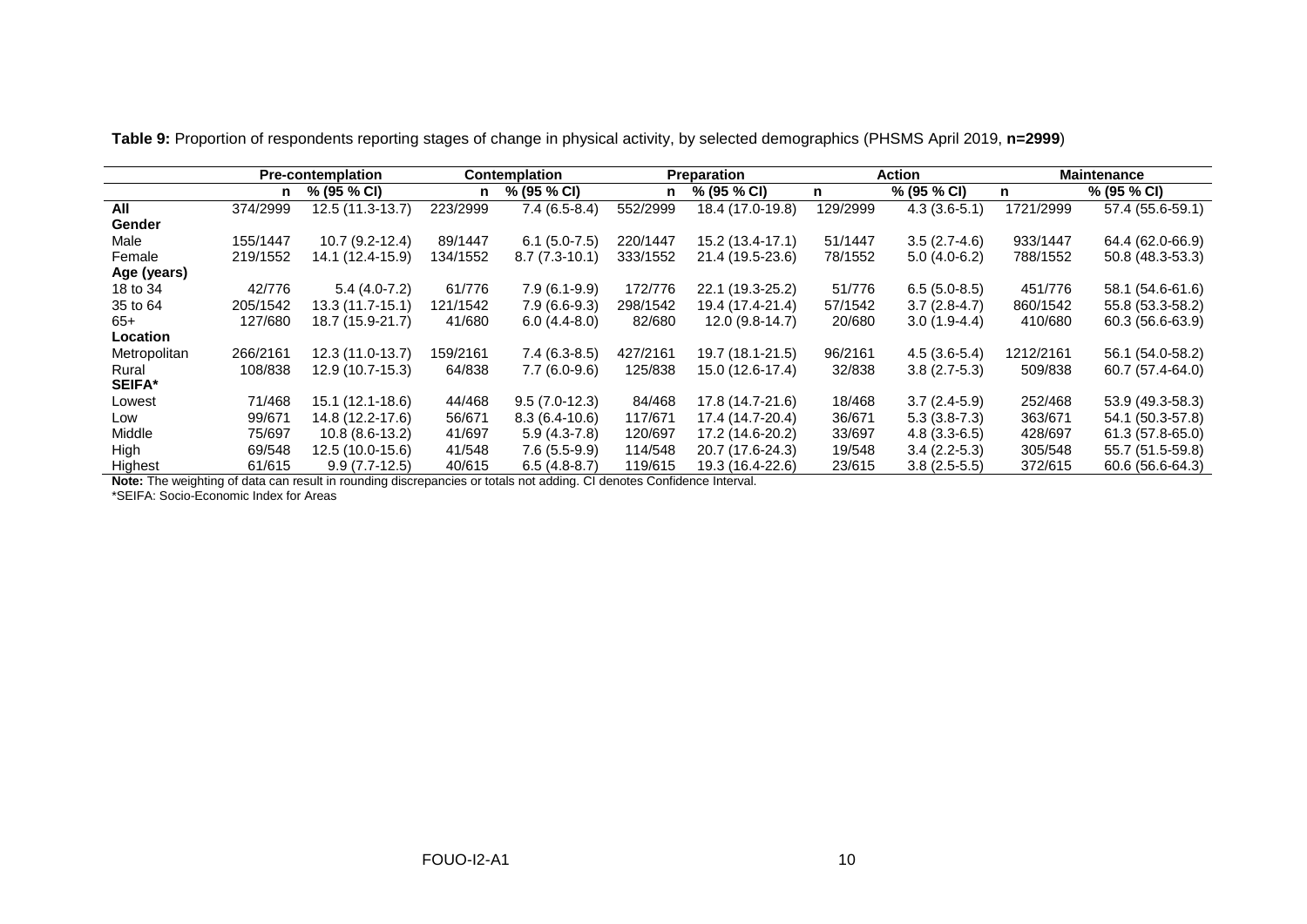### <span id="page-10-0"></span>**Core Questions for Physical Activity**

#### <span id="page-10-1"></span>**Physical activity in the past 12-months**

Respondents were asked if they had participated in various physical activities in the past 12 months. These included; walking (for fitness, recreation, to walk the dog or for transport; where it was for at least 10 minutes), cycling, dance, and a sport, fitness or recreation activity.

In the past 12-months, walking was the most popular activity (90.4%) followed by a sport, fitness or recreation activity (56.0%). Nearly 6% of respondents reported not engaging in any of the listed activities in the past 12-months [\(Table 10\)](#page-10-3).

<span id="page-10-3"></span>**Table 10:** Proportion of respondents reporting engaging in certain physical activities in the past 12 months (PHSMS April 2019, **n=2999**)

|                                            | n    | %    | $(95 \% C)$     |
|--------------------------------------------|------|------|-----------------|
| Walking                                    | 2712 | 90.4 | $(89.3 - 91.4)$ |
| Cycling                                    | 720  | 24.0 | $(22.5 - 25.6)$ |
| Dance                                      | 628  | 20.9 | $(19.5 - 22.4)$ |
| Sport, fitness or recreation activity      | 1680 | 56.0 | $(54.2 - 57.8)$ |
| No physical activity in the past 12-months | 178  | 5.9  | $(5.1 - 6.8)$   |

**Note:** The weighting of data can result in rounding discrepancies or totals not adding. CI: Confidence Interval. Multiple responses allowed

#### <span id="page-10-2"></span>**Physical activity in the past week**

For each type of physical activity, respondents were asked multiple questions to measure how much time they spent participating in each activity. The category 'Sport, fitness and recreation activity' were further separated into four sub categories. Examples of the activities within each sub category are listed below:

- Fitness activities: gym, internal training, boot camp, cross-fit
- Team sports: football, netball, hockey, basketball, soccer, baseball/softball, volleyball, bowls
- $>$  Individual sports: tennis, squash, golf, equestrian, triathlon, martial arts, rowing, shooting
- Recreation or other activities: jogging, swimming, trail running, surfing, skate, adventure activities, ten-pin bowling

The responses were used to calculate time spent per week for each activity [\(Table 11\)](#page-11-0). Respondents were categorised to either 0 minutes, 1-149min or 150+ minutes, with 150+ minutes of activity being a proxy measure of engaging in activity for at least 30 minutes on five days of the week.

**Note:** Respondents who reported 'don't know' or 'refused' when asked about their frequency and duration of each activity were unable to be categorised into any of the three groups in [Table 11.](#page-11-0)

Regarding physical activity in the past week, over 80% of respondents reported walking, with 43.4% doing so for more than 150 minutes. Fitness activities, described as going to the gym, boot camp, cross fit, internal training were the next most popular activity, with nearly 30% of respondents engaging in these activities in the past week, however most of those respondents participated in 1- 149 minutes of activity [\(Table 11\)](#page-11-0).

The proportions of people engaging in at least 150 minutes of physical activity by key demographics are presented in [Table 12](#page-11-1) below. Key findings include:

- Males (63.0%) were more likely to engage in at least 150 minutes of physical activity compared to females (53.1%)
- Younger respondents were more likely to report engaging in at least 150min of activity, and older respondents were more likely to report not engaging in any activity (0 minutes)
- Those living in the middle and highest SEIFA categories were more likely to engage in 150 minutes of activity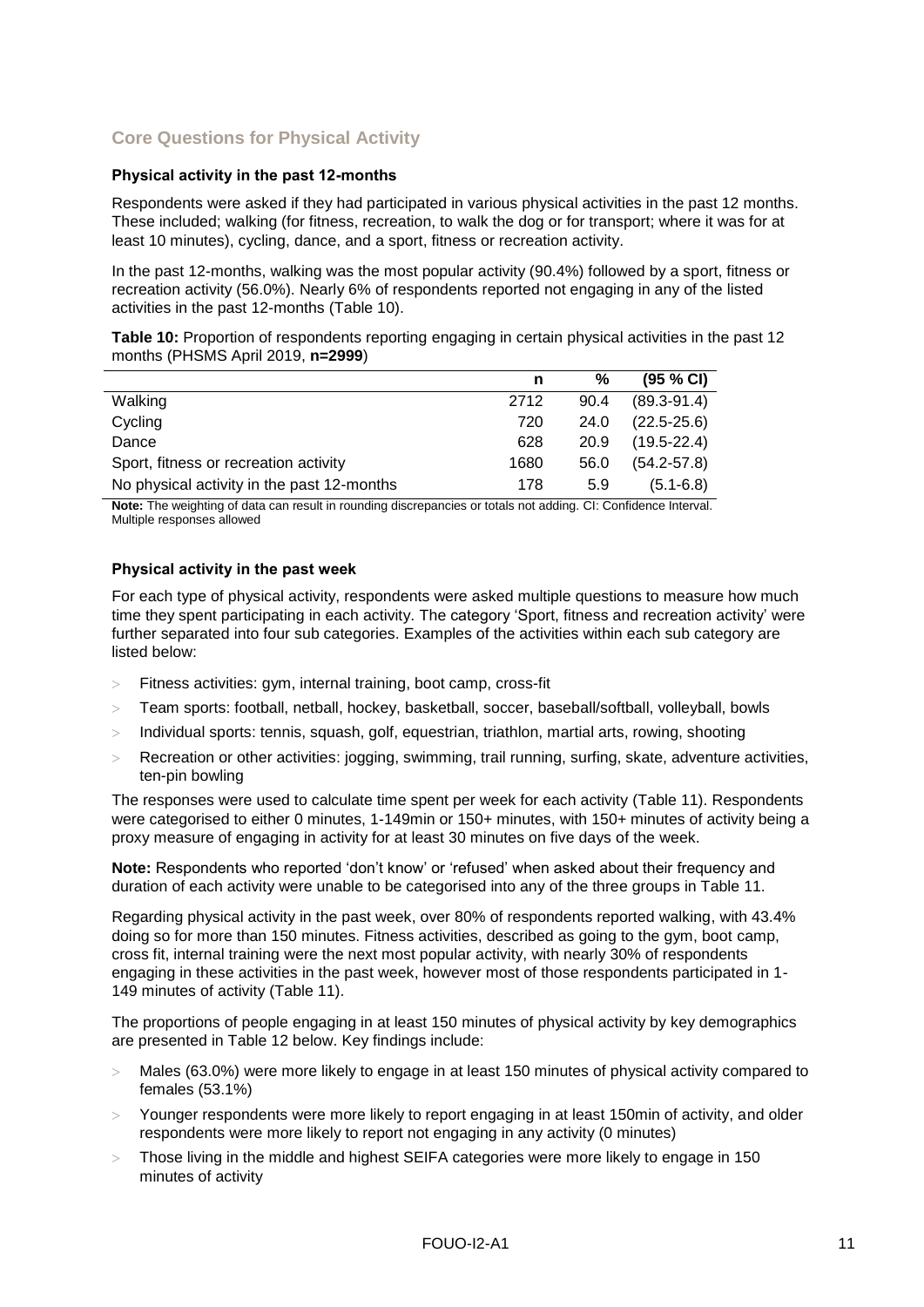|                             | <b>None</b> |                  |      | $1 - 149$ minutes | 150+ minutes |                  |  |
|-----------------------------|-------------|------------------|------|-------------------|--------------|------------------|--|
|                             | n           | % (95 % CI)      | n    | % (95 % CI)       | n            | % (95 % CI)      |  |
| Walking (n=2823)            | 506         | 17.9 (16.5-19.4) | 1093 | 38.7 (36.9-40.5)  | 1225         | 43.4 (41.6-45.2) |  |
| Cycling $(n=2991)$          | 2674        | 89.4 (88.3-90.5) | 209  | $7.0(6.1-7.9)$    | 108          | $3.6(3.0-4.3)$   |  |
| Dance (n=2983)              | 2544        | 85.3 (84.0-86.5) | 401  | 13.5 (12.3-14.7)  | 39           | $1.3(0.9-1.8)$   |  |
| Fitness Activities (n=2989) | 2152        | 72.0 (70.4-73.6) | 464  | 15.5 (14.3-16.9)  | 373          | 12.5 (11.3-13.7) |  |
| Team Sports (n=2992)        | 2731        | 91.3 (90.2-92.2) | 157  | $5.3(4.5-6.1)$    | 103          | $3.4(2.8-4.1)$   |  |
| Individual Sports (n=2996)  | 2693        | 89.9 (88.8-90.9) | 175  | $5.8(5.0-6.7)$    | 129          | $4.3(3.6-5.1)$   |  |
| Recreation/Other (n=2978)   | 2341        | 78.6 (77.1-80.1) | 463  | 15.5 (14.3-16.9)  | 174          | $5.8(5.0-6.7)$   |  |

<span id="page-11-0"></span>**Table 11:** Proportion of respondents reporting physical activities in categories of minutes per week (PHSMS April 2019)

**Note:** The weighting of data can result in rounding discrepancies or totals not adding. CI: Confidence Interval. Don't know/refused frequency and duration component excluded.

<span id="page-11-1"></span>**Table 12:** Proportion of respondents reporting physical activities in categories of minutes per week, by selected demographics (PHSMS April 2019, **n=2999**)

|               |          | None                   |          | $1 - 149$ minutes |           | 150+ minutes     |
|---------------|----------|------------------------|----------|-------------------|-----------|------------------|
|               | n        | % (95 % CI)            | n        | % (95 % CI)       | n         | $% (95\% CI)$    |
| All           | 449/2999 | 15.0 (13.7-16.3)       | 815/2999 | 27.2 (25.6-28.8)  | 1736/2999 | 57.9 (56.1-59.6) |
| Gender        |          |                        |          |                   |           |                  |
| Male          | 190/1447 | 13.1 (11.5-14.9)       | 346/1447 | 23.9 (21.8-26.2)  | 912/1447  | 63.0 (60.5-65.5) |
| Female        | 259/1552 | 16.7 (14.9-18.6)       | 469/1552 | 30.2 (28.0-32.5)  | 824/1552  | 53.1 (50.6-55.6) |
| Age (years)   |          |                        |          |                   |           |                  |
| 18 to 34      | 62/776   | $8.0(6.2-10.1)$        | 176/776  | 22.6 (19.8-25.7)  | 538/776   | 69.4 (66.0-72.5) |
| 35 to 64      | 239/1542 | 15.5 (13.8-17.4)       | 442/1542 | 28.6 (26.4-31.0)  | 862/1542  | 55.9 (53.4-58.4) |
| 65+           | 148/680  | 21.7 (18.8-25.0)       | 197/680  | 29.0 (25.7-32.5)  | 335/680   | 49.3 (45.5-53.0) |
| Location      |          |                        |          |                   |           |                  |
| Metropolitan  | 312/2161 | 14.5 (13.0-16.0)       | 586/2161 | 27.1 (25.3-29.0)  | 1263/2161 | 58.4 (56.4-60.5) |
| Rural         | 136/838  | 16.3 (13.9-18.8)       | 229/838  | 27.3 (24.4-30.4)  | 473/838   | 56.4 (53.1-59.8) |
| <b>SEIFA*</b> |          |                        |          |                   |           |                  |
| Lowest        | 84/468   | 17.9 (14.7-21.6)       | 148/468  | 31.6 (27.5-35.9)  | 237/468   | 50.5 (46.1-55.2) |
| Low           | 127/671  | 18.9 (16.1-22.0)       | 197/671  | 29.3 (26.0-32.9)  | 348/671   | 51.8 (48.1-55.6) |
| Middle        | 86/697   | 12.4 (10.1-14.9)       | 183/697  | 26.2 (23.1-29.6)  | 428/697   | 61.4 (57.8-65.0) |
| High          | 77/548   | 14.1 (11.3-17.1)       | 149/548  | 27.3 (23.6-31.0)  | 321/548   | 58.6 (54.4-62.6) |
| Highest       | 75/615   | $(9.8 - 15.0)$<br>12.2 | 138/615  | 22.4 (19.3-25.9)  | 402/615   | 65.4 (61.5-69.0) |

**Note:** The weighting of data can result in rounding discrepancies or totals not adding. CI denotes Confidence Interval.

\*SEIFA: Socio-Economic Index for Areas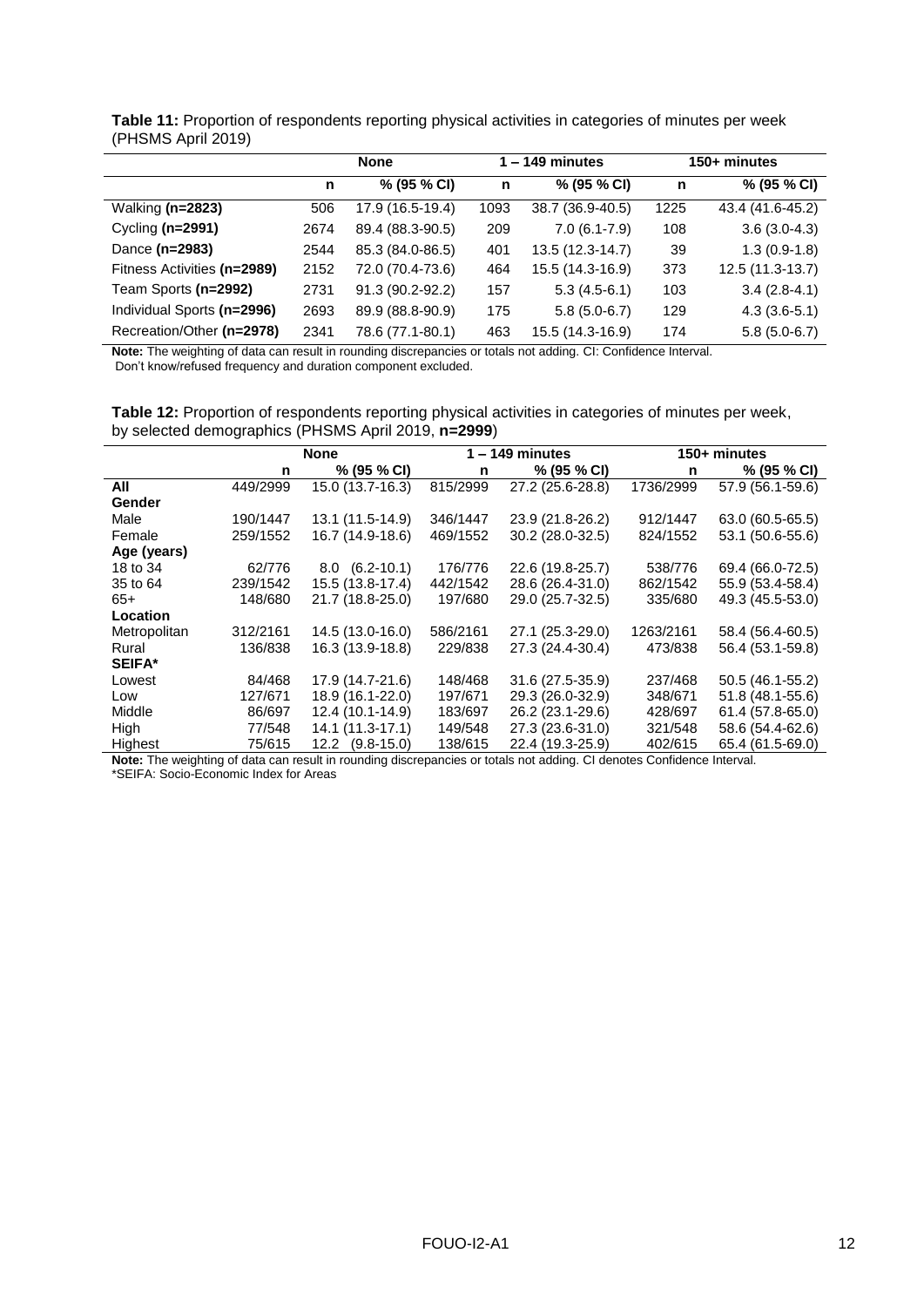#### <span id="page-12-0"></span>**Association of minutes of physical activity with health status**

**Measures:** This section presents the proportion of respondents by minutes of physical activity (0 minutes, 1-149 minutes or 150+ minutes) by self-reported health status [\(Table 13\)](#page-12-1), healthcare utilisation [\(Table 14\)](#page-12-2), and wellbeing [\(Table 15\)](#page-13-0).

[Table 13](#page-12-1) shows that the proportion of respondents who self-reported their health status as good or better improved with participation in physical activity. Respondents who did not engage in any physical activity (54.4%) were less likely to report a good or better health status compared to those who engaged in at least 150 minutes (88.1%). The results should be interpreted with caution due to the possible effect of reverse causality. It is unknown if lower engagement in physical activity caused poorer rates of self-reported health, or whether people with poorer self-reported health (possibly due to other health risk factors) led to respondents being unable to engage in more activity.

<span id="page-12-1"></span>**Table 13:** Proportion of respondents reporting health status by minutes of physical activity (PHSMS April 2019, **n=2974**)

|                          |     | <b>None</b>      |     | 1-149 minutes    | 150+ minutes |                   |
|--------------------------|-----|------------------|-----|------------------|--------------|-------------------|
|                          | n   | % (95 % CI)      | n   | % (95 % CI)      | n            | % (95 % CI)       |
| Excellent                | 22  | $4.9(3.2 - 7.3)$ | 64  | $8.0(6.2-9.9)$   | 334          | 19.4 (17.6-21.3)  |
| Very Good                | 64  | 14.4 (11.4-17.9) | 225 | 27.8 (24.8-31.0) | 671          | 39.0 (36.7-41.3)  |
| Good                     | 156 | 35.1 (30.9-39.7) | 322 | 39.8 (36.5-43.3) | 513          | 29.8 (27.6-32.0)  |
| Fair                     | 106 | 23.9 (20.1-28.1) | 137 | 16.9 (14.5-19.7) | 164          | $9.5(8.2 - 11.0)$ |
| Poor                     | 96  | 21.7 (18.0-25.7) | 60  | $7.4(5.8-9.4)$   | 41           | $2.4(1.7-3.2)$    |
| Excellent/Very Good/Good | 241 | 54.4 (49.7-59.0) | 611 | 75.6 (72.6-78.5) | 1518         | 88.1 (86.5-89.6)  |
| Fair / Poor              | 202 | 45.6 (41.0-50.3) | 197 | 24.4 (21.5-27.4) | 205          | 11.9 (10.4-13.5)  |

**Note:** The weighting of data can result in rounding discrepancies or totals not adding. CI: Confidence Interval. Don't know/refused to SF1 question (n=25) excluded.

Respondents who engaged in at least 150 minutes of physical activity were less likely to report using a hospital service (admission, ED or outpatient clinic) compared to those who did not do any physical activity. They were also less likely to visit a specialist doctor compared to all other groups, but more likely to visit a dentist [\(Table 14\)](#page-12-2).

<span id="page-12-2"></span>**Table 14:** Proportion of respondents reporting healthcare utilisation by minutes of physical activity (PHSMS April 2019**, n=2988**)

|                                        |     | <b>None</b>      |     | 1-149 minutes    | 150+ minutes |                  |
|----------------------------------------|-----|------------------|-----|------------------|--------------|------------------|
|                                        | n   | % (95 % CI)      | n   | % (95 % CI)      | n            | % (95 % CI)      |
| GP                                     | 420 | 94.5 (91.9-96.2) | 774 | 95.2 (93.4-96.4) | 1554         | 89.8 (88.3-91.2) |
| <b>Specialist Doctor</b>               | 243 | 54.7 (50.0-59.2) | 420 | 51.6 (48.2-55.0) | 785          | 45.4 (43.0-47.7) |
| Dentist                                | 202 | 45.5 (40.8-50.0) | 429 | 52.8 (49.3-56.1) | 1102         | 63.7 (61.4-65.9) |
| Other Health Professional <sup>^</sup> | 153 | 34.4 (30.1-38.9) | 327 | 40.2 (36.8-43.6) | 597          | 34.5 (32.3-36.8) |
| <b>Hospital Admission</b>              | 122 | 27.4 (23.4-31.7) | 204 | 25.1 (22.2-28.1) | 314          | 18.1 (16.4-20.0) |
| <b>Hospital Outpatient Clinic</b>      | 112 | 25.3 (21.3-29.4) | 191 | 23.5 (20.7-26.5) | 243          | 14.1 (12.5-15.7) |
| Hospital ED                            | 106 | 23.9 (20.0-27.9) | 159 | 19.5 (16.9-22.4) | 269          | 15.5 (13.9-17.3) |
| Didn't access any health service       | 11  | $2.6(1.3-4.2)$   | 19  | $2.3(1.5-3.5)$   | 76           | $4.4(3.5-5.4)$   |

**Note:** The weighting of data can result in rounding discrepancies or totals not adding. CI: Confidence Interval. Refused healthcare question (n=11) excluded. ^Allied health, nursing, Aboriginal health worker.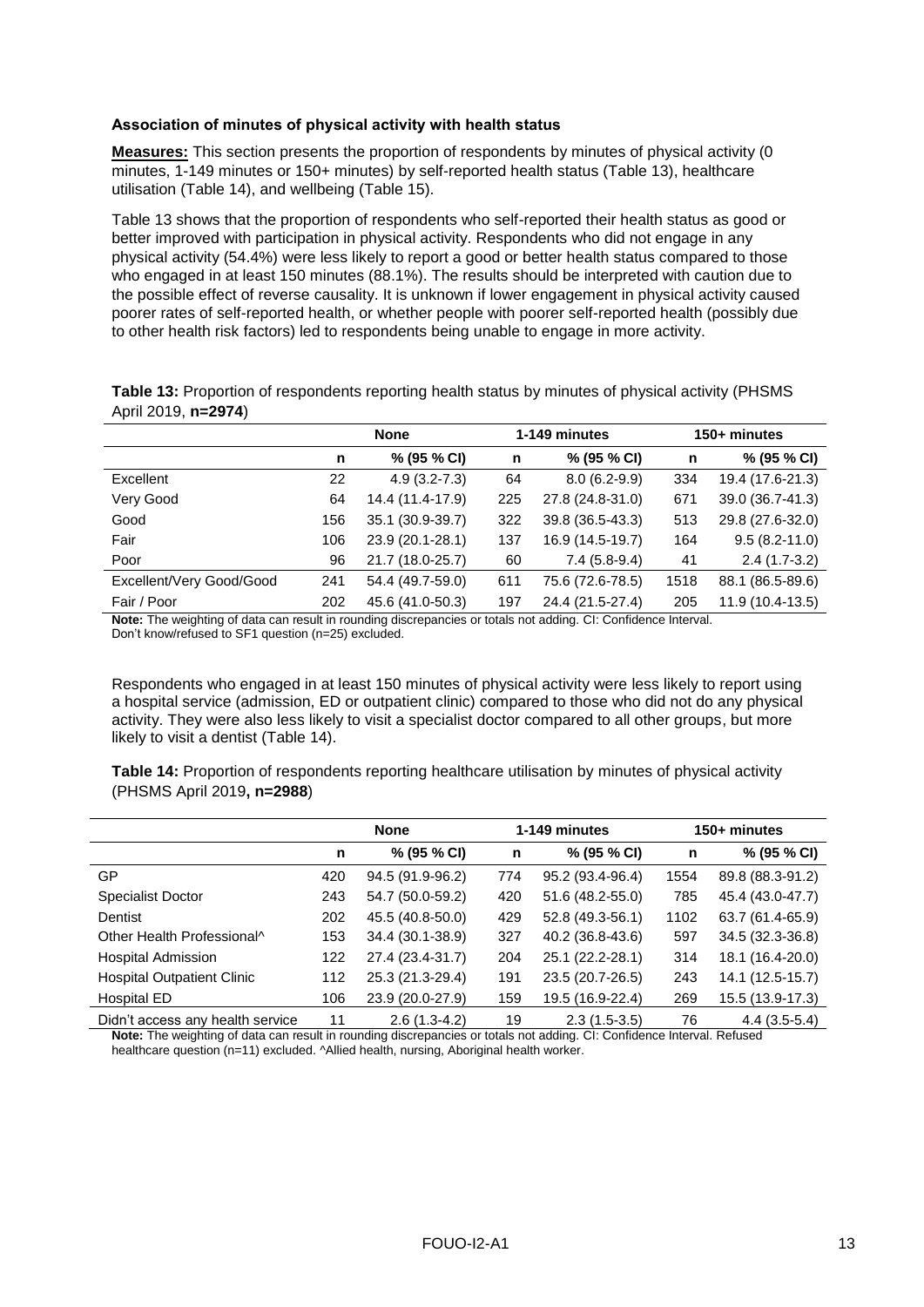Respondents who engaged in at least 150 minutes of physical activity reported higher levels of individual wellbeing across all four individual questions, as well as their overall wellbeing score, compared to those who engaged in lower levels of physical activity [\(Table 15\)](#page-13-0).

Again, the results should be interpreted with caution due to the possible effect of reverse causality. It is unknown if lower engagement in physical activity caused poorer rates of wellbeing, or whether people with poorer wellbeing (possibly due to other health risk factors) led to respondents being unable to engage in more activity.

<span id="page-13-0"></span>

|  | Table 15: Proportion of respondents reporting subjective wellbeing measures and overall wellbeing |  |  |  |
|--|---------------------------------------------------------------------------------------------------|--|--|--|
|  | status by minutes of physical activity (PHSMS April 2019)                                         |  |  |  |

|                                               | <b>None</b> |                       |     | 1-149 minutes                                          |                      | 150+ minutes     |  |  |
|-----------------------------------------------|-------------|-----------------------|-----|--------------------------------------------------------|----------------------|------------------|--|--|
|                                               | n           | % (95 % CI)           | n   | % (95 % CI)                                            | n                    | % (95 % CI)      |  |  |
| Satisfied with life nowadays (n=2981)         |             |                       |     |                                                        |                      |                  |  |  |
| Medium/High (7-10)                            | 250         | 57.8 (53.2-62.5)      | 605 | 74.4 (71.2-77.2)                                       | 1478                 | 85.2 (83.5-86.8) |  |  |
| Very Low/Low (0-6)                            | 182         | 42.2 (37.5-46.8)      | 208 | 25.6 (22.6-28.6)                                       | 257                  | 14.8 (13.2-16.5) |  |  |
| Things you do in life are worthwhile (n=2975) |             |                       |     |                                                        |                      |                  |  |  |
| Medium/High (7-10)                            | 284         | 65.4 (60.7-69.6)      | 681 | 84.2 (81.7-86.7)                                       | 1510                 | 87.2 (85.5-88.7) |  |  |
| Very Low/Low (0-6)                            | 151         | 34.6 (30.4-39.3)      | 128 | 15.8 (13.4-18.5)                                       | 222                  | 12.8 (11.3-14.5) |  |  |
| How happy did you feel yesterday? (n=2983)    |             |                       |     |                                                        |                      |                  |  |  |
| Medium/High (7-10)                            | 268         | 61.9 (57.3-66.4)      | 564 | 69.3 (66.1-72.4)                                       | 1383                 | 79.7 (77.7-81.5) |  |  |
| Very Low/Low (0-6)                            | 165         | 38.1 (33.6-42.7)      | 250 | 30.7 (27.6-33.9)                                       | 353                  | 20.3 (18.5-22.3) |  |  |
| How anxious did you feel yesterday? (n=2978)  |             |                       |     |                                                        |                      |                  |  |  |
| Medium/Low (0-3)                              | 241         | 55.6 (51.1-60.4)      | 515 | 63.3 (60.0-66.6)                                       | 1134                 | 65.5 (63.2-67.7) |  |  |
| Very high/high (4-10)                         | 192         | 44.4 (39.8-49.2)      | 298 | 36.7 (33.4-40.0)                                       | 598                  | 34.5 (32.3-36.8) |  |  |
| <b>Overall Wellbeing (n=2973)</b>             |             |                       |     |                                                        |                      |                  |  |  |
| Scoring well                                  | 82          | 18.9 (15.4-22.8)      | 223 | 27.6 (24.6-30.8)                                       | 622                  | 35.9 (33.7-38.2) |  |  |
| Scoring neither well/ badly                   | 152         | 35.1 (30.6-39.6)      | 328 | 40.5 (37.2-44.0)                                       | 632                  | 36.5 (34.3-38.8) |  |  |
| Scoring badly<br>$\cdots$<br>. . <del>.</del> | 200         | 46.0 (41.4-50.8)<br>. | 257 | 31.8 (28.7-35.1)<br>$\sim$ $\sim$ $\sim$ $\sim$ $\sim$ | 477<br>$\sim$ $\sim$ | 27.6 (25.5-29.7) |  |  |

**Note:** The weighting of data can result in rounding discrepancies or totals not adding. CI: Confidence Interval. Don't know/refused wellbeing questions excluded.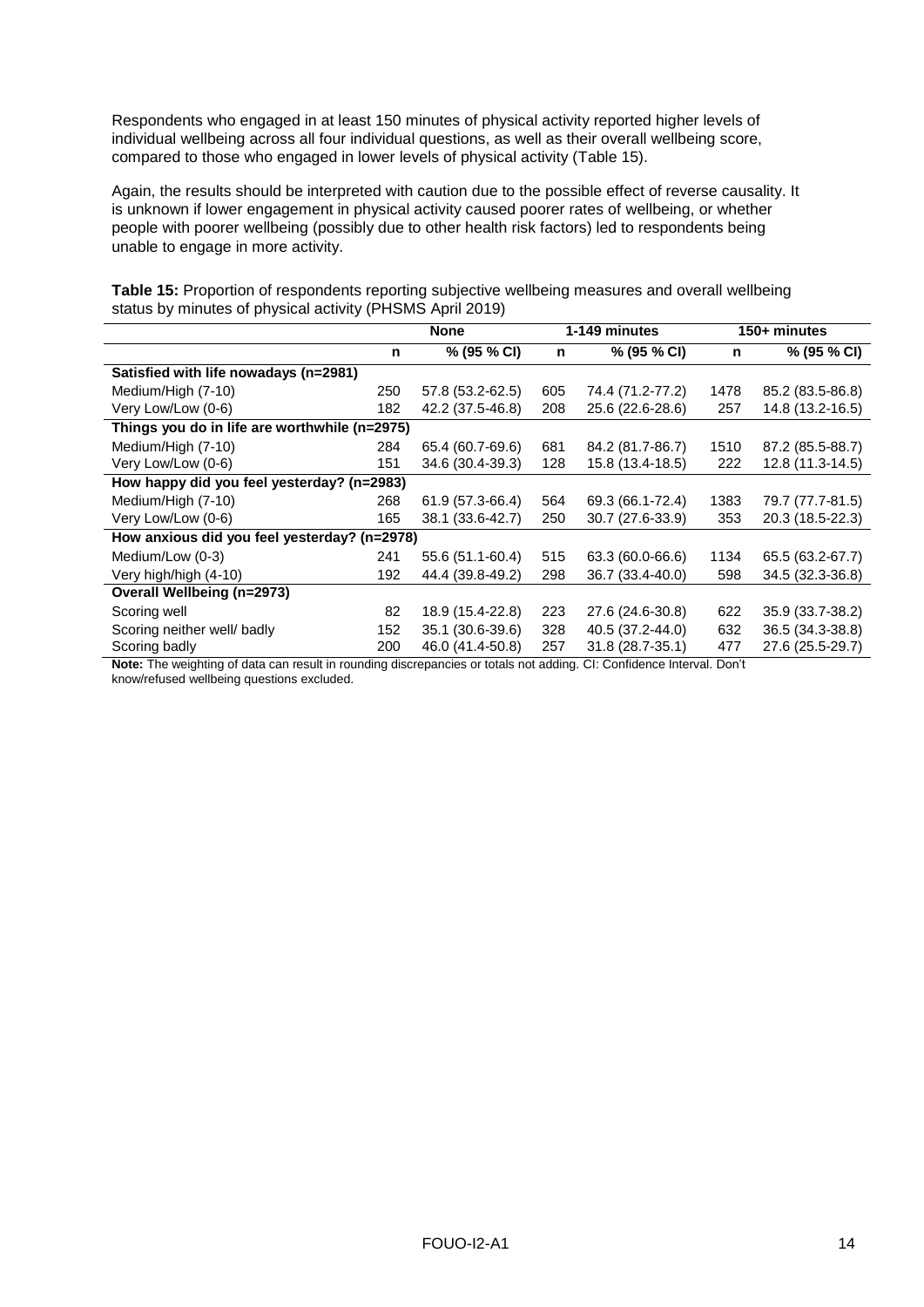#### <span id="page-14-0"></span>**Association of minutes of physical activity with individual development**

**Measures:** This section presents the proportion of respondents by minutes of physical activity (0 minutes, 1-149 minutes or 150+ minutes) by the following two individual development questions whereby respondents were asked to what extent did they agree or disagree with the following statements;

- $>$  I can achieve most of the goals I set myself
- $>$  If I find something difficult, I keep trying until I can do it

Respondents who engaged in at least 150 minutes of physical activity were more likely to agree they were able to achieve most of their goals (87.5%), compared with those who engaged in 1-149minutes (76.2%) and those who did not engage in any activity (61.6%) [\(Table 16\)](#page-14-1).

<span id="page-14-1"></span>**Table 16:** Proportion of respondents reporting if they could achieve most of their goals set by themselves by minutes of physical activity (PHSMS April 2019, **n=2981**)

|                              | None |                  |     | 1-149 minutes     | 150+ minutes |                  |
|------------------------------|------|------------------|-----|-------------------|--------------|------------------|
|                              | n    | $% (95\% CI)$    | n   | $% (95\% CI)$     | n            | % (95 % CI)      |
| Strongly Agree / Agree       | 270  | 61.6 (57.2-66.3) | 617 | 76.2 (73.1-79.0)  | 1518         | 87.5 (85.9-89.0) |
| Neutral                      | 72.  | 16.5 (13.2-20.2) | 107 | $13.3(11.0-15.7)$ | 132          | 7.6 (6.4-8.9)    |
| Disagree / Strongly Disagree | 96   | 21.9 (18.3-26.0) | 85  | $10.5(8.5-12.7)$  | 84           | $4.9(3.9-5.9)$   |

**Note:** The weighting of data can result in rounding discrepancies or totals not adding. CI: Confidence Interval. Don't Know/Refused (n=18) are excluded.

Similarly, nearly 90% of respondents who engaged in at least 150 minutes of physical activity agreed that if they found something difficult, they keep trying until they could do it, which was higher than respondents engaging in 1-149 minutes of activity (84.2%) and no activity (71.1%) [\(Table 17\)](#page-14-2).

<span id="page-14-2"></span>**Table 17:** Proportion of respondents reporting if they found something difficult, they keep trying until they could do it by minutes of physical activity (PHSMS April 2019, **n=2986**)

|                              |     | <b>None</b>      |     | 1-149 minutes    | 150+ minutes |                  |
|------------------------------|-----|------------------|-----|------------------|--------------|------------------|
|                              | n   | % (95 % CI)      | n   | % (95 % CI)      | n            | % (95 % CI)      |
| Strongly Agree / Agree       | 313 | 71.1 (66.8-75.2) | 685 | 84.2 (81.6-86.6) | 1552         | 89.6 (88.0-90.9) |
| Neutral                      | 68  | 15.4 (12.3-19.1) | 93  | 11.5 (9.4-13.8)  | 124          | $7.1(6.0-8.4)$   |
| Disagree / Strongly Disagree | 59  | 13.5 (10.5-16.8) | 35  | $4.3(3.1-5.9)$   | 58           | $3.3(2.6-4.3)$   |

**Note:** The weighting of data can result in rounding discrepancies or totals not adding. CI: Confidence Interval. Don't Know/Refused (n=12) are excluded.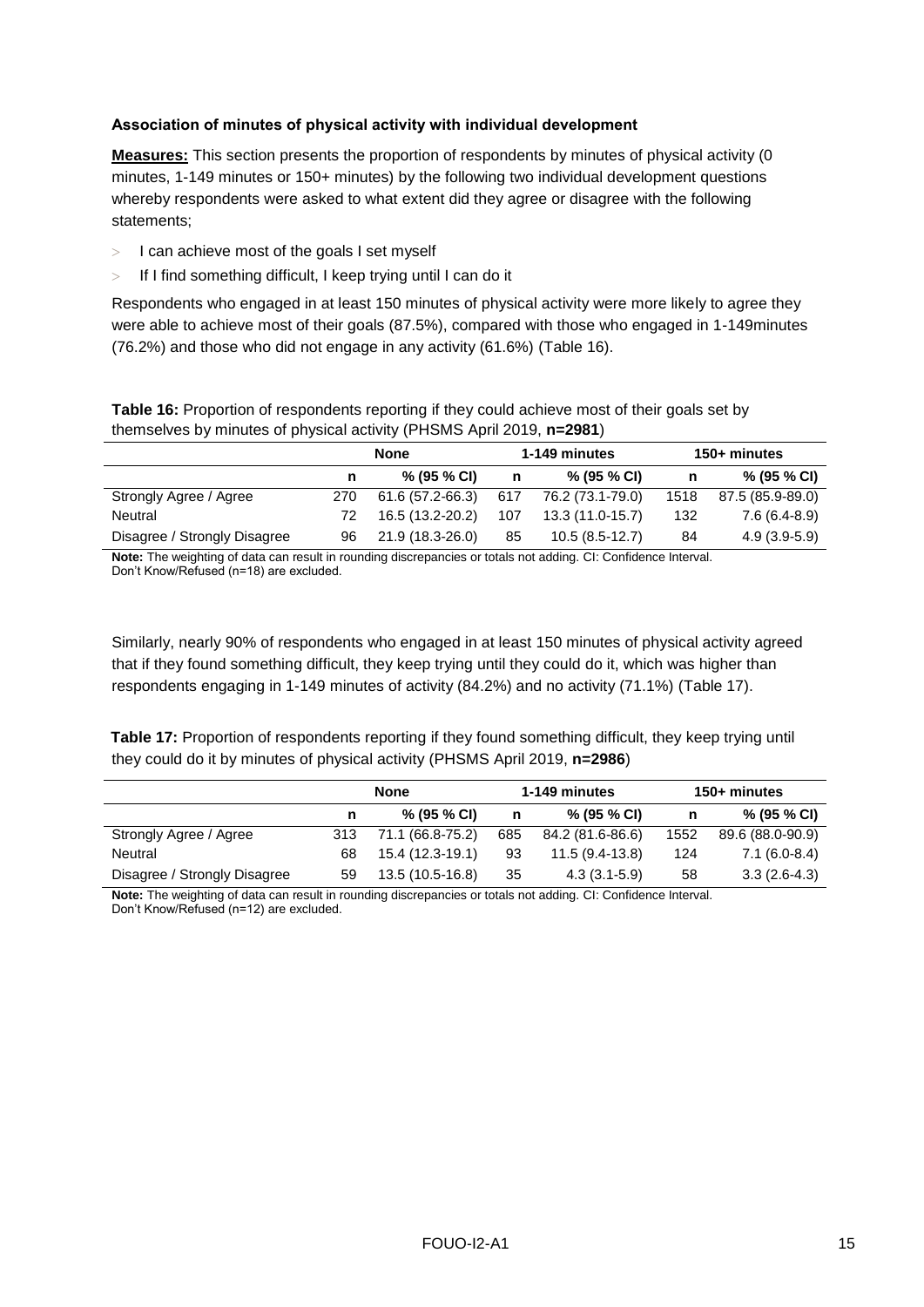#### <span id="page-15-0"></span>**Association of minutes of physical activity with community connectedness**

**Measures:** This section presents the proportion of respondents by minutes of physical activity (0 minutes, 1-149 minutes or 150+ minutes) by the following two community connectedness questions whereby respondents were asked to what extent did they agree or disagree with the following statements;

- Most people in my local area can be trusted
- There are people in my life who really care about me

Over two-thirds (67%) of respondents that reported 150 minutes or more of physical activity a week agreed that most people in their local area could be trusted, compared to 63.5% of the respondents that reported 1-149 minutes and 54.7% of those that reported none [\(Table 18\)](#page-15-1).

The majority of respondents reporting 150 minutes or more of physical activity agreed that there were people in their life who really care about them (98.2%), compared to 97.3% of the respondents that reported 1-149 minutes and 93.3% of those that reported none [\(Table 19\)](#page-15-2).

<span id="page-15-1"></span>**Table 18:** Proportion of respondents reporting if they agreed/disagreed that most people in their local area could be trusted by minutes of physical activity (PHSMS April 2019, **n=2875**)

|                              | <b>None</b> |                  |     | 1-149 minutes    |      | 150+ minutes     |  |
|------------------------------|-------------|------------------|-----|------------------|------|------------------|--|
|                              |             | $% (95\% CI)$    | n   | $% (95\% CI)$    | n    | $% (95\% CI)$    |  |
| Strongly Agree / Agree       | 227         | 54.7 (50.0-59.6) | 495 | 63.5 (60.1-66.9) | 1126 | 67.0 (64.7-69.2) |  |
| Neutral                      | 106         | 25.7 (21.6-30.0) | 198 | 25.4 (22.5-28.6) | 372  | 22.1 (20.2-24.1) |  |
| Disagree / Strongly Disagree | 81          | 19.7 (16.0-23.6) | 86  | $11.0(9.0-13.4)$ | 184  | $10.9(9.5-12.5)$ |  |

**Note:** The weighting of data can result in rounding discrepancies or totals not adding. CI denotes Confidence Interval. Don't Know/Refused (n=124) are excluded

<span id="page-15-2"></span>**Table 19:** Proportion of respondents reporting if they agreed/disagreed that there were people in their life who really cared about them by minutes of physical activity (PHSMS April 2019, **n=2993**)

|                              | None |                  |     | 1-149 minutes    | 150+ minutes |                  |
|------------------------------|------|------------------|-----|------------------|--------------|------------------|
|                              |      | % (95 % CI)      | n   | % (95 % CI)      |              | % (95 % CI)      |
| Strongly Agree / Agree       | 414  | 93.3 (90.6-95.3) | 792 | 97.3 (96.0-98.2) | 1704         | 98.2 (97.5-98.8) |
| Neutral                      | 16   | $3.6(2.2-5.6)$   | 9   | $1.1(0.5-2.0)$   | 19           | $1.1(0.7-1.7)$   |
| Disagree / Strongly Disagree | 13   | $3.0(1.7-4.8)$   | 13  | $1.6(0.9-2.6)$   | 12           | $0.7(0.4-1.2)$   |

**Note:** The weighting of data can result in rounding discrepancies or totals not adding. CI denotes Confidence Interval. Don't Know/Refused (n=6) are excluded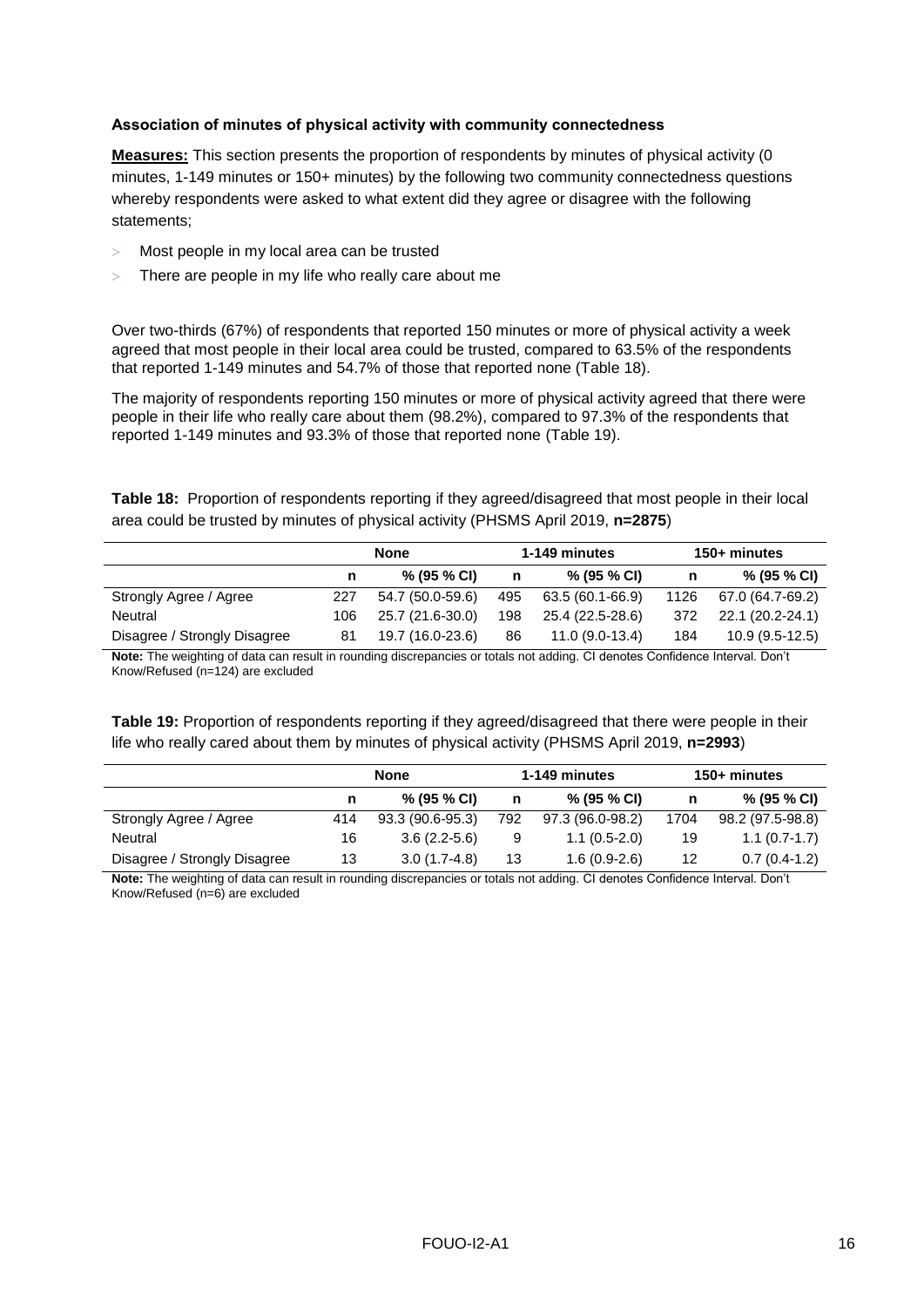#### <span id="page-16-0"></span>**Association of minutes of physical activity with social capital**

**Measures:** This section presents the proportion of respondents by minutes of physical activity (0 minutes, 1-149 minutes or 150+ minutes) by the following three social capital questions whereby respondents were asked to what extent did they agree or disagree with the following statements;

- $>$  I feel safe walking in my local community after dark
- $>$  I identify with my local community
- If there was a serious problem in my local community, the people here would come together to solve it

Over 71% of respondents who reported engaging in 150 minutes or more of physical activity a week agreed they felt safe walking in their local community after dark, which was higher than those reporting 1-149 minutes (62.7%) and none (49.7%) [\(Table 20\)](#page-16-1).

<span id="page-16-1"></span>**Table 20:** Proportion of respondents reporting if they felt safe walking in their local community after dark by minutes of physical activity (PHSMS April 2019, **n=2933**)

|                              | None |                  |     | 1-149 minutes    | 150+ minutes |                  |
|------------------------------|------|------------------|-----|------------------|--------------|------------------|
|                              |      | $% (95\% CI)$    | n   | % (95 % CI)      | n            | % (95 % CI)      |
| Strongly Agree / Agree       | 208  | 49.7 (45.0-54.5) | 498 | 62.7 (59.3-66.0) | 1229         | 71.4 (69.3-73.6) |
| Neutral                      | 70.  | 16.7 (13.4-20.5) | 114 | 14.4 (12.0-16.9) | 225          | 13.1 (11.6-14.7) |
| Disagree / Strongly Disagree | 141  | 33.6 (29.3-38.4) | 182 | 22.9 (20.1-25.9) | 266          | 15.5 (13.8-17.2) |

**Note:** The weighting of data can result in rounding discrepancies or totals not adding. CI denotes Confidence Interval. Don't Know/Refused (n=66) are excluded

Similarly, 70.7% of respondents reporting engaging in 150 minutes or more of physical activity a week agreed that they identified with their local community, compared to 61.3% of respondents reporting 1- 149 minutes and 52.6% reporting none [\(Table 21\)](#page-16-2).

<span id="page-16-2"></span>**Table 21:** Proportion of respondents reporting that they feel that they get identified in their local community by minutes of physical activity (PHSMS April 2019, **n=2944**)

|                              |     | None             |     | 1-149 minutes    | 150+ minutes |                  |
|------------------------------|-----|------------------|-----|------------------|--------------|------------------|
|                              | n   | % (95% CI)       | n   | % (95 % CI)      | n            | $% (95\% CI)$    |
| Strongly Agree / Agree       | 221 | 52.6 (47.7-57.2) | 492 | 61.3 (57.9-64.6) | 1217         | 70.7 (68.6-72.9) |
| Neutral                      | 110 | 26.1 (22.1-30.5) | 232 | 28.9 (25.8-32.1) | 358          | 20.8 (18.9-22.8) |
| Disagree / Strongly Disagree | 90  | 21.3 (17.7-25.5) | 78  | $9.7(7.8-11.9)$  | 146          | $8.5(7.2-9.9)$   |

**Note:** The weighting of data can result in rounding discrepancies or totals not adding. CI denotes Confidence Interval. Don't Know/Refused (n=55) are excluded

There were no differences in the proportion of respondents who agreed that their local community would come together to solve a serious problem by minutes of physical activity, however 16.4% of respondents reporting no physical activity disagreed with the statement, which was higher than respondents reporting 1-149 minutes (8.8%) and 150+ minutes (9.4%) [\(Table 22\)](#page-16-3).

<span id="page-16-3"></span>**Table 22:** Proportion of respondents reporting that if there was a serious problem in their local community, the people here would come together to solve it by minutes of physical activity (PHSMS April 2019, **n=2790**)

|                                                                                                                              | <b>None</b> |                  |     | 1-149 minutes    | 150+ minutes |                  |
|------------------------------------------------------------------------------------------------------------------------------|-------------|------------------|-----|------------------|--------------|------------------|
|                                                                                                                              | n           | % (95 % CI)      | n   | % (95% CI)       | n            | % (95 % CI)      |
| Strongly Agree / Agree                                                                                                       | 228         | 59.8 (54.9-64.7) | 479 | 62.9 (59.5-66.3) | 1062         | 64.5 (62.1-66.7) |
| Neutral                                                                                                                      | 91          | 23.8 (19.8-28.4) | 215 | 28.3 (25.1-31.5) | 431          | 26.2 (24.1-28.3) |
| Disagree / Strongly Disagree                                                                                                 | 63          | 16.4 (13.1-20.5) | 67  | $8.8(6.9-11.0)$  | 154          | $9.4(8.0-10.8)$  |
| Note: The weighting of data can result in reunding discrepancies or totals not adding. CL denotes Confidence Interval. Don't |             |                  |     |                  |              |                  |

**Note:** The weighting of data can result in rounding discrepancies or totals not adding. CI denotes Confidence Interval. Don't Know/Refused (n=210) are excluded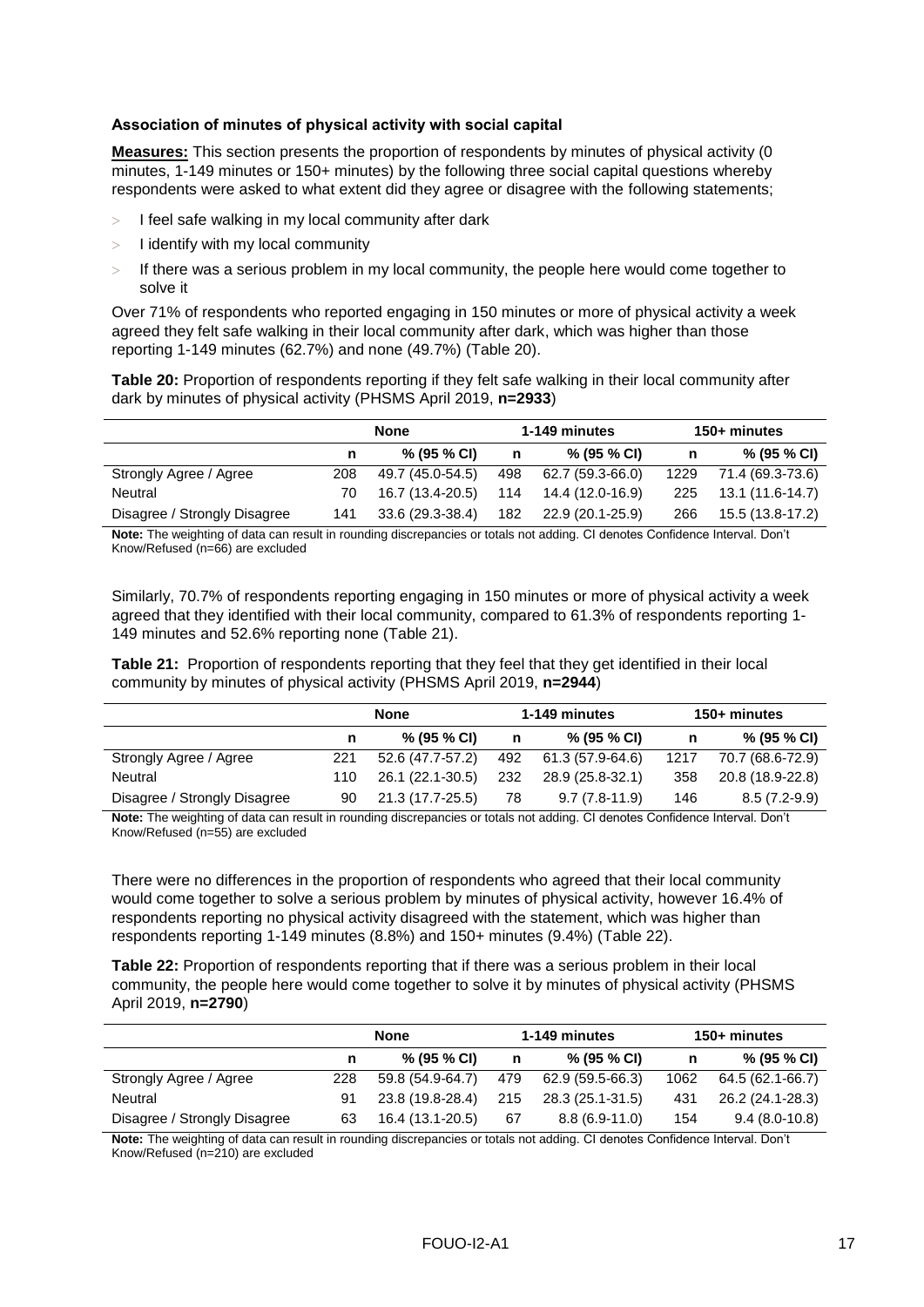### <span id="page-17-0"></span>**Moderate to vigorous physical activity**

Australia's Physical Activity and Sedentary Behaviour guidelines<sup>3</sup> provide recommendations for adults of different ages considered essential for individual health and wellbeing. One part of these recommendations for adults aged 18-64 years are to:

 Accumulate 150 to 300 minutes of moderate intensity physical activity, or 75 to 150 minutes of vigorous intensity physical activity, or an equivalent combination of both moderate and vigorous activities each week.

Adults aged 65 years and over are recommended to:

Accumulate at least 30 minutes of moderate intensity physical activity on most, preferably all days

The reporting of adults engaging in at least 150minutes of moderate intensity physical activity per week is a common proxy for meeting these aspects of the guidelines and is therefore presented below.

**Measures:** As described in the previous section, for each type of physical activity, respondents were asked multiple questions to measure how much time they spent participating in each activity. Some activities were further asked at what intensity they were performed at, by describing whether the activity made them breathe harder than normal. Some activities were not asked these questions and therefore the level of intensity has been assumed. [Table 23](#page-17-1) below describe how the intensity of each activity was calculated. Minutes of vigorous intensity activity were multiplied by two to account for their higher intensity.

| Walking                   | Assumed to be moderate intensity                                                    |
|---------------------------|-------------------------------------------------------------------------------------|
| Cycling                   | Assumed to be vigorous intensity                                                    |
| Dance                     | Assumed to be moderate intensity                                                    |
| <b>Fitness Activities</b> |                                                                                     |
| Team Sports               | Was the effort usually enough to raise your breathing rate $(y/n)$ - moderate       |
| <b>Individual Sports</b>  | Was the effort usually enough to make you sweat or out of breath $(y/n)$ - vigorous |
| Recreation/Other          |                                                                                     |

#### <span id="page-17-1"></span>**Table 23:** Determination of intensity of physical activity (PHSMS April 2019)

The results found that 59% of respondents engaged in at least 150minutes of at least moderate intensity physical activity in the past week, with a quarter (25.5%) engaging in between 1-149 minutes, and 15.5% not doing any moderate intensity activity [\(Table 24\)](#page-18-0). The proportions of people engaging in at least 150minutes of moderate intensity activity by various demographics are presented in [Table 24](#page-18-0) below. Key findings include:

- Males (64.2%) were more likely to engage in 150minutes of moderate intensity activity compared to females (54.2%)
- $>$  Participation rates were higher in younger respondents

1

- The unemployed (37.2%) and those unable to work (28.6%) were the least likely to report engaging in at least 150minutes of moderate activity of all the occupation groups. Students were the most likely (74.4%)
- $>$  Participation in 150 mintues of moderate intensity activity increased with higher education levels. access to more vehicles in the household, and a higher household income

 $3$  Department of Health. Australia's Physical Activity and Sedentary Behaviour Guidelines. 2014; available from <http://www.health.gov.au/internet/main/publishing.nsf/content/health-pubhlth-strateg-phys-act-guidelines>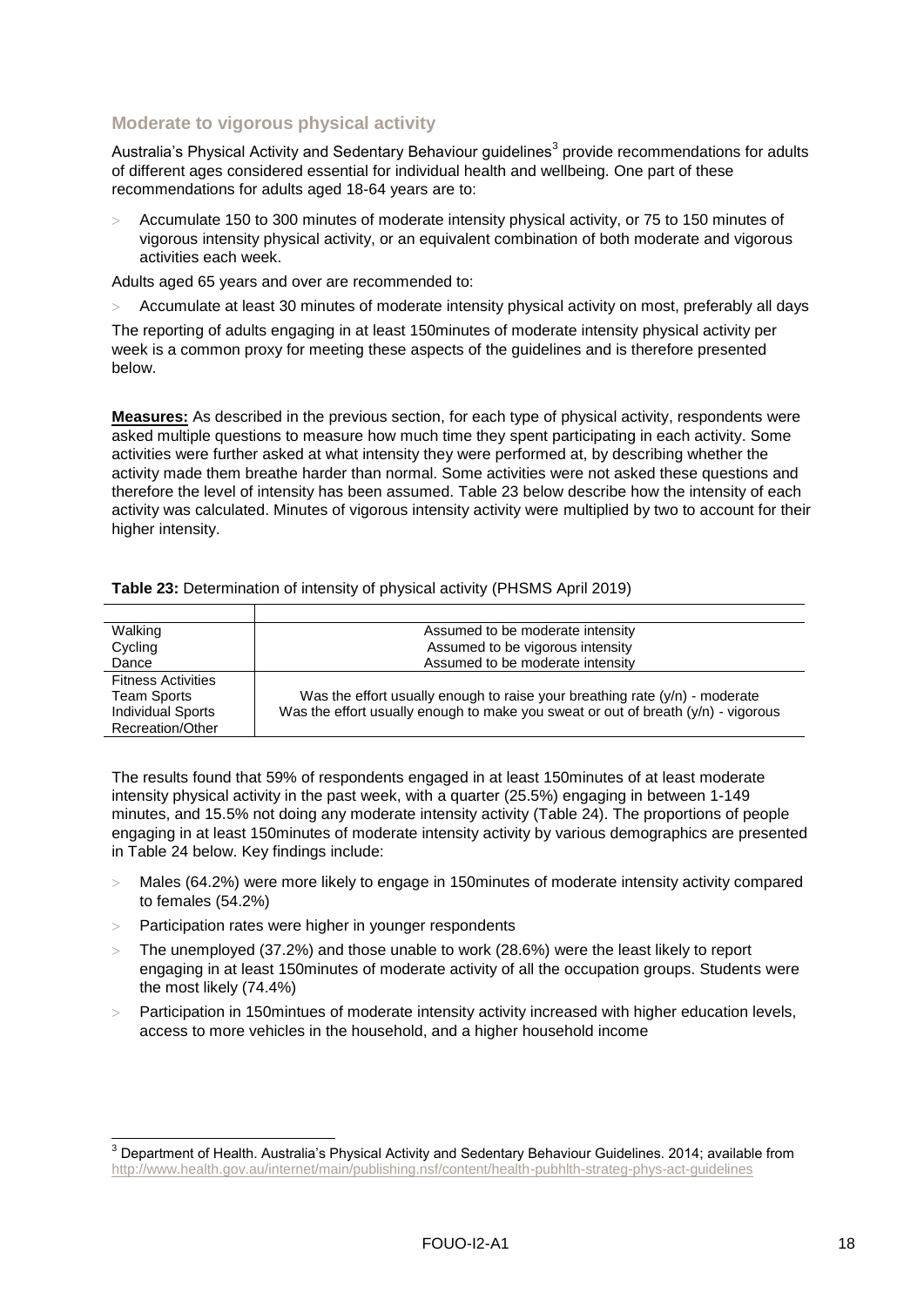| 150+ minutes<br><b>None</b><br>1-149 minutes<br>% (95 % CI)<br>% (95 % CI)<br>% (95 % CI)<br>n<br>n<br>n<br>All<br>464<br>15.5 (14.2-16.8)<br>765<br>25.5 (24.0-27.1)<br>1770<br>59.0 (57.3-60.8)<br>Gender<br>Male<br>196<br>13.6 (11.9-15.4)<br>322<br>22.3 (20.2-24.5)<br>64.2 (61.7-66.6)<br>929<br>268<br>17.3 (15.4-19.2)<br>443<br>28.5 (26.3-30.8)<br>841<br>54.2 (51.7-56.7)<br>Female<br>Age (years)<br>18 to 24<br>34<br>13.1 (9.3-17.4)<br>41<br>15.8 (11.6-20.4)<br>71.1 (65.3-76.2)<br>186<br>33<br>366<br>25 to 34<br>$6.5(4.5-8.8)$<br>115<br>22.4 (18.9-26.1)<br>71.1 (67.0-74.9)<br>71<br>288<br>14.0 (11.2-17.2)<br>148<br>29.2 (25.3-33.2)<br>56.8 (52.4-61.0)<br>35 to 44<br>317<br>84<br>15.5 (12.7-18.8)<br>140<br>25.9 (22.3-29.7)<br>45 to 54<br>58.6 (54.4-62.7)<br>86<br>119<br>289<br>55 to 64<br>17.4 (14.3-21.0)<br>24.1 (20.5-28.1)<br>58.6 (54.2-62.9)<br>56<br>110<br>65 to 74<br>15.3 (11.8-19.2)<br>29.8 (25.4-34.7)<br>202<br>54.9 (49.8-59.9)<br>100<br>91<br>121<br>$75+$<br>32.0 (27.1-37.4)<br>29.3 (24.3-34.4)<br>38.8 (33.5-44.3)<br><b>Gender and Age (years)</b><br>Male 18 to 24<br>16<br>12.8 (8.1-20.1)<br>19.8 (13.5-27.6)<br>82<br>67.4 (59.1-75.6)<br>24<br>8<br>Male 25 to 34<br>$3.0(1.5-5.8)$<br>43<br>16.9 (12.7-21.8)<br>204<br>80.1 (74.8-84.6)<br>38<br>62<br>24.5 (19.7-30.3)<br>152<br>60.6 (54.4-66.5)<br>Male 35 to 44<br>14.9 (11.1-20.0)<br>Male 45 to 54<br>40<br>14.9 (11.0-19.6)<br>52<br>19.4 (15.0-24.5)<br>176<br>65.7 (59.8-71.2)<br>50<br>147<br>Male 55 to 64<br>44<br>18.4 (13.7-23.4)<br>20.9 (15.9-26.1)<br>60.8 (54.5-66.7)<br>19<br>Male 65 to 74<br>10.7 (6.7-15.8)<br>55<br>30.7 (24.3-37.8)<br>105<br>58.6 (51.4-65.7)<br>63<br>Male $75+$<br>32<br>24.4 (17.5-32.1)<br>36<br>27.6 (20.2-35.3)<br>48.0 (39.3-56.2)<br>19<br>17<br>104<br>Female 18 to 24<br>13.4 (8.7-20.0)<br>$12.3(7.5-18.3)$<br>74.3 (66.6-81.0)<br>26<br>72<br>162<br>Female 25 to 34<br>27.8 (22.5-33.4)<br>62.4 (56.3-68.0)<br>$9.8(6.8-14.1)$<br>34<br>Female 35 to 44<br>13.1 (9.5-17.8)<br>87<br>33.9 (28.3-39.8)<br>136<br>53.1 (46.8-59.0)<br>44<br>88<br>141<br>Female 45 to 54<br>16.1 (12.1-20.8)<br>32.3 (26.9-37.9)<br>51.6 (45.7-57.5)<br>68<br>Female 55 to 64<br>41<br>16.4 (12.1-21.2)<br>27.1 (21.8-32.7)<br>142<br>56.4 (50.2-62.4)<br>65 to 74<br>37<br>55<br>98<br>19.6 (14.3-25.5)<br>28.9 (22.9-35.7)<br>51.5 (44.5-58.6)<br>Female 75+<br>68<br>37.5 (30.9-45.0)<br>55<br>30.5 (24.2-37.6)<br>58<br>32.1 (25.7-39.3)<br>Location<br>Metropolitan<br>322<br>14.9 (13.4-16.4)<br>552<br>25.5 (23.7-27.4)<br>1288<br>59.6 (57.5-61.7)<br>143<br>17.0 (14.6-19.7)<br>213<br>25.4 (22.6-28.4)<br>482<br>57.5 (54.1-60.8)<br>Rural<br><b>SEIFA*</b><br>84<br>18.0 (14.7-21.6)<br>139<br>29.6 (25.7-34.0)<br>245<br>52.4 (47.8-56.8)<br>Lowest<br>135<br>20.1 (17.2-23.3)<br>187<br>27.9 (24.6-31.4)<br>349<br>52.0 (48.2-55.8)<br>Low<br>Middle<br>87<br>12.5 (10.2-15.1)<br>171<br>24.5 (21.4-27.8)<br>439<br>63.0 (59.4-66.5)<br>135<br>82<br>14.9 (12.2-18.1)<br>24.7 (21.2-28.4)<br>331<br>60.4 (56.3-64.4)<br>High<br>76<br>133<br>Highest<br>12.4 (9.9-15.1)<br>21.6 (18.5-25.0)<br>406<br>66.0 (62.2-69.7)<br><b>Marital Status</b><br>Married/Living with partner<br>262<br>12.7 (11.3-14.1)<br>540<br>26.1 (24.2-28.0)<br>61.3 (59.2-63.4)<br>1269 |
|----------------------------------------------------------------------------------------------------------------------------------------------------------------------------------------------------------------------------------------------------------------------------------------------------------------------------------------------------------------------------------------------------------------------------------------------------------------------------------------------------------------------------------------------------------------------------------------------------------------------------------------------------------------------------------------------------------------------------------------------------------------------------------------------------------------------------------------------------------------------------------------------------------------------------------------------------------------------------------------------------------------------------------------------------------------------------------------------------------------------------------------------------------------------------------------------------------------------------------------------------------------------------------------------------------------------------------------------------------------------------------------------------------------------------------------------------------------------------------------------------------------------------------------------------------------------------------------------------------------------------------------------------------------------------------------------------------------------------------------------------------------------------------------------------------------------------------------------------------------------------------------------------------------------------------------------------------------------------------------------------------------------------------------------------------------------------------------------------------------------------------------------------------------------------------------------------------------------------------------------------------------------------------------------------------------------------------------------------------------------------------------------------------------------------------------------------------------------------------------------------------------------------------------------------------------------------------------------------------------------------------------------------------------------------------------------------------------------------------------------------------------------------------------------------------------------------------------------------------------------------------------------------------------------------------------------------------------------------------------------------------------------------------------------------------------------------------------------------------------------------------------------------------------------------------------------------------------------------------------------------------------------------------------------------------------------------------|
|                                                                                                                                                                                                                                                                                                                                                                                                                                                                                                                                                                                                                                                                                                                                                                                                                                                                                                                                                                                                                                                                                                                                                                                                                                                                                                                                                                                                                                                                                                                                                                                                                                                                                                                                                                                                                                                                                                                                                                                                                                                                                                                                                                                                                                                                                                                                                                                                                                                                                                                                                                                                                                                                                                                                                                                                                                                                                                                                                                                                                                                                                                                                                                                                                                                                                                                                  |
|                                                                                                                                                                                                                                                                                                                                                                                                                                                                                                                                                                                                                                                                                                                                                                                                                                                                                                                                                                                                                                                                                                                                                                                                                                                                                                                                                                                                                                                                                                                                                                                                                                                                                                                                                                                                                                                                                                                                                                                                                                                                                                                                                                                                                                                                                                                                                                                                                                                                                                                                                                                                                                                                                                                                                                                                                                                                                                                                                                                                                                                                                                                                                                                                                                                                                                                                  |
|                                                                                                                                                                                                                                                                                                                                                                                                                                                                                                                                                                                                                                                                                                                                                                                                                                                                                                                                                                                                                                                                                                                                                                                                                                                                                                                                                                                                                                                                                                                                                                                                                                                                                                                                                                                                                                                                                                                                                                                                                                                                                                                                                                                                                                                                                                                                                                                                                                                                                                                                                                                                                                                                                                                                                                                                                                                                                                                                                                                                                                                                                                                                                                                                                                                                                                                                  |
|                                                                                                                                                                                                                                                                                                                                                                                                                                                                                                                                                                                                                                                                                                                                                                                                                                                                                                                                                                                                                                                                                                                                                                                                                                                                                                                                                                                                                                                                                                                                                                                                                                                                                                                                                                                                                                                                                                                                                                                                                                                                                                                                                                                                                                                                                                                                                                                                                                                                                                                                                                                                                                                                                                                                                                                                                                                                                                                                                                                                                                                                                                                                                                                                                                                                                                                                  |
|                                                                                                                                                                                                                                                                                                                                                                                                                                                                                                                                                                                                                                                                                                                                                                                                                                                                                                                                                                                                                                                                                                                                                                                                                                                                                                                                                                                                                                                                                                                                                                                                                                                                                                                                                                                                                                                                                                                                                                                                                                                                                                                                                                                                                                                                                                                                                                                                                                                                                                                                                                                                                                                                                                                                                                                                                                                                                                                                                                                                                                                                                                                                                                                                                                                                                                                                  |
|                                                                                                                                                                                                                                                                                                                                                                                                                                                                                                                                                                                                                                                                                                                                                                                                                                                                                                                                                                                                                                                                                                                                                                                                                                                                                                                                                                                                                                                                                                                                                                                                                                                                                                                                                                                                                                                                                                                                                                                                                                                                                                                                                                                                                                                                                                                                                                                                                                                                                                                                                                                                                                                                                                                                                                                                                                                                                                                                                                                                                                                                                                                                                                                                                                                                                                                                  |
|                                                                                                                                                                                                                                                                                                                                                                                                                                                                                                                                                                                                                                                                                                                                                                                                                                                                                                                                                                                                                                                                                                                                                                                                                                                                                                                                                                                                                                                                                                                                                                                                                                                                                                                                                                                                                                                                                                                                                                                                                                                                                                                                                                                                                                                                                                                                                                                                                                                                                                                                                                                                                                                                                                                                                                                                                                                                                                                                                                                                                                                                                                                                                                                                                                                                                                                                  |
|                                                                                                                                                                                                                                                                                                                                                                                                                                                                                                                                                                                                                                                                                                                                                                                                                                                                                                                                                                                                                                                                                                                                                                                                                                                                                                                                                                                                                                                                                                                                                                                                                                                                                                                                                                                                                                                                                                                                                                                                                                                                                                                                                                                                                                                                                                                                                                                                                                                                                                                                                                                                                                                                                                                                                                                                                                                                                                                                                                                                                                                                                                                                                                                                                                                                                                                                  |
|                                                                                                                                                                                                                                                                                                                                                                                                                                                                                                                                                                                                                                                                                                                                                                                                                                                                                                                                                                                                                                                                                                                                                                                                                                                                                                                                                                                                                                                                                                                                                                                                                                                                                                                                                                                                                                                                                                                                                                                                                                                                                                                                                                                                                                                                                                                                                                                                                                                                                                                                                                                                                                                                                                                                                                                                                                                                                                                                                                                                                                                                                                                                                                                                                                                                                                                                  |
|                                                                                                                                                                                                                                                                                                                                                                                                                                                                                                                                                                                                                                                                                                                                                                                                                                                                                                                                                                                                                                                                                                                                                                                                                                                                                                                                                                                                                                                                                                                                                                                                                                                                                                                                                                                                                                                                                                                                                                                                                                                                                                                                                                                                                                                                                                                                                                                                                                                                                                                                                                                                                                                                                                                                                                                                                                                                                                                                                                                                                                                                                                                                                                                                                                                                                                                                  |
|                                                                                                                                                                                                                                                                                                                                                                                                                                                                                                                                                                                                                                                                                                                                                                                                                                                                                                                                                                                                                                                                                                                                                                                                                                                                                                                                                                                                                                                                                                                                                                                                                                                                                                                                                                                                                                                                                                                                                                                                                                                                                                                                                                                                                                                                                                                                                                                                                                                                                                                                                                                                                                                                                                                                                                                                                                                                                                                                                                                                                                                                                                                                                                                                                                                                                                                                  |
|                                                                                                                                                                                                                                                                                                                                                                                                                                                                                                                                                                                                                                                                                                                                                                                                                                                                                                                                                                                                                                                                                                                                                                                                                                                                                                                                                                                                                                                                                                                                                                                                                                                                                                                                                                                                                                                                                                                                                                                                                                                                                                                                                                                                                                                                                                                                                                                                                                                                                                                                                                                                                                                                                                                                                                                                                                                                                                                                                                                                                                                                                                                                                                                                                                                                                                                                  |
|                                                                                                                                                                                                                                                                                                                                                                                                                                                                                                                                                                                                                                                                                                                                                                                                                                                                                                                                                                                                                                                                                                                                                                                                                                                                                                                                                                                                                                                                                                                                                                                                                                                                                                                                                                                                                                                                                                                                                                                                                                                                                                                                                                                                                                                                                                                                                                                                                                                                                                                                                                                                                                                                                                                                                                                                                                                                                                                                                                                                                                                                                                                                                                                                                                                                                                                                  |
|                                                                                                                                                                                                                                                                                                                                                                                                                                                                                                                                                                                                                                                                                                                                                                                                                                                                                                                                                                                                                                                                                                                                                                                                                                                                                                                                                                                                                                                                                                                                                                                                                                                                                                                                                                                                                                                                                                                                                                                                                                                                                                                                                                                                                                                                                                                                                                                                                                                                                                                                                                                                                                                                                                                                                                                                                                                                                                                                                                                                                                                                                                                                                                                                                                                                                                                                  |
|                                                                                                                                                                                                                                                                                                                                                                                                                                                                                                                                                                                                                                                                                                                                                                                                                                                                                                                                                                                                                                                                                                                                                                                                                                                                                                                                                                                                                                                                                                                                                                                                                                                                                                                                                                                                                                                                                                                                                                                                                                                                                                                                                                                                                                                                                                                                                                                                                                                                                                                                                                                                                                                                                                                                                                                                                                                                                                                                                                                                                                                                                                                                                                                                                                                                                                                                  |
|                                                                                                                                                                                                                                                                                                                                                                                                                                                                                                                                                                                                                                                                                                                                                                                                                                                                                                                                                                                                                                                                                                                                                                                                                                                                                                                                                                                                                                                                                                                                                                                                                                                                                                                                                                                                                                                                                                                                                                                                                                                                                                                                                                                                                                                                                                                                                                                                                                                                                                                                                                                                                                                                                                                                                                                                                                                                                                                                                                                                                                                                                                                                                                                                                                                                                                                                  |
|                                                                                                                                                                                                                                                                                                                                                                                                                                                                                                                                                                                                                                                                                                                                                                                                                                                                                                                                                                                                                                                                                                                                                                                                                                                                                                                                                                                                                                                                                                                                                                                                                                                                                                                                                                                                                                                                                                                                                                                                                                                                                                                                                                                                                                                                                                                                                                                                                                                                                                                                                                                                                                                                                                                                                                                                                                                                                                                                                                                                                                                                                                                                                                                                                                                                                                                                  |
|                                                                                                                                                                                                                                                                                                                                                                                                                                                                                                                                                                                                                                                                                                                                                                                                                                                                                                                                                                                                                                                                                                                                                                                                                                                                                                                                                                                                                                                                                                                                                                                                                                                                                                                                                                                                                                                                                                                                                                                                                                                                                                                                                                                                                                                                                                                                                                                                                                                                                                                                                                                                                                                                                                                                                                                                                                                                                                                                                                                                                                                                                                                                                                                                                                                                                                                                  |
|                                                                                                                                                                                                                                                                                                                                                                                                                                                                                                                                                                                                                                                                                                                                                                                                                                                                                                                                                                                                                                                                                                                                                                                                                                                                                                                                                                                                                                                                                                                                                                                                                                                                                                                                                                                                                                                                                                                                                                                                                                                                                                                                                                                                                                                                                                                                                                                                                                                                                                                                                                                                                                                                                                                                                                                                                                                                                                                                                                                                                                                                                                                                                                                                                                                                                                                                  |
|                                                                                                                                                                                                                                                                                                                                                                                                                                                                                                                                                                                                                                                                                                                                                                                                                                                                                                                                                                                                                                                                                                                                                                                                                                                                                                                                                                                                                                                                                                                                                                                                                                                                                                                                                                                                                                                                                                                                                                                                                                                                                                                                                                                                                                                                                                                                                                                                                                                                                                                                                                                                                                                                                                                                                                                                                                                                                                                                                                                                                                                                                                                                                                                                                                                                                                                                  |
|                                                                                                                                                                                                                                                                                                                                                                                                                                                                                                                                                                                                                                                                                                                                                                                                                                                                                                                                                                                                                                                                                                                                                                                                                                                                                                                                                                                                                                                                                                                                                                                                                                                                                                                                                                                                                                                                                                                                                                                                                                                                                                                                                                                                                                                                                                                                                                                                                                                                                                                                                                                                                                                                                                                                                                                                                                                                                                                                                                                                                                                                                                                                                                                                                                                                                                                                  |
|                                                                                                                                                                                                                                                                                                                                                                                                                                                                                                                                                                                                                                                                                                                                                                                                                                                                                                                                                                                                                                                                                                                                                                                                                                                                                                                                                                                                                                                                                                                                                                                                                                                                                                                                                                                                                                                                                                                                                                                                                                                                                                                                                                                                                                                                                                                                                                                                                                                                                                                                                                                                                                                                                                                                                                                                                                                                                                                                                                                                                                                                                                                                                                                                                                                                                                                                  |
|                                                                                                                                                                                                                                                                                                                                                                                                                                                                                                                                                                                                                                                                                                                                                                                                                                                                                                                                                                                                                                                                                                                                                                                                                                                                                                                                                                                                                                                                                                                                                                                                                                                                                                                                                                                                                                                                                                                                                                                                                                                                                                                                                                                                                                                                                                                                                                                                                                                                                                                                                                                                                                                                                                                                                                                                                                                                                                                                                                                                                                                                                                                                                                                                                                                                                                                                  |
|                                                                                                                                                                                                                                                                                                                                                                                                                                                                                                                                                                                                                                                                                                                                                                                                                                                                                                                                                                                                                                                                                                                                                                                                                                                                                                                                                                                                                                                                                                                                                                                                                                                                                                                                                                                                                                                                                                                                                                                                                                                                                                                                                                                                                                                                                                                                                                                                                                                                                                                                                                                                                                                                                                                                                                                                                                                                                                                                                                                                                                                                                                                                                                                                                                                                                                                                  |
|                                                                                                                                                                                                                                                                                                                                                                                                                                                                                                                                                                                                                                                                                                                                                                                                                                                                                                                                                                                                                                                                                                                                                                                                                                                                                                                                                                                                                                                                                                                                                                                                                                                                                                                                                                                                                                                                                                                                                                                                                                                                                                                                                                                                                                                                                                                                                                                                                                                                                                                                                                                                                                                                                                                                                                                                                                                                                                                                                                                                                                                                                                                                                                                                                                                                                                                                  |
|                                                                                                                                                                                                                                                                                                                                                                                                                                                                                                                                                                                                                                                                                                                                                                                                                                                                                                                                                                                                                                                                                                                                                                                                                                                                                                                                                                                                                                                                                                                                                                                                                                                                                                                                                                                                                                                                                                                                                                                                                                                                                                                                                                                                                                                                                                                                                                                                                                                                                                                                                                                                                                                                                                                                                                                                                                                                                                                                                                                                                                                                                                                                                                                                                                                                                                                                  |
|                                                                                                                                                                                                                                                                                                                                                                                                                                                                                                                                                                                                                                                                                                                                                                                                                                                                                                                                                                                                                                                                                                                                                                                                                                                                                                                                                                                                                                                                                                                                                                                                                                                                                                                                                                                                                                                                                                                                                                                                                                                                                                                                                                                                                                                                                                                                                                                                                                                                                                                                                                                                                                                                                                                                                                                                                                                                                                                                                                                                                                                                                                                                                                                                                                                                                                                                  |
|                                                                                                                                                                                                                                                                                                                                                                                                                                                                                                                                                                                                                                                                                                                                                                                                                                                                                                                                                                                                                                                                                                                                                                                                                                                                                                                                                                                                                                                                                                                                                                                                                                                                                                                                                                                                                                                                                                                                                                                                                                                                                                                                                                                                                                                                                                                                                                                                                                                                                                                                                                                                                                                                                                                                                                                                                                                                                                                                                                                                                                                                                                                                                                                                                                                                                                                                  |
|                                                                                                                                                                                                                                                                                                                                                                                                                                                                                                                                                                                                                                                                                                                                                                                                                                                                                                                                                                                                                                                                                                                                                                                                                                                                                                                                                                                                                                                                                                                                                                                                                                                                                                                                                                                                                                                                                                                                                                                                                                                                                                                                                                                                                                                                                                                                                                                                                                                                                                                                                                                                                                                                                                                                                                                                                                                                                                                                                                                                                                                                                                                                                                                                                                                                                                                                  |
|                                                                                                                                                                                                                                                                                                                                                                                                                                                                                                                                                                                                                                                                                                                                                                                                                                                                                                                                                                                                                                                                                                                                                                                                                                                                                                                                                                                                                                                                                                                                                                                                                                                                                                                                                                                                                                                                                                                                                                                                                                                                                                                                                                                                                                                                                                                                                                                                                                                                                                                                                                                                                                                                                                                                                                                                                                                                                                                                                                                                                                                                                                                                                                                                                                                                                                                                  |
|                                                                                                                                                                                                                                                                                                                                                                                                                                                                                                                                                                                                                                                                                                                                                                                                                                                                                                                                                                                                                                                                                                                                                                                                                                                                                                                                                                                                                                                                                                                                                                                                                                                                                                                                                                                                                                                                                                                                                                                                                                                                                                                                                                                                                                                                                                                                                                                                                                                                                                                                                                                                                                                                                                                                                                                                                                                                                                                                                                                                                                                                                                                                                                                                                                                                                                                                  |
|                                                                                                                                                                                                                                                                                                                                                                                                                                                                                                                                                                                                                                                                                                                                                                                                                                                                                                                                                                                                                                                                                                                                                                                                                                                                                                                                                                                                                                                                                                                                                                                                                                                                                                                                                                                                                                                                                                                                                                                                                                                                                                                                                                                                                                                                                                                                                                                                                                                                                                                                                                                                                                                                                                                                                                                                                                                                                                                                                                                                                                                                                                                                                                                                                                                                                                                                  |
|                                                                                                                                                                                                                                                                                                                                                                                                                                                                                                                                                                                                                                                                                                                                                                                                                                                                                                                                                                                                                                                                                                                                                                                                                                                                                                                                                                                                                                                                                                                                                                                                                                                                                                                                                                                                                                                                                                                                                                                                                                                                                                                                                                                                                                                                                                                                                                                                                                                                                                                                                                                                                                                                                                                                                                                                                                                                                                                                                                                                                                                                                                                                                                                                                                                                                                                                  |
|                                                                                                                                                                                                                                                                                                                                                                                                                                                                                                                                                                                                                                                                                                                                                                                                                                                                                                                                                                                                                                                                                                                                                                                                                                                                                                                                                                                                                                                                                                                                                                                                                                                                                                                                                                                                                                                                                                                                                                                                                                                                                                                                                                                                                                                                                                                                                                                                                                                                                                                                                                                                                                                                                                                                                                                                                                                                                                                                                                                                                                                                                                                                                                                                                                                                                                                                  |
|                                                                                                                                                                                                                                                                                                                                                                                                                                                                                                                                                                                                                                                                                                                                                                                                                                                                                                                                                                                                                                                                                                                                                                                                                                                                                                                                                                                                                                                                                                                                                                                                                                                                                                                                                                                                                                                                                                                                                                                                                                                                                                                                                                                                                                                                                                                                                                                                                                                                                                                                                                                                                                                                                                                                                                                                                                                                                                                                                                                                                                                                                                                                                                                                                                                                                                                                  |
|                                                                                                                                                                                                                                                                                                                                                                                                                                                                                                                                                                                                                                                                                                                                                                                                                                                                                                                                                                                                                                                                                                                                                                                                                                                                                                                                                                                                                                                                                                                                                                                                                                                                                                                                                                                                                                                                                                                                                                                                                                                                                                                                                                                                                                                                                                                                                                                                                                                                                                                                                                                                                                                                                                                                                                                                                                                                                                                                                                                                                                                                                                                                                                                                                                                                                                                                  |
|                                                                                                                                                                                                                                                                                                                                                                                                                                                                                                                                                                                                                                                                                                                                                                                                                                                                                                                                                                                                                                                                                                                                                                                                                                                                                                                                                                                                                                                                                                                                                                                                                                                                                                                                                                                                                                                                                                                                                                                                                                                                                                                                                                                                                                                                                                                                                                                                                                                                                                                                                                                                                                                                                                                                                                                                                                                                                                                                                                                                                                                                                                                                                                                                                                                                                                                                  |
|                                                                                                                                                                                                                                                                                                                                                                                                                                                                                                                                                                                                                                                                                                                                                                                                                                                                                                                                                                                                                                                                                                                                                                                                                                                                                                                                                                                                                                                                                                                                                                                                                                                                                                                                                                                                                                                                                                                                                                                                                                                                                                                                                                                                                                                                                                                                                                                                                                                                                                                                                                                                                                                                                                                                                                                                                                                                                                                                                                                                                                                                                                                                                                                                                                                                                                                                  |
|                                                                                                                                                                                                                                                                                                                                                                                                                                                                                                                                                                                                                                                                                                                                                                                                                                                                                                                                                                                                                                                                                                                                                                                                                                                                                                                                                                                                                                                                                                                                                                                                                                                                                                                                                                                                                                                                                                                                                                                                                                                                                                                                                                                                                                                                                                                                                                                                                                                                                                                                                                                                                                                                                                                                                                                                                                                                                                                                                                                                                                                                                                                                                                                                                                                                                                                                  |
| Separated/Divorced<br>76<br>106<br>166<br>21.8 (17.7-26.4)<br>$30.5(25.8-35.4)$<br>47.6 (42.5-52.9)<br>Widowed<br>47<br>43                                                                                                                                                                                                                                                                                                                                                                                                                                                                                                                                                                                                                                                                                                                                                                                                                                                                                                                                                                                                                                                                                                                                                                                                                                                                                                                                                                                                                                                                                                                                                                                                                                                                                                                                                                                                                                                                                                                                                                                                                                                                                                                                                                                                                                                                                                                                                                                                                                                                                                                                                                                                                                                                                                                                                                                                                                                                                                                                                                                                                                                                                                                                                                                                       |
| 51<br>35.9 (28.6-44.3)<br>33.6 (26.0-41.4)<br>30.5 (23.4-38.4)<br>$72\,$<br>17.2 (13.9-21.1)<br>73<br>17.4 (14.1-21.4)<br>272<br>65.3 (60.6-69.7)                                                                                                                                                                                                                                                                                                                                                                                                                                                                                                                                                                                                                                                                                                                                                                                                                                                                                                                                                                                                                                                                                                                                                                                                                                                                                                                                                                                                                                                                                                                                                                                                                                                                                                                                                                                                                                                                                                                                                                                                                                                                                                                                                                                                                                                                                                                                                                                                                                                                                                                                                                                                                                                                                                                                                                                                                                                                                                                                                                                                                                                                                                                                                                                |
| Never Married<br>7<br>13<br>30.5 (15.5-52.6)<br>3<br>13.3 (4.0-32.1)<br>56.3 (38.5-77.5)<br>Not stated                                                                                                                                                                                                                                                                                                                                                                                                                                                                                                                                                                                                                                                                                                                                                                                                                                                                                                                                                                                                                                                                                                                                                                                                                                                                                                                                                                                                                                                                                                                                                                                                                                                                                                                                                                                                                                                                                                                                                                                                                                                                                                                                                                                                                                                                                                                                                                                                                                                                                                                                                                                                                                                                                                                                                                                                                                                                                                                                                                                                                                                                                                                                                                                                                           |
| Dependents in household                                                                                                                                                                                                                                                                                                                                                                                                                                                                                                                                                                                                                                                                                                                                                                                                                                                                                                                                                                                                                                                                                                                                                                                                                                                                                                                                                                                                                                                                                                                                                                                                                                                                                                                                                                                                                                                                                                                                                                                                                                                                                                                                                                                                                                                                                                                                                                                                                                                                                                                                                                                                                                                                                                                                                                                                                                                                                                                                                                                                                                                                                                                                                                                                                                                                                                          |
| 17.4 (15.6-19.3)<br>417<br>25.7 (23.6-27.9)<br>283<br>923<br>56.9 (54.5-59.3)<br>0                                                                                                                                                                                                                                                                                                                                                                                                                                                                                                                                                                                                                                                                                                                                                                                                                                                                                                                                                                                                                                                                                                                                                                                                                                                                                                                                                                                                                                                                                                                                                                                                                                                                                                                                                                                                                                                                                                                                                                                                                                                                                                                                                                                                                                                                                                                                                                                                                                                                                                                                                                                                                                                                                                                                                                                                                                                                                                                                                                                                                                                                                                                                                                                                                                               |
| 55<br>1<br>12.0 (9.3-15.3)<br>116<br>25.3 (21.6-29.5)<br>286<br>62.7 (58.1-66.9)                                                                                                                                                                                                                                                                                                                                                                                                                                                                                                                                                                                                                                                                                                                                                                                                                                                                                                                                                                                                                                                                                                                                                                                                                                                                                                                                                                                                                                                                                                                                                                                                                                                                                                                                                                                                                                                                                                                                                                                                                                                                                                                                                                                                                                                                                                                                                                                                                                                                                                                                                                                                                                                                                                                                                                                                                                                                                                                                                                                                                                                                                                                                                                                                                                                 |
| $\overline{\mathbf{c}}$<br>64<br>12.9 (10.2-16.0)<br>119<br>314<br>63.2 (58.9-67.3)<br>23.9 (20.4-27.8)                                                                                                                                                                                                                                                                                                                                                                                                                                                                                                                                                                                                                                                                                                                                                                                                                                                                                                                                                                                                                                                                                                                                                                                                                                                                                                                                                                                                                                                                                                                                                                                                                                                                                                                                                                                                                                                                                                                                                                                                                                                                                                                                                                                                                                                                                                                                                                                                                                                                                                                                                                                                                                                                                                                                                                                                                                                                                                                                                                                                                                                                                                                                                                                                                          |
| 3<br>68<br>175<br>35<br>12.4 (9.1-16.9)<br>24.4 (19.7-29.8)<br>63.1 (57.2-68.5)                                                                                                                                                                                                                                                                                                                                                                                                                                                                                                                                                                                                                                                                                                                                                                                                                                                                                                                                                                                                                                                                                                                                                                                                                                                                                                                                                                                                                                                                                                                                                                                                                                                                                                                                                                                                                                                                                                                                                                                                                                                                                                                                                                                                                                                                                                                                                                                                                                                                                                                                                                                                                                                                                                                                                                                                                                                                                                                                                                                                                                                                                                                                                                                                                                                  |
| 4<br>14<br>20.6 (12.5-31.7)<br>22<br>31<br>32.6 (22.5-44.6)<br>46.8 (34.7-58.2)                                                                                                                                                                                                                                                                                                                                                                                                                                                                                                                                                                                                                                                                                                                                                                                                                                                                                                                                                                                                                                                                                                                                                                                                                                                                                                                                                                                                                                                                                                                                                                                                                                                                                                                                                                                                                                                                                                                                                                                                                                                                                                                                                                                                                                                                                                                                                                                                                                                                                                                                                                                                                                                                                                                                                                                                                                                                                                                                                                                                                                                                                                                                                                                                                                                  |
| 31<br>$5+$<br>10<br>16.4 (8.9-27.6)<br>19<br>32.2 (21.0-44.1)<br>51.4 (39.2-64.0)                                                                                                                                                                                                                                                                                                                                                                                                                                                                                                                                                                                                                                                                                                                                                                                                                                                                                                                                                                                                                                                                                                                                                                                                                                                                                                                                                                                                                                                                                                                                                                                                                                                                                                                                                                                                                                                                                                                                                                                                                                                                                                                                                                                                                                                                                                                                                                                                                                                                                                                                                                                                                                                                                                                                                                                                                                                                                                                                                                                                                                                                                                                                                                                                                                                |
| 5<br>9<br>Not stated<br>4<br>25.0 (8.0-44.6)<br>26.9 (11.5-50.6)<br>48.1 (28.4-71.6)                                                                                                                                                                                                                                                                                                                                                                                                                                                                                                                                                                                                                                                                                                                                                                                                                                                                                                                                                                                                                                                                                                                                                                                                                                                                                                                                                                                                                                                                                                                                                                                                                                                                                                                                                                                                                                                                                                                                                                                                                                                                                                                                                                                                                                                                                                                                                                                                                                                                                                                                                                                                                                                                                                                                                                                                                                                                                                                                                                                                                                                                                                                                                                                                                                             |
| <b>Employment status</b>                                                                                                                                                                                                                                                                                                                                                                                                                                                                                                                                                                                                                                                                                                                                                                                                                                                                                                                                                                                                                                                                                                                                                                                                                                                                                                                                                                                                                                                                                                                                                                                                                                                                                                                                                                                                                                                                                                                                                                                                                                                                                                                                                                                                                                                                                                                                                                                                                                                                                                                                                                                                                                                                                                                                                                                                                                                                                                                                                                                                                                                                                                                                                                                                                                                                                                         |
| Full time employed<br>$9.2(7.6-11.0)$<br>243<br>21.7 (19.4-24.2)<br>69.1 (66.3-71.7)<br>103<br>773                                                                                                                                                                                                                                                                                                                                                                                                                                                                                                                                                                                                                                                                                                                                                                                                                                                                                                                                                                                                                                                                                                                                                                                                                                                                                                                                                                                                                                                                                                                                                                                                                                                                                                                                                                                                                                                                                                                                                                                                                                                                                                                                                                                                                                                                                                                                                                                                                                                                                                                                                                                                                                                                                                                                                                                                                                                                                                                                                                                                                                                                                                                                                                                                                               |
| Part time employed<br>42<br>$9.8(7.2-12.9)$<br>120<br>27.9 (23.9-32.4)<br>267<br>62.3 (57.6-66.7)                                                                                                                                                                                                                                                                                                                                                                                                                                                                                                                                                                                                                                                                                                                                                                                                                                                                                                                                                                                                                                                                                                                                                                                                                                                                                                                                                                                                                                                                                                                                                                                                                                                                                                                                                                                                                                                                                                                                                                                                                                                                                                                                                                                                                                                                                                                                                                                                                                                                                                                                                                                                                                                                                                                                                                                                                                                                                                                                                                                                                                                                                                                                                                                                                                |
| Casual<br>47<br>49<br>146<br>19.3 (14.8-24.8)<br>20.4 (15.6-25.6)<br>60.3 (54.1-66.3)                                                                                                                                                                                                                                                                                                                                                                                                                                                                                                                                                                                                                                                                                                                                                                                                                                                                                                                                                                                                                                                                                                                                                                                                                                                                                                                                                                                                                                                                                                                                                                                                                                                                                                                                                                                                                                                                                                                                                                                                                                                                                                                                                                                                                                                                                                                                                                                                                                                                                                                                                                                                                                                                                                                                                                                                                                                                                                                                                                                                                                                                                                                                                                                                                                            |
| Unemployed<br>46<br>49<br>37.2 (29.0-45.3)<br>37<br>27.8 (20.7-35.9)<br>35.0 (26.9-42.9)                                                                                                                                                                                                                                                                                                                                                                                                                                                                                                                                                                                                                                                                                                                                                                                                                                                                                                                                                                                                                                                                                                                                                                                                                                                                                                                                                                                                                                                                                                                                                                                                                                                                                                                                                                                                                                                                                                                                                                                                                                                                                                                                                                                                                                                                                                                                                                                                                                                                                                                                                                                                                                                                                                                                                                                                                                                                                                                                                                                                                                                                                                                                                                                                                                         |
| Engaged in home duties<br>13<br>58<br>45.9 (37.8-55.1)<br>55<br>$10.3(6.0-16.6)$<br>43.8 (35.5-52.8)                                                                                                                                                                                                                                                                                                                                                                                                                                                                                                                                                                                                                                                                                                                                                                                                                                                                                                                                                                                                                                                                                                                                                                                                                                                                                                                                                                                                                                                                                                                                                                                                                                                                                                                                                                                                                                                                                                                                                                                                                                                                                                                                                                                                                                                                                                                                                                                                                                                                                                                                                                                                                                                                                                                                                                                                                                                                                                                                                                                                                                                                                                                                                                                                                             |
| 14<br>18<br>92<br>Student<br>$11.1 (6.6-17.7)$<br>14.5 (9.2-21.5)<br>74.4 (66.0-81.3)                                                                                                                                                                                                                                                                                                                                                                                                                                                                                                                                                                                                                                                                                                                                                                                                                                                                                                                                                                                                                                                                                                                                                                                                                                                                                                                                                                                                                                                                                                                                                                                                                                                                                                                                                                                                                                                                                                                                                                                                                                                                                                                                                                                                                                                                                                                                                                                                                                                                                                                                                                                                                                                                                                                                                                                                                                                                                                                                                                                                                                                                                                                                                                                                                                            |
| Retired<br>135<br>297<br>22.0 (18.8-25.3)<br>184<br>29.9 (26.4-33.6)<br>48.2 (44.3-52.2)                                                                                                                                                                                                                                                                                                                                                                                                                                                                                                                                                                                                                                                                                                                                                                                                                                                                                                                                                                                                                                                                                                                                                                                                                                                                                                                                                                                                                                                                                                                                                                                                                                                                                                                                                                                                                                                                                                                                                                                                                                                                                                                                                                                                                                                                                                                                                                                                                                                                                                                                                                                                                                                                                                                                                                                                                                                                                                                                                                                                                                                                                                                                                                                                                                         |
| Unable to work<br>28<br>32<br>51<br>46.0 (36.9-55.2)<br>25.4 (17.9-33.9)<br>28.6 (21.0-37.7)                                                                                                                                                                                                                                                                                                                                                                                                                                                                                                                                                                                                                                                                                                                                                                                                                                                                                                                                                                                                                                                                                                                                                                                                                                                                                                                                                                                                                                                                                                                                                                                                                                                                                                                                                                                                                                                                                                                                                                                                                                                                                                                                                                                                                                                                                                                                                                                                                                                                                                                                                                                                                                                                                                                                                                                                                                                                                                                                                                                                                                                                                                                                                                                                                                     |
| Other<br>20<br>17<br>20.1 (12.6-29.4)<br>48<br>23.6 (15.5-33.3)<br>56.3 (45.9-66.6)                                                                                                                                                                                                                                                                                                                                                                                                                                                                                                                                                                                                                                                                                                                                                                                                                                                                                                                                                                                                                                                                                                                                                                                                                                                                                                                                                                                                                                                                                                                                                                                                                                                                                                                                                                                                                                                                                                                                                                                                                                                                                                                                                                                                                                                                                                                                                                                                                                                                                                                                                                                                                                                                                                                                                                                                                                                                                                                                                                                                                                                                                                                                                                                                                                              |
| Not stated<br>2<br>16.2 (3.1-38.5)<br>1<br>$8.9(0.8-28.8)$<br>10<br>74.9 (45.5-89.5)                                                                                                                                                                                                                                                                                                                                                                                                                                                                                                                                                                                                                                                                                                                                                                                                                                                                                                                                                                                                                                                                                                                                                                                                                                                                                                                                                                                                                                                                                                                                                                                                                                                                                                                                                                                                                                                                                                                                                                                                                                                                                                                                                                                                                                                                                                                                                                                                                                                                                                                                                                                                                                                                                                                                                                                                                                                                                                                                                                                                                                                                                                                                                                                                                                             |

<span id="page-18-0"></span>**Table 24:** Proportion of respondents reporting number of minutes of at least moderate intensity physical activity, by selected demographics (PHSMS April 2019, **n=2999**)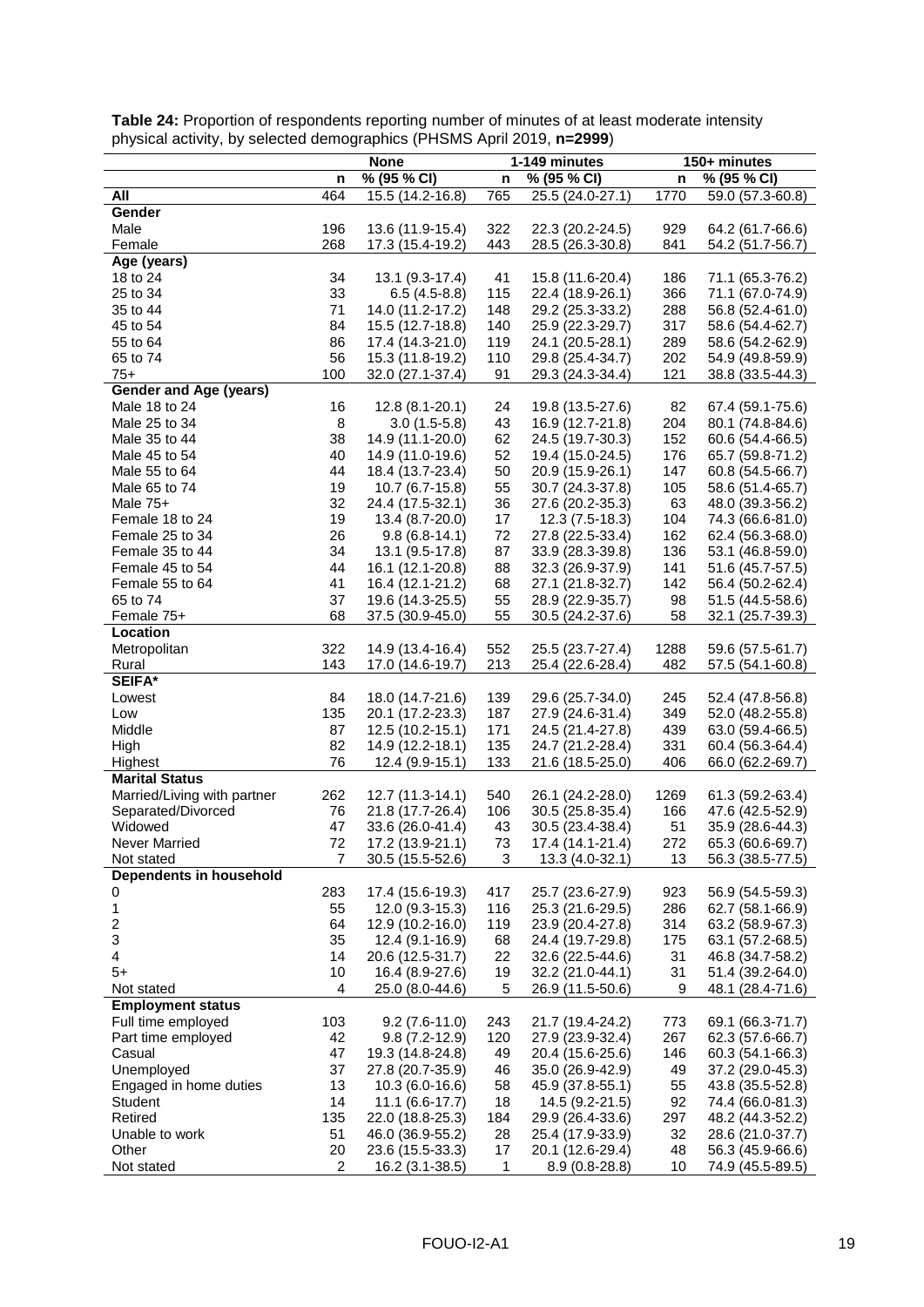|                             |                         | <b>None</b>      | 1-149 minutes  |                  |      | 150+ minutes     |  |
|-----------------------------|-------------------------|------------------|----------------|------------------|------|------------------|--|
|                             | n                       | % (95 % CI)      | n              | % (95 % CI)      | n    | % (95 % CI)      |  |
| <b>Education status</b>     |                         |                  |                |                  |      |                  |  |
| No schooling to secondary   | 209                     | 20.1 (17.8-22.7) | 275            | 26.5 (23.9-29.2) | 554  | 53.3 (50.3-56.4) |  |
| Trade, certificate, diploma | 146                     | 15.9 (13.6-18.4) | 227            | 24.7 (22.0-27.6) | 546  | 59.4 (56.2-62.6) |  |
| Degree or higher            | 105                     | $10.2(8.4-12.1)$ | 261            | 25.2 (22.7-28.0) | 666  | 64.5 (61.6-67.4) |  |
| Not stated                  | 4                       | 40.6 (15.3-69.6) | $\overline{2}$ | 17.1 (4.4-50.3)  | 4    | 42.3 (15.3-69.6) |  |
| <b>Disability Status</b>    |                         |                  |                |                  |      |                  |  |
| Yes                         | 182                     | 32.0 (28.2-35.8) | 178            | 31.2 (27.5-35.1) | 210  | 36.8 (33.0-40.9) |  |
| <b>No</b>                   | 268                     | 11.2 (9.9-12.5)  | 585            | 24.3 (22.7-26.1) | 1550 | 64.5 (62.6-66.4) |  |
| Not stated                  | 14                      | 54.7 (35.1-71.8) | $\overline{2}$ | 7.7 (1.6-22.5)   | 10   | 37.6 (21.8-57.6) |  |
| <b>Aboriginal Status</b>    |                         |                  |                |                  |      |                  |  |
| Aboriginal                  | 12                      | 19.3 (11.4-31.4) | 12             | 20.8 (11.4-31.4) | 36   | 59.8 (47.4-71.7) |  |
| Non-Aboriginal              | 449                     | 15.3 (14.1-16.7) | 748            | 25.5 (24.0-27.1) | 1731 | 59.1 (57.3-60.9) |  |
| Not stated                  | 3                       | 33.7 (9.3-60.6)  | 4              | 40.7 (15.3-69.6) | 3    | 25.5 (9.3-60.6)  |  |
| <b>CALD Status</b>          |                         |                  |                |                  |      |                  |  |
| English main language       | 411                     | 15.8 (14.5-17.3) | 640            | 24.6 (23.0-26.3) | 1545 | 59.5 (57.6-61.4) |  |
| Non English speaking        | 49                      | $12.8(9.7-16.4)$ | 117            | 30.6 (26.0-35.2) | 217  | 56.7 (51.5-61.4) |  |
| Not defined                 | 4                       | 22.0 (7.2-40.8)  | 8              | 40.0 (21.1-61.6) | 7    | 38.0 (17.2-56.8) |  |
| <b>Access to a vehicle</b>  |                         |                  |                |                  |      |                  |  |
| 0                           | 48                      | 32.6 (25.3-40.3) | 29             | 19.6 (13.8-26.5) | 71   | 47.8 (40.0-56.0) |  |
| 1                           | 135                     | 17.2 (14.6-19.9) | 230            | 29.1 (26.1-32.4) | 423  | 53.7 (50.2-57.1) |  |
| $\overline{c}$              | 170                     | 14.0 (12.1-16.0) | 297            | 24.4 (22.1-26.9) | 749  | 61.6 (58.8-64.2) |  |
| 3                           | 60                      | 12.0 (9.4-15.0)  | 132            | 26.3 (22.6-30.3) | 310  | 61.8 (57.6-66.1) |  |
| $4+$                        | 49                      | 14.4 (10.9-18.3) | 76             | 22.3 (18.1-26.9) | 217  | 63.3 (58.3-68.4) |  |
| Not stated                  | 1                       | 64.5 (6.1-93.9)  | 1              | 35.5 (6.1-93.9)  | 0    | $0.0(0.0-0.0)$   |  |
| <b>Dwelling type</b>        |                         |                  |                |                  |      |                  |  |
| Owned                       | 294                     | 14.0 (12.5-15.5) | 529            | 25.1 (23.3-27.0) | 1281 | 60.9 (58.8-63.0) |  |
| Rented privately            | 107                     | 15.8 (13.2-18.7) | 176            | 26.1 (22.8-29.4) | 393  | 58.1 (54.3-61.7) |  |
| Rented from Housing SA      | 33                      | 28.9 (21.2-37.7) | 36             | 31.2 (23.6-40.5) | 46   | 39.9 (31.7-49.5) |  |
| Retirement village          | 11                      | 28.5 (16.0-43.5) | 13             | 34.2 (20.1-48.9) | 15   | 37.2 (24.5-54.1) |  |
| Other                       | $\overline{\mathbf{c}}$ | $9.8(2.4-31.1)$  | 4              | 20.6 (8.0-44.6)  | 12   | 69.6 (43.7-84.7) |  |
| Not stated                  | 18                      | 37.1 (25.4-52.6) | $\overline{7}$ | 14.7 (6.9-27.0)  | 23   | 48.1 (35.1-62.9) |  |
| <b>Household Income</b>     |                         |                  |                |                  |      |                  |  |
| Up to \$20,000              | 58                      | 27.1 (21.3-33.0) | 75             | 34.8 (28.6-41.2) | 82   | 38.0 (31.7-44.6) |  |
| \$20,001 - \$40,000         | 93                      | 23.5 (19.6-28.0) | 104            | 26.3 (22.2-30.9) | 198  | 50.2 (45.3-55.2) |  |
| \$40,001 - \$60,000         | 50                      | 15.1 (11.6-19.4) | 104            | 31.5 (26.8-36.8) | 175  | 53.3 (47.8-58.5) |  |
| \$60,001 - \$80,000         | 40                      | 13.1 (9.7-17.3)  | 106            | 34.7 (29.7-40.3) | 159  | 52.2 (46.7-57.9) |  |
| \$80,001 - \$100,000        | 38                      | 12.1 (8.8-15.9)  | 73             | 23.0 (18.7-27.9) | 206  | 64.8 (59.6-70.1) |  |
| \$100,001 - \$150,000       | 35                      | $8.1(5.8-10.9)$  | 104            | 24.0 (20.1-28.1) | 295  | 67.9 (63.5-72.2) |  |
| More than \$150,000         | 22                      | $5.0(3.3-7.5)$   | 74             | 17.1 (13.8-20.9) | 337  | 77.9 (73.9-81.7) |  |
| Not stated                  | 128                     | 22.4 (19.1-25.9) | 126            | 22.0 (18.7-25.5) | 319  | 55.6 (51.6-59.7) |  |

**Note:** The weighting of data can result in rounding discrepancies or totals not adding. CI: Confidence Interval. \*SEIFA: Socio-Economic Index for Areas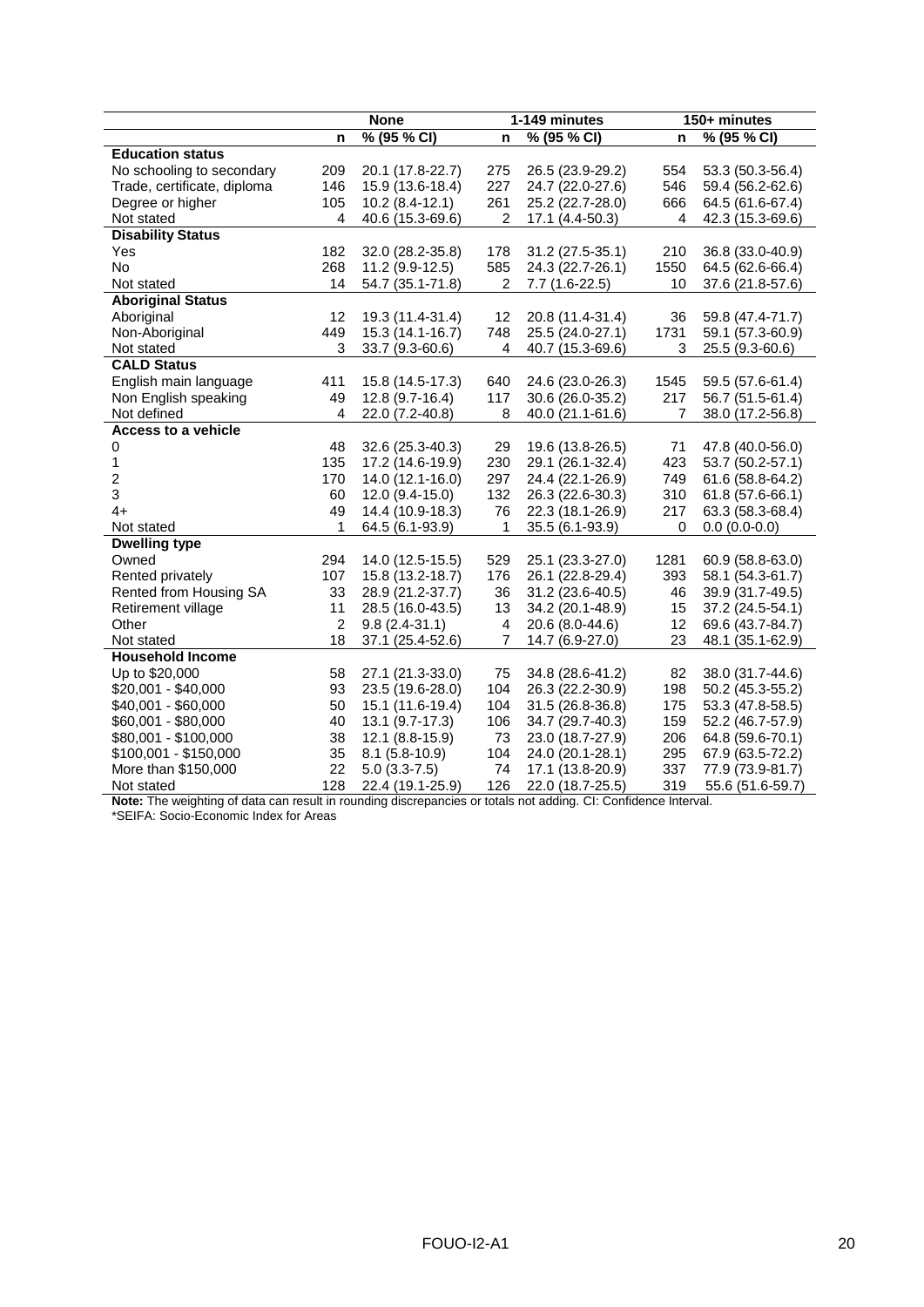# <span id="page-20-0"></span>Other Physical Activity Characteristics

**Measures:** This section presents the subjective wellbeing measures by the respondent's responses to the following questions relating to the physical activities they engage in:

- What proportion of these activities do you normally do outdoors? [\(Table 25\)](#page-20-1)
- $>$  What proportion of these activities do you normally do with other people (friends, family, teammates)? [\(Table 26\)](#page-21-0)
- $>$  What proportion of these activities are "organised" (e.g. by a gym, club, school) [\(Table 27\)](#page-21-1)
- Are you a "member" of a club or organisation associated with these activities? [\(Table 28\)](#page-22-0)

[Table 25](#page-20-1) shows that respondents that undertook at least half of their physical activity outdoors, reported a higher proportion scoring well for overall wellbeing (34.4%) than those who completed none or less than half of their physical activity outdoors (24.4%). These respondents were also more likely to report favourable responses for all wellbeing measures compared those who undertook none, or less than half of their activity outdoors.

<span id="page-20-1"></span>**Table 25:** Proportion of respondents reporting subjective wellbeing measures and overall wellbeing status by amount of physical activity done outdoors (PHSMS April 2019)

|                                               | None/Less than half |                  |      | Half or more     |  |
|-----------------------------------------------|---------------------|------------------|------|------------------|--|
|                                               | n                   | % (95 % CI)      | n    | % (95 % CI)      |  |
| Satisfied with life nowadays (n=2854)         |                     |                  |      |                  |  |
| Medium/High (7-10)                            | 531                 | 73.2 (69.8-76.3) | 1746 | 82.0 (80.3-83.6) |  |
| Very Low/Low (0-6)                            | 195                 | 26.8 (23.7-30.2) | 383  | 18.0 (16.4-19.7) |  |
| Things you do in life are worthwhile (n=2844) |                     |                  |      |                  |  |
| Medium/High (7-10)                            | 589                 | 81.6 (78.6-84.3) | 1816 | 85.6 (84.0-87.0) |  |
| Very Low/Low (0-6)                            | 133                 | 18.4 (15.7-21.4) | 306  | 14.4 (13.0-16.0) |  |
| How happy did you feel yesterday? (n=2855)    |                     |                  |      |                  |  |
| Medium/High (7-10)                            | 516                 | 71.1 (67.7-74.3) | 1635 | 76.8 (75.0-78.6) |  |
| Very Low/Low (0-6)                            | 210                 | 28.9 (25.7-32.3) | 495  | 23.2 (21.5-25.1) |  |
| How anxious did you feel yesterday? (n=2851)  |                     |                  |      |                  |  |
| Medium/Low (0-3)                              | 417                 | 57.5 (53.9-61.1) | 1406 | 66.1 (64.1-68.1) |  |
| Very high/high (4-10)                         | 308                 | 42.5 (38.9-46.1) | 720  | 33.9 (31.9-35.9) |  |
| <b>Overall Wellbeing (n=2843)</b>             |                     |                  |      |                  |  |
| Scoring well                                  | 177                 | 24.4 (21.4-27.7) | 729  | 34.4 (32.4-36.4) |  |
| Scoring neither well/ badly                   | 292                 | 40.3 (36.8-43.9) | 778  | 36.7 (34.7-38.8) |  |
| Scoring badly                                 | 255                 | 35.3 (31.8-38.8) | 612  | 28.9 (27.0-30.8) |  |

**Note:** The weighting of data can result in rounding discrepancies or totals not adding. CI: Confidence Interval.

Don't know/refused wellbeing questions excluded.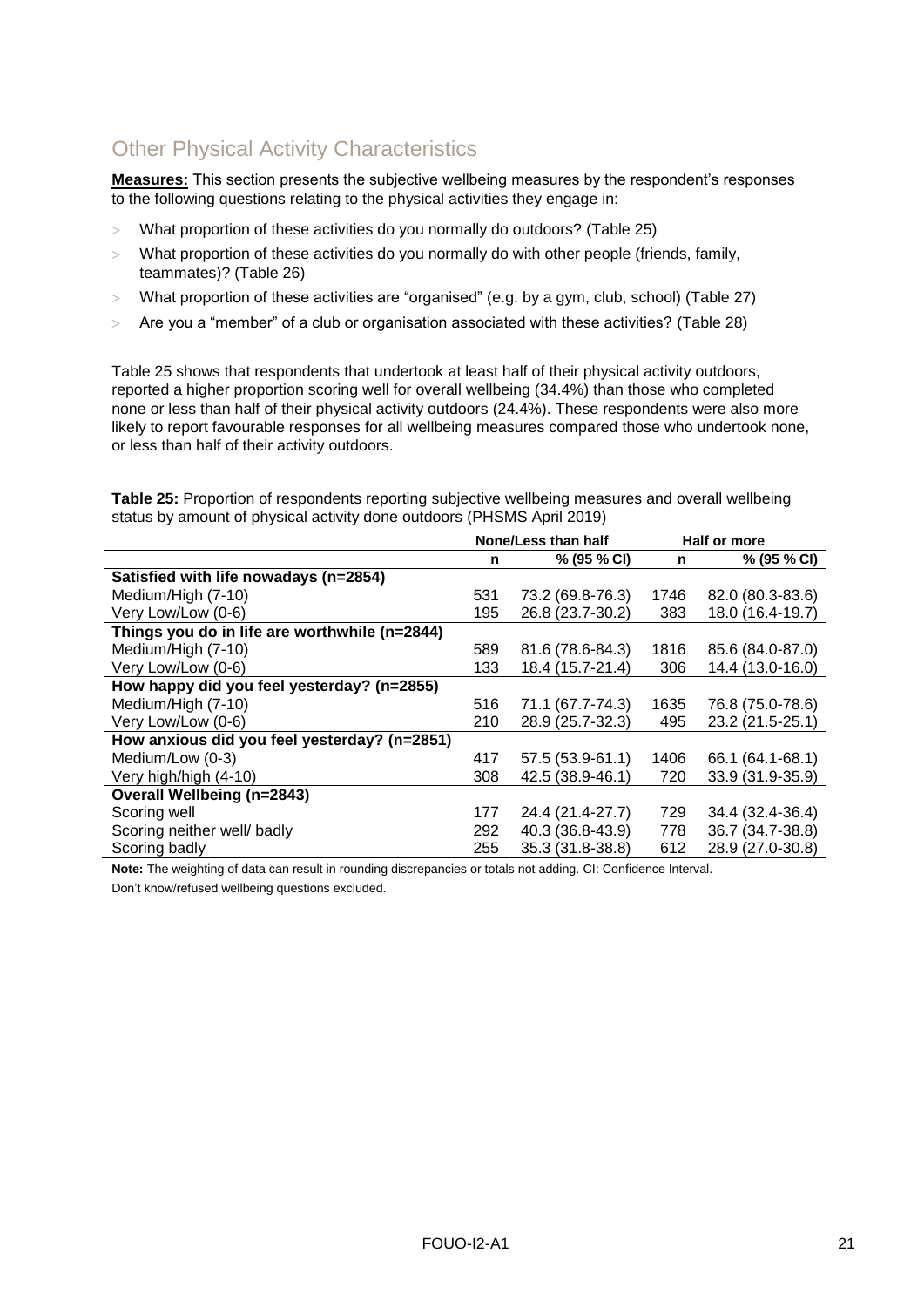Respondents participating in at least half of their physical activity with other people reported a higher proportion scoring well in overall wellbeing (34.9%) than those who had not completed less than half (27.4%). These respondents also scored higher for life satisfaction and for feeling things they did in life were worthwhile [\(Table 26\)](#page-21-0).

<span id="page-21-0"></span>**Table 26:** Proportion of respondents reporting subjective wellbeing measures and overall wellbeing status by amount of physical activity done with other people (PHSMS April 2019)

|                                               | None/Less than half |                  |      | Half or more     |
|-----------------------------------------------|---------------------|------------------|------|------------------|
|                                               | n                   | % (95 % CI)      | n    | % (95 % CI)      |
| Satisfied with life nowadays (n=2854)         |                     |                  |      |                  |
| Medium/High (7-10)                            | 856                 | 74.5 (71.9-77.0) | 1421 | 83.3 (81.5-85.0) |
| Very Low/Low (0-6)                            | 293                 | 25.5 (23.0-28.1) | 285  | 16.7 (15.0-18.5) |
| Things you do in life are worthwhile (n=2844) |                     |                  |      |                  |
| Medium/High (7-10)                            | 904                 | 79.0 (76.6-81.3) | 1501 | 88.3 (86.7-89.8) |
| Very Low/Low (0-6)                            | 240                 | 21.0 (18.7-23.4) | 199  | 11.7 (10.2-13.3) |
| How happy did you feel yesterday? (n=2855)    |                     |                  |      |                  |
| Medium/High (7-10)                            | 842                 | 73.3 (70.7-75.8) | 1309 | 76.7 (74.6-78.6) |
| Very Low/Low (0-6)                            | 306                 | 26.7 (24.2-29.3) | 398  | 23.3 (21.4-25.4) |
| How anxious did you feel yesterday? (n=2851)  |                     |                  |      |                  |
| Medium/Low (0-3)                              | 717                 | 62.6 (59.7-65.3) | 1106 | 64.8 (62.5-67.1) |
| Very high/high (4-10)                         | 428                 | 37.4 (34.6-40.2) | 600  | 35.2 (32.9-37.5) |
| <b>Overall Wellbeing (n=2843)</b>             |                     |                  |      |                  |
| Scoring well                                  | 313                 | 27.4 (24.9-30.0) | 593  | 34.9 (32.6-37.2) |
| Scoring neither well/ badly                   | 465                 | 40.7 (37.9-43.6) | 606  | 35.6 (33.4-37.9) |
| Scoring badly                                 | 365                 | 31.9 (29.3-34.7) | 502  | 29.5 (27.4-31.7) |

**Note:** The weighting of data can result in rounding discrepancies or totals not adding. CI: Confidence Interval. Don't know/refused wellbeing questions excluded.

Respondents that reported at least half of their physical activity was "organised" were more likely to have better overall wellbeing (35.6%), life satisfaction (84.6%) and feelings of happiness (66.1%) compared to those who reported that none/less than half of their activity was organised [\(Table 27\)](#page-21-1).

<span id="page-21-1"></span>**Table 27:** Proportion of respondents reporting subjective wellbeing measures and overall wellbeing status by amount of physical activity that is "organised" (PHSMS April 2019)

|                                               | None/Less than half |                  |     | Half or more     |
|-----------------------------------------------|---------------------|------------------|-----|------------------|
|                                               | n                   | % (95 % CI)      | n   | % (95 % CI)      |
| Satisfied with life nowadays (n=2854)         |                     |                  |     |                  |
| Medium/High (7-10)                            | 1525                | 77.6 (75.7-79.4) | 752 | 84.6 (82.1-86.8) |
| Very Low/Low (0-6)                            | 441                 | 22.4 (20.6-24.3) | 137 | 15.4 (13.2-17.9) |
| Things you do in life are worthwhile (n=2844) |                     |                  |     |                  |
| Medium/High (7-10)                            | 1632                | 83.6 (81.8-85.1) | 773 | 86.7 (84.4-88.9) |
| Very Low/Low (0-6)                            | 321                 | 16.4 (14.8-18.1) | 118 | 13.3 (11.1-15.6) |
| How happy did you feel yesterday? (n=2855)    |                     |                  |     |                  |
| Medium/High (7-10)                            | 1442                | 73.5 (71.5-75.4) | 709 | 79.5 (76.7-82.0) |
| Very Low/Low (0-6)                            | 521                 | 26.5 (24.6-28.5) | 183 | 20.5 (18.0-23.3) |
| How anxious did you feel yesterday? (n=2851)  |                     |                  |     |                  |
| Medium/Low (0-3)                              | 1234                | 62.9 (60.8-65.1) | 590 | 66.1 (63.1-69.3) |
| Very high/high (4-10)                         | 726                 | 37.1 (34.9-39.2) | 302 | 33.9 (30.8-37.1) |
| <b>Overall Wellbeing (n=2843)</b>             |                     |                  |     |                  |
| Scoring well                                  | 590                 | 30.2 (28.2-32.2) | 316 | 35.6 (32.5-38.8) |
| Scoring neither well/ badly                   | 742                 | 38.0 (35.8-40.1) | 328 | 36.9 (33.8-40.1) |
| Scoring badly                                 | 623                 | 31.8 (29.8-34.0) | 245 | 27.5 (24.7-30.6) |

**Note:** The weighting of data can result in rounding discrepancies or totals not adding. CI: Confidence Interval.

Don't know/refused wellbeing questions excluded.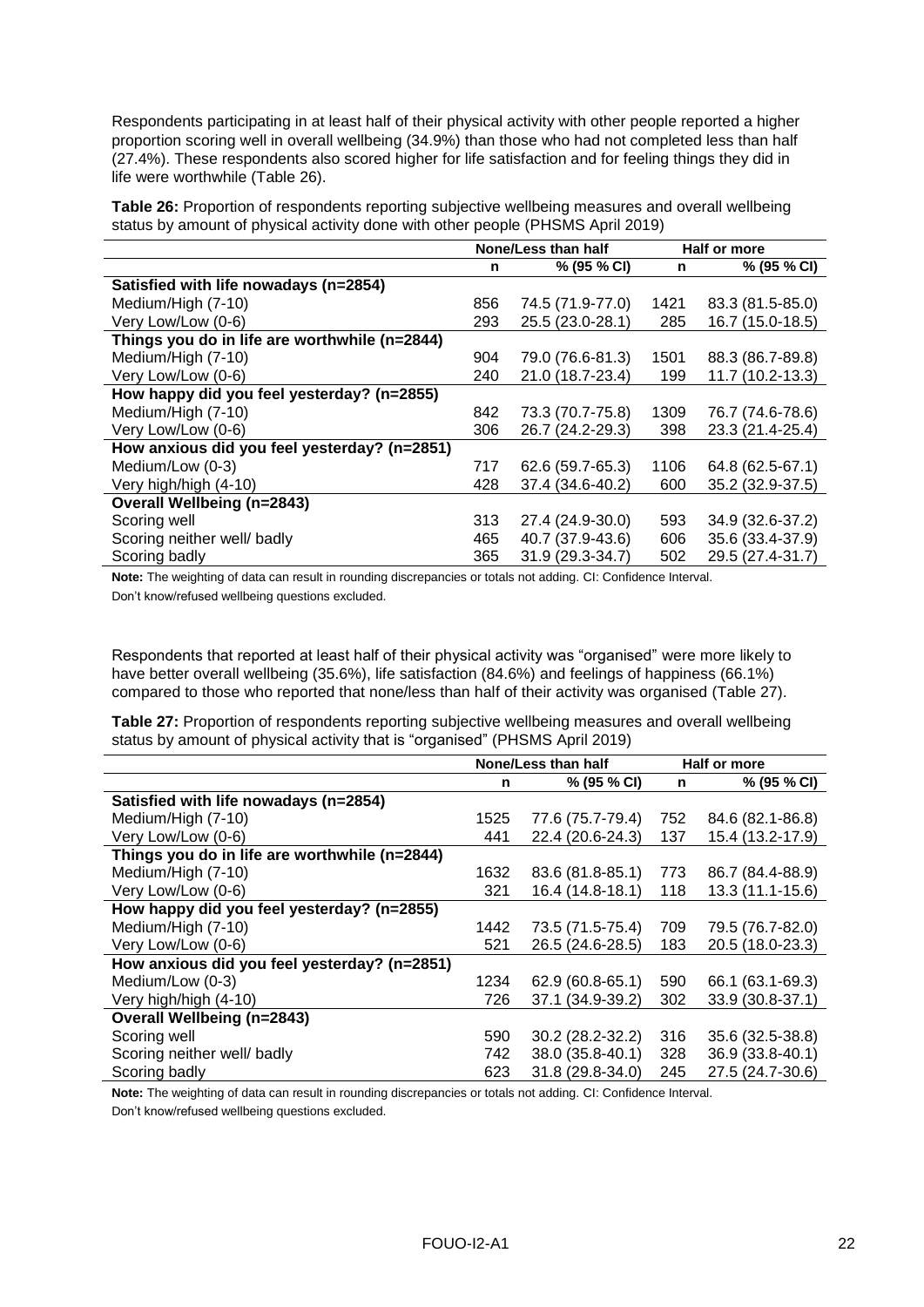Respondents who were a member of a club or organisation associated with their physical activity were more likely to have a better overall wellbeing (36.1%), life satisfaction (86.4%), feelings of worth (90.3%) and feelings of happiness (79.5%) compared to those who were not a member of an organisation [\(Table 28\)](#page-22-0).

<span id="page-22-0"></span>**Table 28:** Proportion of respondents reporting subjective wellbeing measures and overall wellbeing status by membership status of a club or organisation associated with physical activity (PHSMS April 2019)

|                                               | Non-member |                  |     | <b>Member</b>     |
|-----------------------------------------------|------------|------------------|-----|-------------------|
|                                               | n          | % (95 % CI)      | n   | % (95 % CI)       |
| Satisfied with life nowadays (n=2840)         |            |                  |     |                   |
| Medium/High (7-10)                            | 1372       | 75.9 (74.0-77.9) | 893 | 86.4 (84.2-88.4)  |
| Very Low/Low (0-6)                            | 435        | 24.1 (22.2-26.1) | 140 | 13.6 (11.6-15.7)  |
| Things you do in life are worthwhile (n=2827) |            |                  |     |                   |
| Medium/High (7-10)                            | 1461       | 81.4 (79.6-83.2) | 932 | 90.3 (88.3-91.9)  |
| Very Low/Low (0-6)                            | 333        | 18.6 (16.8-20.4) | 101 | $9.7(8.1 - 11.7)$ |
| How happy did you feel yesterday? (n=2838)    |            |                  |     |                   |
| Medium/High (7-10)                            | 1315       | 72.9 (70.8-74.9) | 822 | 79.5 (77.0-81.9)  |
| Very Low/Low (0-6)                            | 490        | 27.1 (25.1-29.2) | 212 | 20.5 (18.1-23.0)  |
| How anxious did you feel yesterday? (n=2834)  |            |                  |     |                   |
| Medium/Low (0-3)                              | 1154       | 64.0 (61.8-66.3) | 664 | 64.3 (61.3-67.2)  |
| Very high/high (4-10)                         | 648        | 36.0 (33.8-38.2) | 369 | 35.7 (32.8-38.7)  |
| <b>Overall Wellbeing (n=2829)</b>             |            |                  |     |                   |
| Scoring well                                  | 532        | 29.6 (27.5-31.8) | 373 | 36.1 (33.3-39.1)  |
| Scoring neither well/ badly                   | 677        | 37.7 (35.5-40.0) | 388 | 37.6 (34.7-40.6)  |
| Scoring badly                                 | 588        | 32.7 (30.6-34.9) | 271 | 26.3 (23.6-29.0)  |

**Note:** The weighting of data can result in rounding discrepancies or totals not adding. CI: Confidence Interval.

Don't know/refused wellbeing questions excluded. n=17 don't know member/non-member excluded.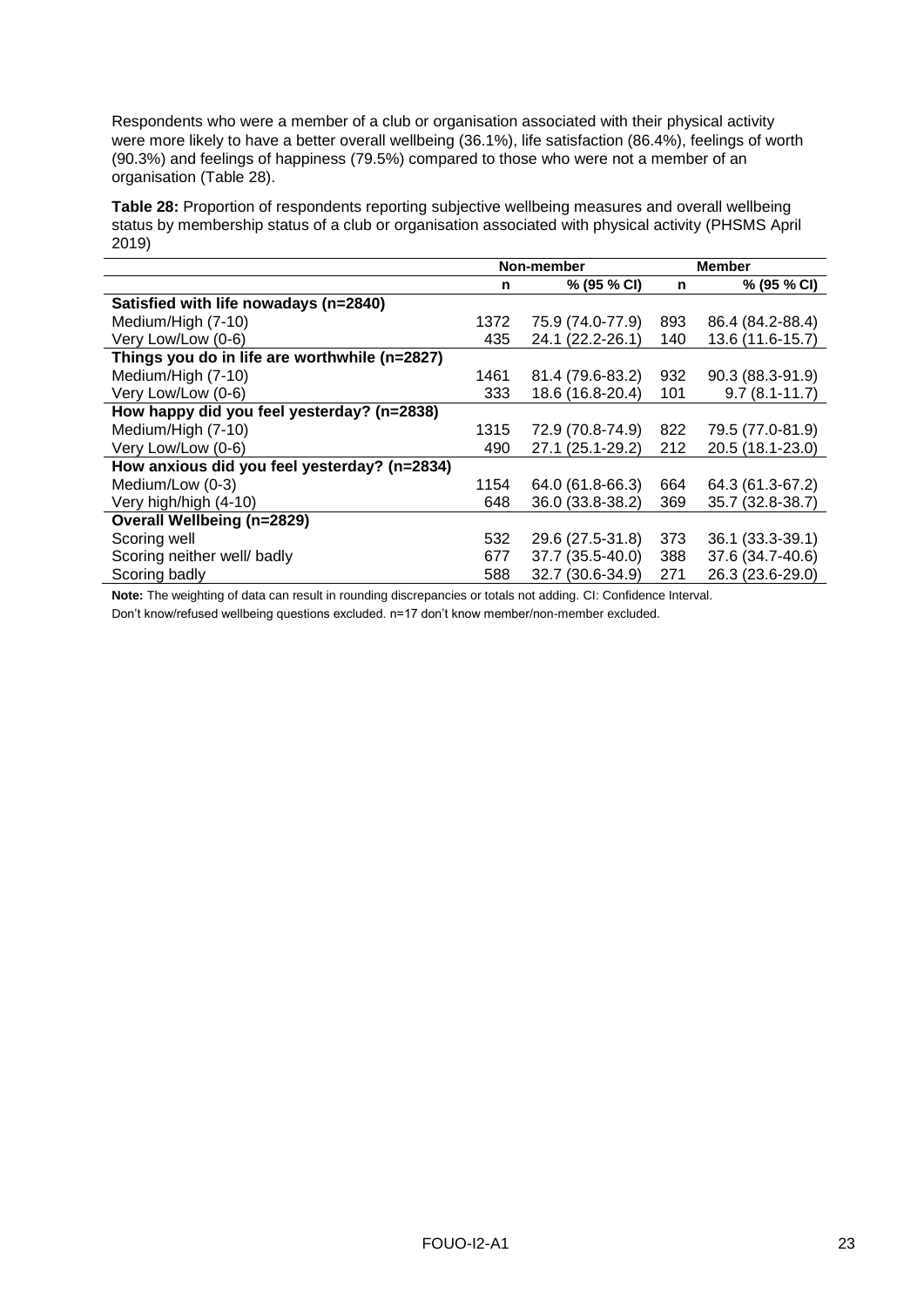### <span id="page-23-0"></span>Volunteering

**Measures:** Respondents were asked if they had given any of their time to do any volunteering activities for a sports organisation in the last 12 months, and the responses are shown in [Table 29.](#page-23-1) The respondents who had volunteered were further asked the number of occasions they had done so in the past 12 months, and the results are shown in [Table 30.](#page-23-2)

A total of n=934 respondents (31.1%) reported volunteering their time for a sporting organisation in the last 12-months. Of these respondents, around half reported raising funds for a sports club, organisation or event (53.4%) or providing any other help for a sport or recreational physical activity (51.1%). All response options are provided in [Table 29](#page-23-1) below, and multiple responses were allowed.

There were n=496 respondents that reported volunteering for a non-sporting organisation, and n=1569 that didn't report volunteering for any activity. These respondents are excluded from [Table 29.](#page-23-1)

<span id="page-23-1"></span>**Table 29:** During the last 12 months, have you given any of your time to do any of the following activities for a sports organisation? (PHSMS April 2019, **n=934)**

| <b>Activities</b>                                                                                                                                                                           | n   | %    | (95 % CI)       |
|---------------------------------------------------------------------------------------------------------------------------------------------------------------------------------------------|-----|------|-----------------|
| Raise funds for a sports club, organisation or event (Only includes<br>fundraising for sport, not more general charitable fundraising<br>through taking part in a sports event or activity) | 499 | 53.4 | $(50.2 - 56.6)$ |
| Provide any other help for a sport or recreational physical activity<br>(e.g. helping with refreshments; sports kit or equipment)                                                           | 477 | 51.1 | $(47.9 - 54.3)$ |
| Provide transport which helps people take part in sport (other<br>than family members)                                                                                                      | 375 | 40.1 | $(37.0 - 43.3)$ |
| Perform an administrative or committee role for a sports<br>organisation, activity or event (e.g. chairman, treasurer, social<br>secretary, first aider, welfare officer)                   | 300 | 32.1 | $(29.2 - 35.2)$ |
| Coach or instruct an individual or team(s) in a sport or<br>recreational physical activity (other than solely for family<br>members)                                                        | 275 | 29.5 | $(26.6 - 32.4)$ |
| Referee, umpire, or officiate at a sports match, competition or<br>event                                                                                                                    | 240 | 25.7 | $(23.0 - 28.6)$ |
| Act as a steward or marshal at a sports activity or event                                                                                                                                   | 184 | 19.6 | $(17.2 - 22.3)$ |

**Note:** The weighting of data can result in rounding discrepancies or totals not adding. CI denotes Confidence Interval. Multiple responses allowed

[Table 30](#page-23-2) shows that 30% of respondents had volunteered for a sports organisation on more than one occasion in the last 12 months. The n=496 respondents that reported volunteering for a non-sporting organisation were not asked how many times they had volunteered in the past 12 months and are therefore excluded from the table.

<span id="page-23-2"></span>**Table 30:** Have you volunteered for a sports organisation on more than one occasion in the last 12 months? (PHSMS April 2019, **n=2503**)

|                | n    | %     | (95 % CI)       |
|----------------|------|-------|-----------------|
| None/Once      | 1737 | 69.4  | $(67.6 - 71.2)$ |
| More than once | 741  | 29.6  | $(27.8 - 31.4)$ |
| Don't know     | 25   | 1.0   | $(0.7 - 1.4)$   |
| Total          | 2503 | 100.0 |                 |

**Note:** The weighting of data can result in rounding discrepancies or totals not adding. CI denotes Confidence Interval Volunteering for a non-sporting organisation (n=496) excluded.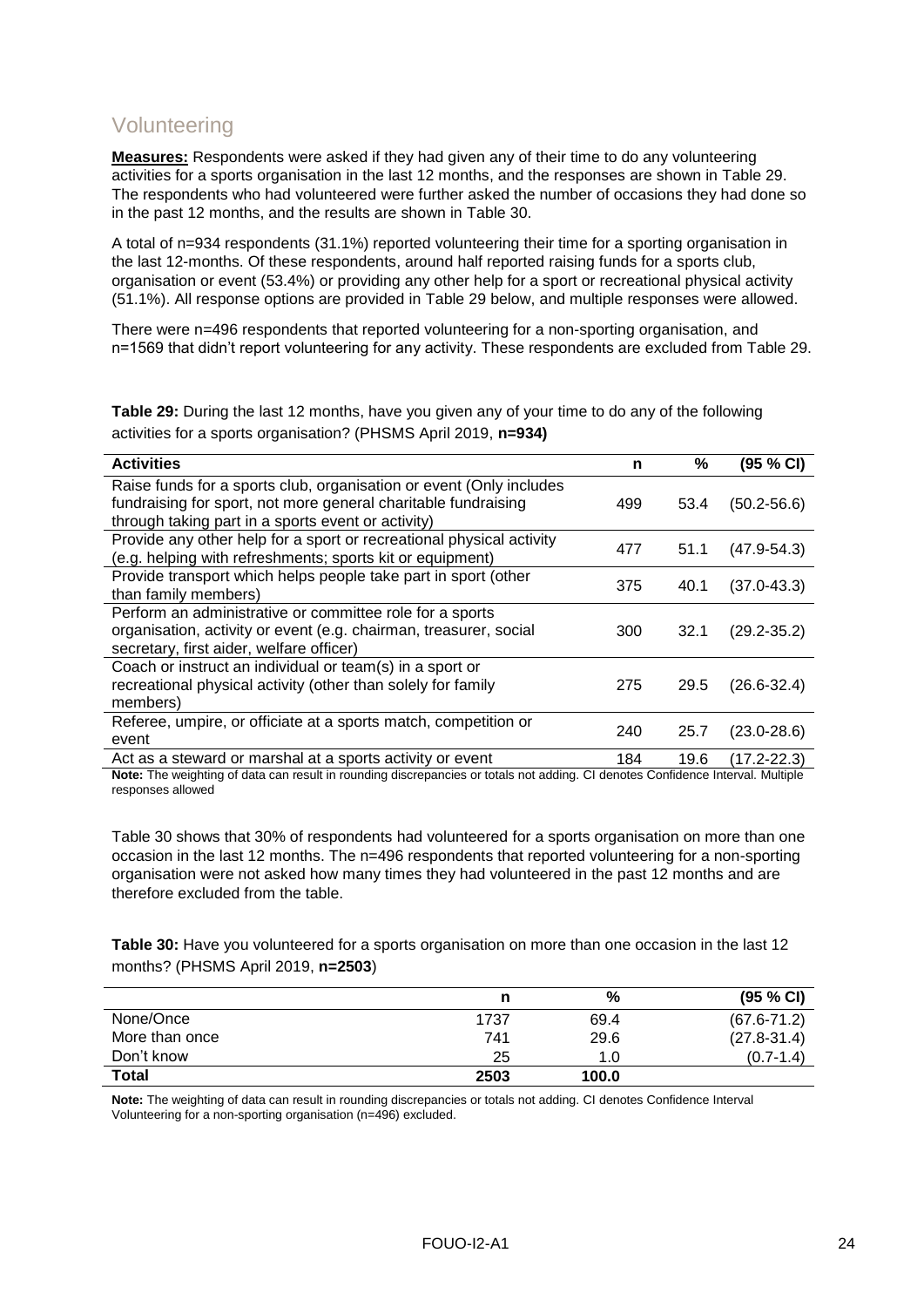### <span id="page-24-0"></span>**Volunteering by wellbeing and community/social measures**

This section presents the proportion of respondents reporting subjective wellbeing measures, community connectedness and social capital measures by volunteering status (for a sports organisation) in the last 12 months.

[Table 31](#page-24-1) presents the subjective wellbeing measures by respondents that reported volunteering for a sporting organisation more than once in the past 12 months (regular volunteers). Regular volunteers scored better for overall wellbeing (36.4%) than those volunteering none or once (28.1%), as well as scoring higher for life satisfaction, feeling happy the previous day and feeling that things they did in life were worthwhile.

<span id="page-24-1"></span>**Table 31:** Proportion of respondents reporting wellbeing measures and overall status by volunteering for a sports organisation in the last 12 months (PHSMS April 2019)

|                                               | Volunteered |                  | <b>Volunteered</b> |                  |  |
|-----------------------------------------------|-------------|------------------|--------------------|------------------|--|
|                                               | none/once   |                  |                    | more than once   |  |
|                                               | n           | % (95 % CI)      | n                  | % (95 % CI)      |  |
| Satisfied with life nowadays (n=2460)         |             |                  |                    |                  |  |
| Medium/High (7-10)                            | 1280        | 74.4 (72.4-76.5) | 628                | 84.9 (82.0-87.2) |  |
| Very Low/Low (0-6)                            | 440         | 25.6 (23.6-27.7) | 112                | 15.1 (12.7-17.8) |  |
| Things you do in life are worthwhile (n=2458) |             |                  |                    |                  |  |
| Medium/High (7-10)                            | 1374        | 80.0 (78.0-81.8) | 669                | 90.5 (88.1-92.4) |  |
| Very Low/Low (0-6)                            | 344         | 20.0 (18.2-22.0) | 71                 | $9.5(7.6-11.9)$  |  |
| How happy did you feel yesterday? (n=2465)    |             |                  |                    |                  |  |
| Medium/High (7-10)                            | 1210        | 70.2 (68.0-72.3) | 592                | 80.0 (76.9-82.7) |  |
| Very Low/Low (0-6)                            | 514         | 29.8 (27.7-32.0) | 148                | 20.0 (17.2-23.0) |  |
| How anxious did you feel yesterday? (n=2461)  |             |                  |                    |                  |  |
| Medium/Low (0-3)                              | 1063        | 61.7 (59.4-64.0) | 471                | 63.7 (60.2-67.1) |  |
| Very high/high (4-10)                         | 659         | 38.3 (36.0-40.6) | 268                | 36.3 (32.9-39.8) |  |
| <b>Overall Wellbeing (n=2453)</b>             |             |                  |                    |                  |  |
| Strongly Agree / Agree                        | 481         | 28.1 (26.0-30.2) | 269                | 36.4 (33.0-39.9) |  |
| Neutral                                       | 645         | 37.6 (35.4-39.9) | 263                | 35.6 (32.2-39.1) |  |
| Disagree / Strongly Disagree                  | 588         | 34.3 (32.1-36.6) | 207                | 28.0 (24.9-31.3) |  |

**Note:** The weighting of data can result in rounding discrepancies or totals not adding. CI: Confidence Interval. Don't know/refused wellbeing questions excluded. Volunteering for a non-sporting organisation (n=496) excluded. Don't know volunteer status (n=25) excluded.

The data in [Table 32](#page-24-2) show that there were no differences in community connectedness between regular volunteers, and those who did not regularly volunteer.

<span id="page-24-2"></span>**Table 32:** Proportion of respondents reporting community connectedness measures by volunteering for a sports organisation in the last 12 months (PHSMS April 2019)

|                                                               | <b>Volunteered</b><br>none/once |                  | <b>Volunteered</b><br>more than once |                  |
|---------------------------------------------------------------|---------------------------------|------------------|--------------------------------------|------------------|
|                                                               | n                               | % (95 % CI)      | n                                    | % (95 % CI)      |
| Most people in my local area can be trusted (n=2369)          |                                 |                  |                                      |                  |
| Strongly Agree / Agree                                        | 1005                            | 61.1 (58.7-63.4) | 483                                  | 66.7 (63.2-70.1) |
| Neutral                                                       | 421                             | 25.6 (23.5-27.7) | 159                                  | 22.0 (19.1-25.1) |
| Disagree / Strongly Disagree                                  | 219                             | 13.3 (11.7-15.0) | 82                                   | $11.3(9.2-13.8)$ |
| There are people in my life who really care about me (n=2472) |                                 |                  |                                      |                  |
| Strongly Agree / Agree                                        | 1682                            | 97.1 (96.2-97.8) | 724                                  | 97.7 (96.6-98.7) |
| Neutral                                                       | 22                              | $1.3(0.8-1.9)$   | 9                                    | $1.3(0.6-2.2)$   |
| Disagree / Strongly Disagree                                  | 28                              | $1.6(1.1-2.3)$   |                                      | $1.0(0.4-1.8)$   |

**Note:** The weighting of data can result in rounding discrepancies or totals not adding. CI: Confidence Interval. Community connectedness don't know/refused (n=124) & (n=6) excluded. Volunteering for a non-sporting organisation (n=496) excluded. Don't know volunteer status (n=25) excluded.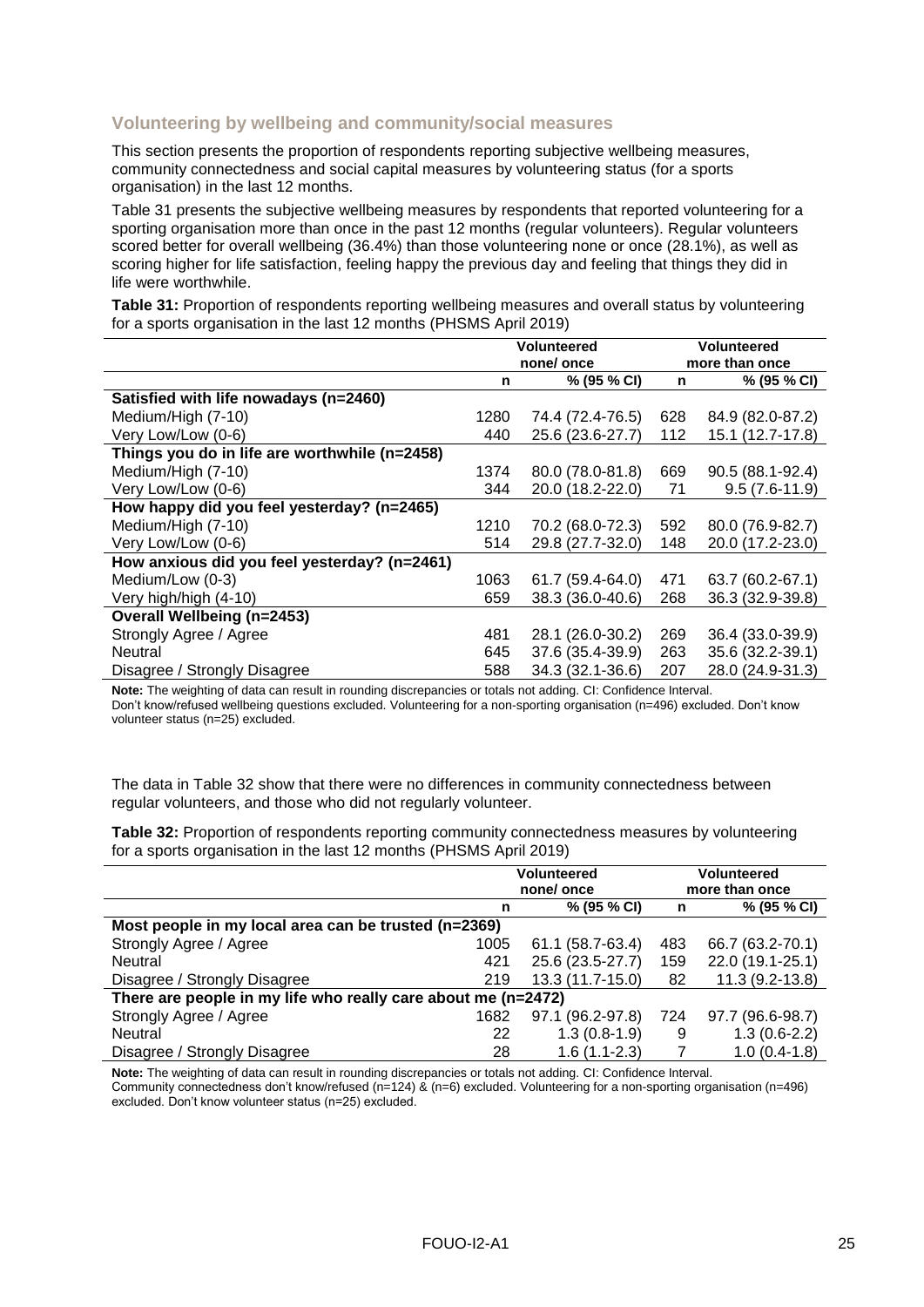[Table 33](#page-25-0) shows that regular volunteers reported higher social capital measures than who did not volunteered or volunteered only once. Nearly three-quarters (72.4%) of regular volunteers agreed that they felt safe walking in their community after dark (compared to 62.7%), 79.8% identified with the local community (compared to 58.3%), and 72.6% agreed that if there was a serious problem in their local community the people would come together to solve it (compared to 59.2%).

<span id="page-25-0"></span>**Table 33:** Proportion of respondents reporting social capital measures by volunteering for a sports organisation in the last 12 months (PHSMS April 2019)

|                                                               | <b>Volunteered</b> |                  | <b>Volunteered</b> |                  |  |  |
|---------------------------------------------------------------|--------------------|------------------|--------------------|------------------|--|--|
|                                                               | none/once          |                  | more than once     |                  |  |  |
|                                                               | n                  | % (95 % CI)      | n                  | % (95 % CI)      |  |  |
| I feel safe walking in my local community after dark (n=2431) |                    |                  |                    |                  |  |  |
| Strongly Agree / Agree                                        | 1063               | 62.7 (60.3-64.9) | 532                | 72.4 (69.1-75.5) |  |  |
| Neutral                                                       | 255                | 15.0 (13.4-16.8) | 93                 | 12.7 (10.4-15.2) |  |  |
| Disagree / Strongly Disagree                                  | 378                | 22.3 (20.3-24.3) | 109                | 14.9 (12.4-17.5) |  |  |
| I identify with my local community (n=2436)                   |                    |                  |                    |                  |  |  |
| Strongly Agree / Agree                                        | 991                | 58.3 (55.9-60.6) | 586                | 79.8 (76.7-82.5) |  |  |
| Neutral                                                       | 483                | 28.4 (26.3-30.6) | 113                | 15.4 (12.9-18.1) |  |  |
| Disagree / Strongly Disagree                                  | 227                | 13.4 (11.8-15.0) | 35                 | $4.8(3.4-6.5)$   |  |  |
| If there was a serious problem in my local community,         |                    |                  |                    |                  |  |  |
| the people here would come together to solve it (n=2309)      |                    |                  |                    |                  |  |  |
| Strongly Agree / Agree                                        | 943                | 59.2 (56.8-61.6) | 521                | 72.6 (69.3-75.8) |  |  |
| Neutral                                                       | 462                | 29.0 (26.8-31.3) | 140                | 19.6 (16.8-22.5) |  |  |
| Disagree / Strongly Disagree                                  | 187                | 11.7 (10.2-13.4) | 56                 | $7.8(6.0-9.9)$   |  |  |

**Note:** The weighting of data can result in rounding discrepancies or totals not adding. CI: Confidence Interval.

Social capital measures don't know/refused (n=66), (n=55) & (n=210) excluded. Volunteering for a non-sporting organisation (n=496) excluded. Don't know volunteer status (n=25) excluded.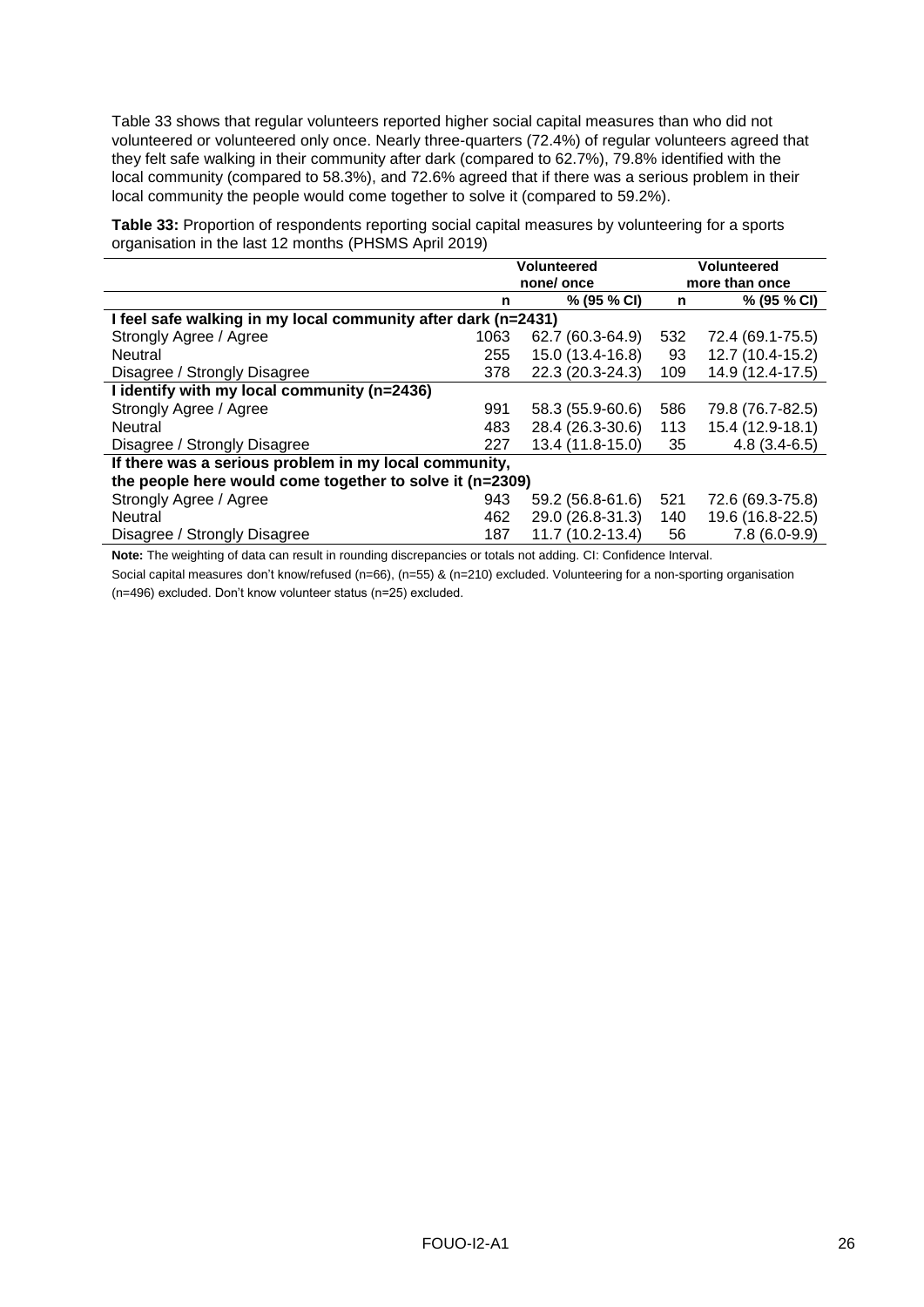# <span id="page-26-0"></span>Pride in Sport

**Measures**: Respondents were asked about the feelings they had for national, international or professional sport and athletes. Responses were scored between one and ten with higher scores denoting "strongly agree" and lower scores denoting "strongly disagree". Responses were then categorised with an overall score between 0 to 6 considered to be 'Disagree' and 7-10 considered to be 'Agree'. Results are presented in Tables 34 to 36.

More than three-quarters (77.4%) of respondents agreed that having South Australian athletes excel on the world stage, at Olympic, Para and Commonwealth Games, instils pride in their state [\(Table](#page-26-1)  [34\)](#page-26-1). The majority of the respondents (85.9%) agreed that South Australian sporting teams should be respected in national competitions across a range of sports [\(Table 35\)](#page-26-2), and 86.5% of respondents agreed that having positive sporting role models is important for their community [\(Table 36\)](#page-26-3).

<span id="page-26-1"></span>**Table 34:** "Having South Australian athletes excel on the world stage, at Olympic, Para and Commonwealth Games, instils pride in our state" (PHSMS April 2019, **n=2999**)

|                           |      | %     | (95 % CI)       |
|---------------------------|------|-------|-----------------|
| Agree (a score of 7-10)   | 2321 | 77.4  | $(75.9 - 78.9)$ |
| Disagree (a score of 0-6) | 678  | 22.6  | $(21.1 - 24.1)$ |
| <b>Total</b>              | 2999 | 100.0 |                 |

**Note:** The weighting of data can result in rounding discrepancies or totals not adding. CI denotes Confidence Interval.

<span id="page-26-2"></span>**Table 35:** "It's important that South Australian sporting teams are respected in national competitions across a range of sports" (PHSMS April 2019, **n=2999**)

|                           |      | %     | (95 % CI)       |
|---------------------------|------|-------|-----------------|
| Agree (a score of 7-10)   | 2575 | 85.9  | $(84.6 - 87.1)$ |
| Disagree (a score of 0-6) | 424  | 14.1  | $(12.9 - 15.4)$ |
| Total                     | 2999 | 100.0 |                 |

**Note:** The weighting of data can result in rounding discrepancies or totals not adding. CI denotes Confidence Interval.

<span id="page-26-3"></span>**Table 36:** "Having positive sporting role models is important for our community" (PHSMS April 2019, **n=2999**)

|                           |      | %     | (95 % C)        |
|---------------------------|------|-------|-----------------|
| Agree (a score of 7-10)   | 2595 | 86.5  | $(85.3 - 87.7)$ |
| Disagree (a score of 0-6) | 404  | 13.5  | $(12.3 - 14.7)$ |
| Total                     | 2999 | 100.0 |                 |

**Note:** The weighting of data can result in rounding discrepancies or totals not adding. CI denotes Confidence Interval.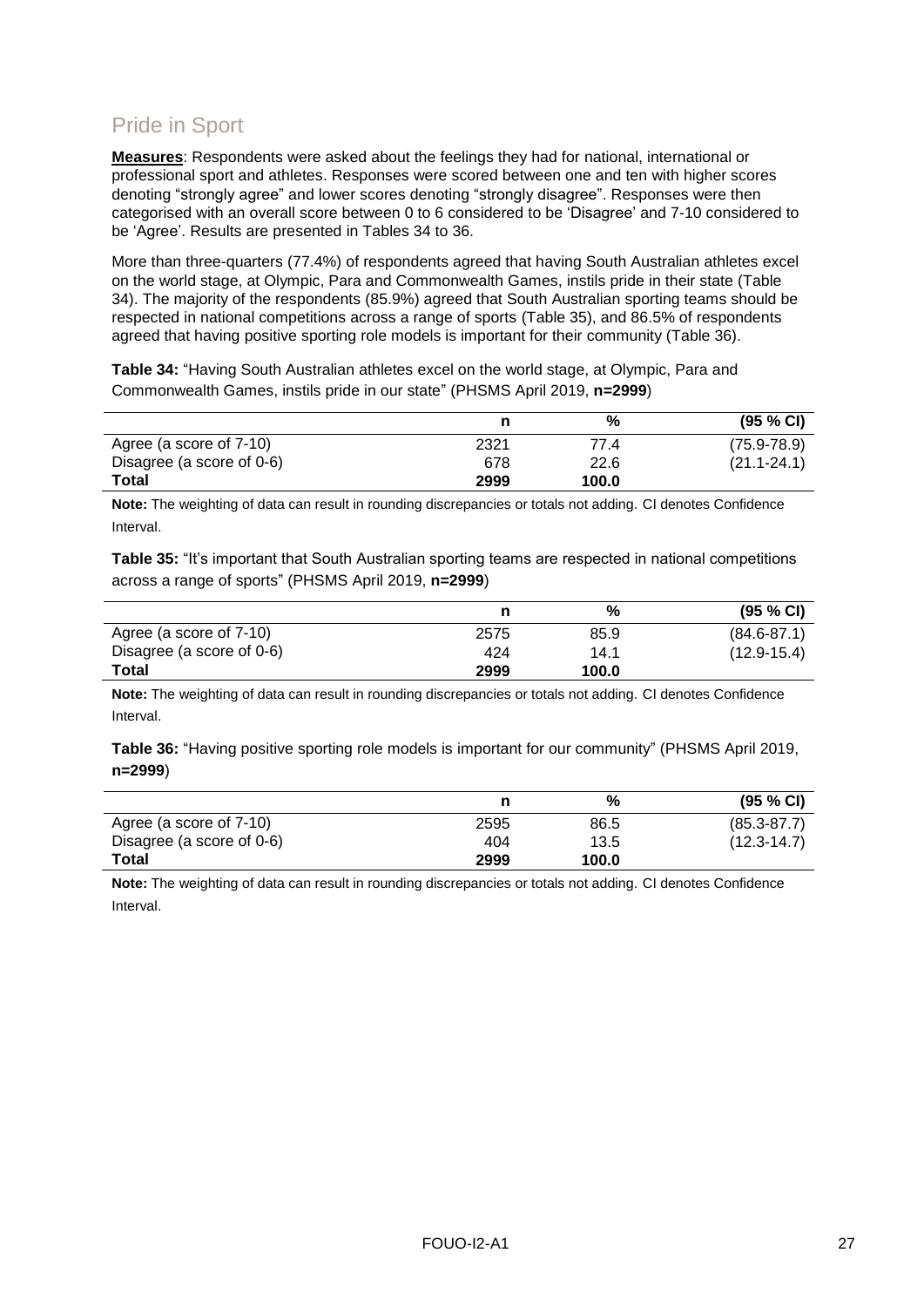### <span id="page-27-0"></span>Attended a Live Sports Event

**Measures:** Respondents were asked if they had attended a live sports event as a spectator during the last 12 months (including all matches and competitions, including professional sport as well as watching family and friends compete). If they had attended the events, they were further asked how many times they had done that.

Of the 2999 respondents, n=1549 (51.6%) reported that they had attended a live sports event in the last 12 months. Just over a third (34.3%) of respondents attended a live sports event less than once a month on average, while 17.4% had attended an event at least once a month on average over the past year [\(Table 37\)](#page-27-1).

<span id="page-27-1"></span>**Table 37:** Number of times respondents attended a live sports event in the past 12 months (PHSMS April 2019, **n=2999**)

|                                                                                                               |      | %    | $(95 \% C)$     |
|---------------------------------------------------------------------------------------------------------------|------|------|-----------------|
| None                                                                                                          | 1450 | 48.4 | $(46.6 - 50.1)$ |
| 1-11 times                                                                                                    | 1028 | 34.3 | $(32.6 - 36.0)$ |
| 12 or more times                                                                                              | 521  | 17.4 | $(16.0 - 18.8)$ |
| Note: The weighting of data can result in rounding discrepancies or totals not adding CL: Confidence Interval |      |      |                 |

**Note:** The weighting of data can result in rounding discrepancies or totals not adding. CI: Confidence Interval.

[Table 38](#page-27-2) suggests that respondents who had not attended live sports events in the past 12 months were more likely to be female, aged 65 years and over, and reside in the lowest socioeconomic areas. Respondents aged 35-64 years were more likely to report attending a live sporting event, on average, at least one per month, compared to other age groups.

<span id="page-27-2"></span>**Table 38:** Proportion of respondents reporting number of times they attended a live sports event in the past 12 months, by selected demographics (PHSMS April 2019, **n=2999**)

|               | <b>None</b> |                  |           | $1 - 11$ times   |          | 12 or more times |  |
|---------------|-------------|------------------|-----------|------------------|----------|------------------|--|
|               | n           | % (95 % CI)      | n         | % (95 % CI)      | n        | % (95 % CI)      |  |
| All           | 1450/2999   | 48.4 (46.6-50.1) | 1028/2999 | 34.3 (32.6-36.0) | 521/2999 | 17.4 (16.0-18.8) |  |
| Gender        |             |                  |           |                  |          |                  |  |
| Male          | 644/1447    | 44.5 (42.0-47.1) | 543/1447  | 37.5 (35.1-40.0) | 260/1447 | 18.0 (16.1-20.0) |  |
| Female        | 807/1552    | 52.0 (49.5-54.5) | 485/1552  | 31.2 (29.0-33.6) | 260/1552 | 16.8 (15.0-18.7) |  |
| Age (years)   |             |                  |           |                  |          |                  |  |
| 18 to 34      | 368/776     | 47.4 (43.9-50.9) | 297/776   | 38.3 (34.9-41.7) | 111/776  | 14.3 (12.0-16.9) |  |
| 35 to 64      | 676/1542    | 43.9 (41.4-46.3) | 546/1542  | 35.4 (33.1-37.8) | 320/1542 | 20.7 (18.8-22.8) |  |
| $65+$         | 406/680     | 59.7 (56.0-63.3) | 185/680   | 27.2 (24.0-30.6) | 89/680   | 13.1 (10.7-15.8) |  |
| Location      |             |                  |           |                  |          |                  |  |
| Metropolitan  | 1064/2161   | 49.2 (47.1-51.3) | 726/2161  | 33.6 (31.6-35.6) | 371/2161 | 17.2 (15.6-18.8) |  |
| Rural         | 386/838     | 46.1 (42.7-49.4) | 302/838   | 36.0 (32.8-39.3) | 150/838  | 17.9 (15.4-20.6) |  |
| <b>SEIFA*</b> |             |                  |           |                  |          |                  |  |
| Lowest        | 263/468     | 56.2 (51.7-60.6) | 146/468   | 31.2 (27.1-35.5) | 59/468   | 12.6 (9.8-15.8)  |  |
| Low           | 345/671     | 51.4 (47.6-55.2) | 214/671   | 31.9 (28.5-35.5) | 112/671  | 16.7 (14.0-19.7) |  |
| Middle        | 328/697     | 47.0 (43.4-50.8) | 257/697   | 36.9 (33.4-40.5) | 112/697  | 16.0 (13.5-18.9) |  |
| High          | 256/548     | 46.8 (42.6-50.9) | 189/548   | 34.5 (30.6-38.5) | 103/548  | 18.7 (15.7-22.2) |  |
| Highest       | 257/615     | 41.9 (37.9-45.7) | 222/615   | 36.1 (32.4-40.0) | 135/615  | 22.0 (18.8-25.3) |  |

**Note:** The weighting of data can result in rounding discrepancies or totals not adding. CI: Confidence Interval.

\*SEIFA: Socio-Economic Index for Areas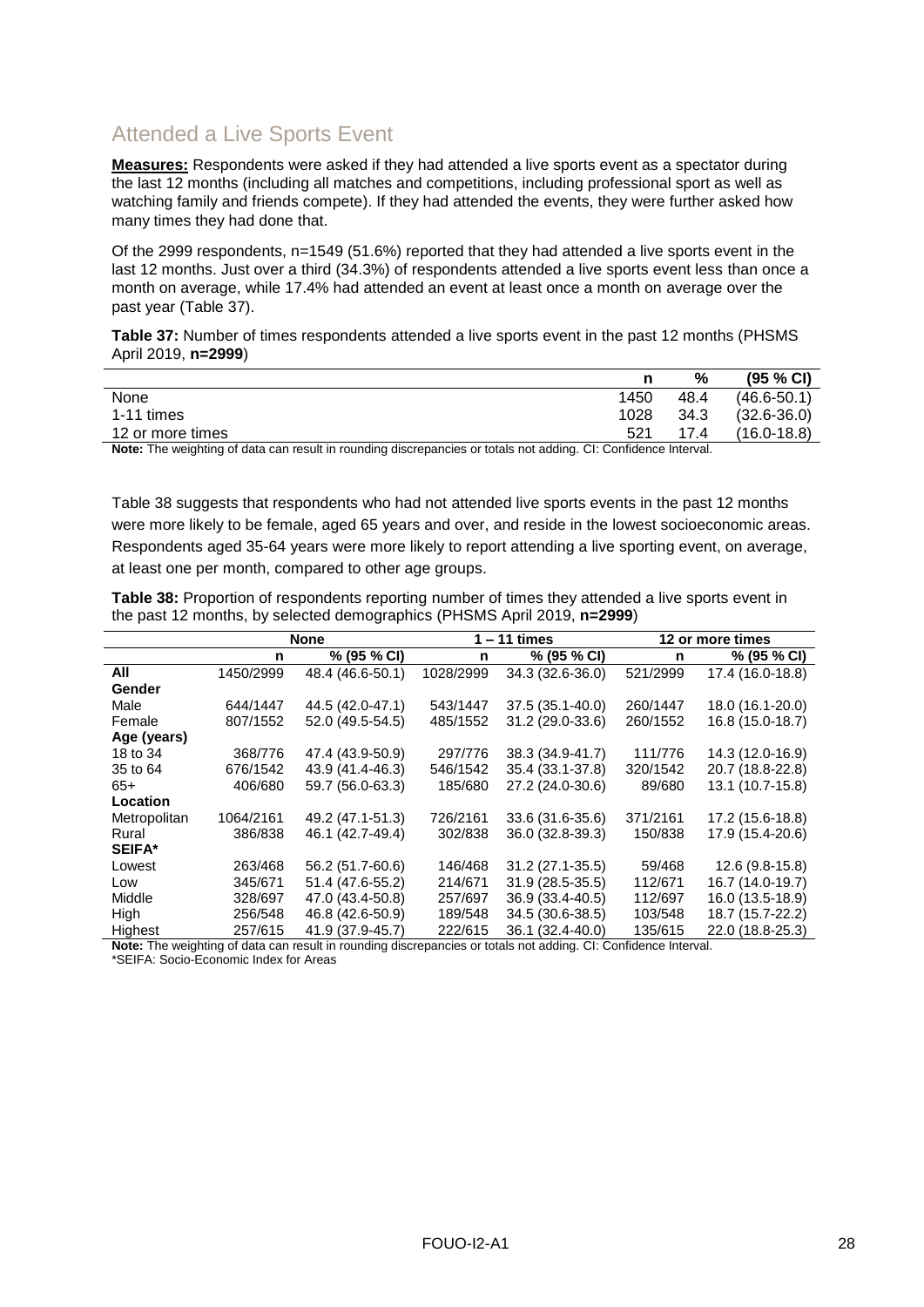## <span id="page-28-0"></span>**Summary**

The data presented in this report are from the Population Health Survey Module System survey conducted in April/May 2019. The survey aimed to provide a comprehensive overview of adult sport and physical activity in South Australia.

The majority of questions were adapted from the 'Active Lives' survey published by Sports England, with several additional modules regarding health and wellbeing, individual development, community connectedness, social capital and pride in sport included.

The core physical activity questions yielded several measures of activity which were presented in the report. Data were presented for engagement in activities in the past 12-months, as well as the past week. The questions culminated in being able to determine the proportion of adults who engaged in at least 150 minutes of any physical activity, and those engaging in at least 150 minutes of moderate intensity physical activity. Differences in engagement in physical activity between demographic groups were reported, as well as health outcomes.

The data presented are descriptive in nature, and present the basic findings of the questions within the survey. Data should be interpreted with caution for many of the tables investigating physical activity by various health and community outcomes, as reverse causality is unknown.